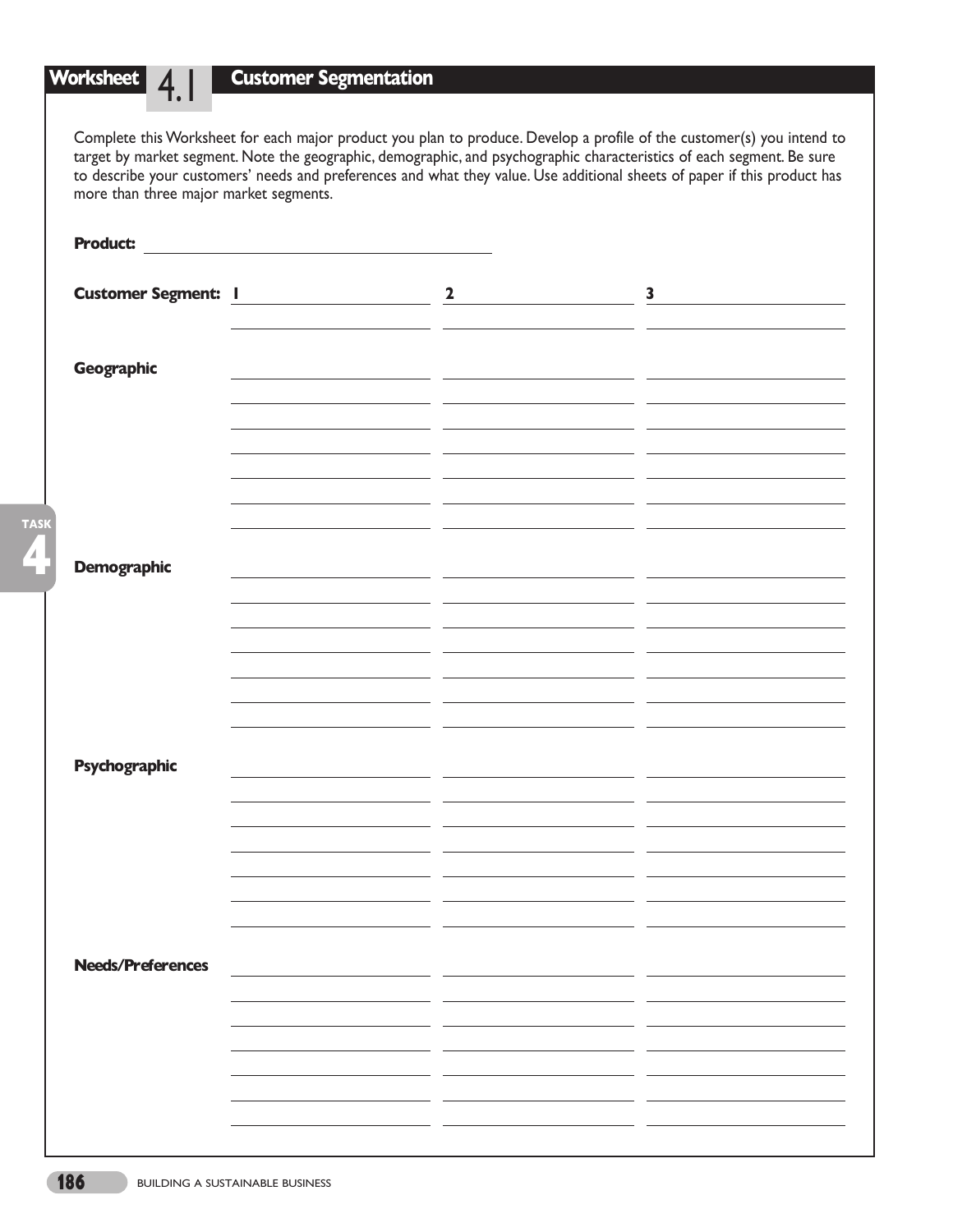**Worksheet** 4.2 Complete this Worksheet for each major product you plan to produce. Use your information about average product consumption, geographic location, and customer preferences to develop simple sales projections for each segment of your market. Be sure to specify the timeframe (month, season, year) for each projection.You may want to calculate your potential sales volume for best and worst case scenarios—adjusting the estimated sales volume per customer and the potential

**Potential Sales Volume**

number of customers as market conditions may change. If you decide to look at more than three customer segments, more than one sales season, or best and worst case sales projections, use additional paper or Worksheets to calculate and record your business' potential sales volume. Finally, describe any assumptions upon which your sales estimates are based. Be sure to list data sources (such as surveys, market reports, sourcebooks, etc.).

| <b>Product:</b>                                                                                                                                                                                                                                                                                                                                                                                  |                                                                           |   |
|--------------------------------------------------------------------------------------------------------------------------------------------------------------------------------------------------------------------------------------------------------------------------------------------------------------------------------------------------------------------------------------------------|---------------------------------------------------------------------------|---|
| <b>Time Frame:</b><br><u> 1989 - Johann Barn, mars ann an t-Amhain Aonaich an t-Aonaich an t-Aonaich ann an t-Aonaich ann an t-Aonaich</u>                                                                                                                                                                                                                                                       |                                                                           |   |
|                                                                                                                                                                                                                                                                                                                                                                                                  | 2 $\qquad \qquad$                                                         | 3 |
|                                                                                                                                                                                                                                                                                                                                                                                                  | <u> 1990 - Jan James Sand, Amerikaansk politiker († 1900)</u>             |   |
| <b>Potential number</b>                                                                                                                                                                                                                                                                                                                                                                          |                                                                           |   |
| of customers:<br>(a) $\qquad \qquad \qquad$ $\qquad \qquad$ $\qquad \qquad$ $\qquad \qquad$ $\qquad \qquad$ $\qquad \qquad$ $\qquad \qquad$ $\qquad \qquad$ $\qquad \qquad$ $\qquad \qquad$ $\qquad \qquad$ $\qquad \qquad$ $\qquad \qquad$ $\qquad \qquad$ $\qquad$ $\qquad \qquad$ $\qquad$ $\qquad$ $\qquad$ $\qquad$ $\qquad$ $\qquad$ $\qquad$ $\qquad$ $\qquad$ $\qquad$ $\qquad$ $\qquad$ |                                                                           |   |
| <b>Estimated volume per</b>                                                                                                                                                                                                                                                                                                                                                                      |                                                                           |   |
| (b) $\qquad \qquad \qquad$<br>customer                                                                                                                                                                                                                                                                                                                                                           |                                                                           |   |
| <b>Potential sales</b>                                                                                                                                                                                                                                                                                                                                                                           |                                                                           |   |
| volume                                                                                                                                                                                                                                                                                                                                                                                           |                                                                           |   |
| $(a \times b) =$                                                                                                                                                                                                                                                                                                                                                                                 | <u> 1999 - Jan James James, president film eta politikaria (h. 1905).</u> |   |

### **Market Assumptions/Research Results**

Describe your marketing assumptions and research. Include information about general industry conditions, competition, and future market potential for your product.

**4**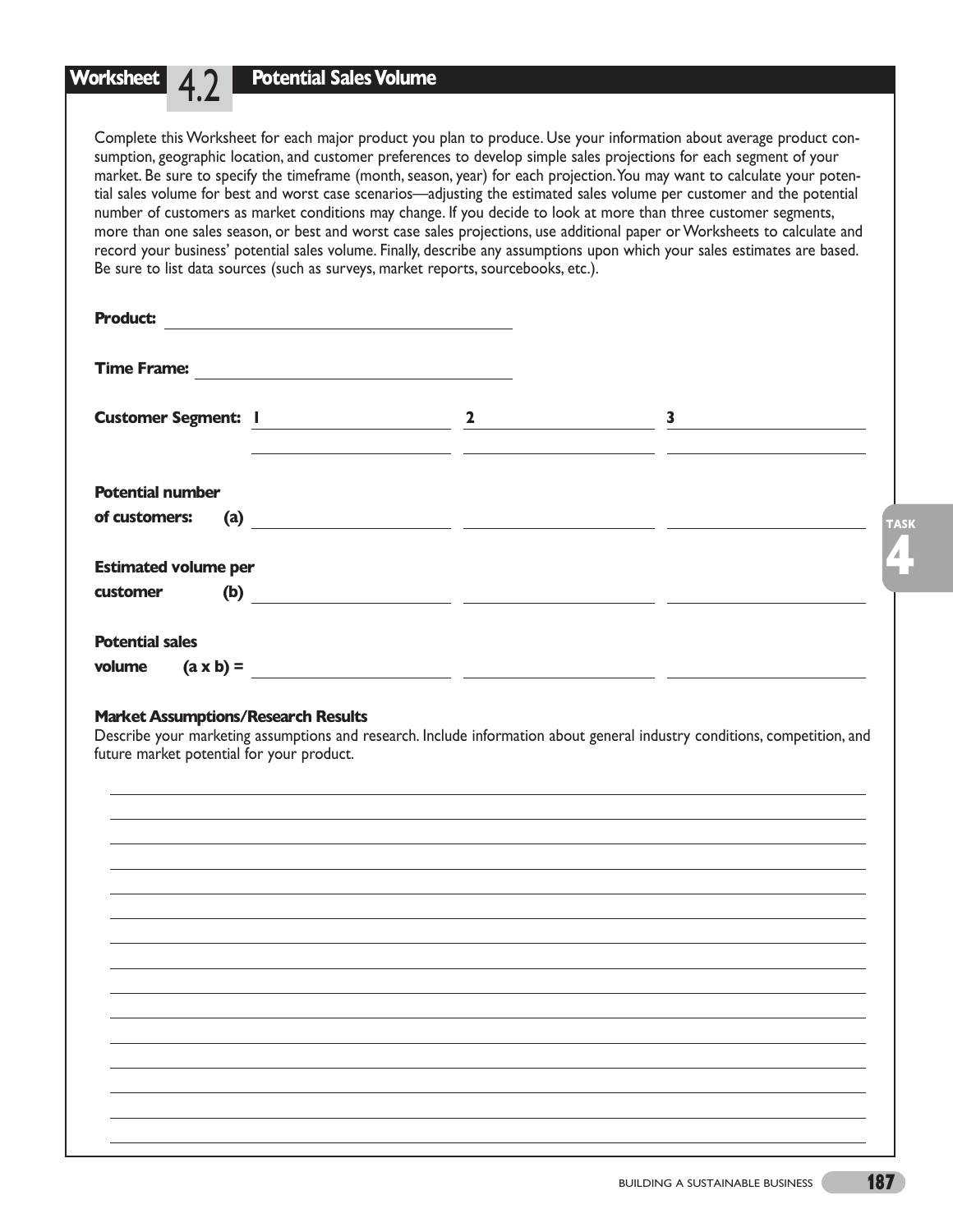**Product and Uniqueness**

Complete this Worksheet for each major product you plan to produce. Describe your product and why it will appeal to each market segment. Begin by noting industry trends and general market conditions. Describe supply and demand market trends for this product. Discuss whether they are short-term fads or long-term, emerging trends. Note perceived marketing opportunities that may exist locally, regionally, nationally or internationally. Include evidence that supports your ideas. Then, describe the unique features that distinguish this product within the marketplace. For which customer segments are these unique features important? How easily could competitors imitate these features?

### **Product:**

**4**

| <b>Industry Trends/Changing Market Conditions:</b> |                                                                                                                       |
|----------------------------------------------------|-----------------------------------------------------------------------------------------------------------------------|
|                                                    |                                                                                                                       |
|                                                    |                                                                                                                       |
|                                                    |                                                                                                                       |
|                                                    |                                                                                                                       |
|                                                    |                                                                                                                       |
| <b>Product Characteristic I</b>                    | and the control of the control of the control of the control of the control of the control of the control of the      |
| <b>Appeals to which segments?</b>                  | and the control of the control of the control of the control of the control of the control of the control of the      |
| Easy for competitors to imitate? Yes/No            |                                                                                                                       |
| <b>Product Characteristic 2</b>                    |                                                                                                                       |
| <b>Appeals to which segments?</b>                  | <u> 1989 - Johann Stoff, fransk politik (d. 1989)</u>                                                                 |
|                                                    | <u> 1980 - Johann Barbara, martin amerikan basal dan berasal dalam basal dalam basal dalam basal dalam basal dala</u> |
|                                                    |                                                                                                                       |
|                                                    |                                                                                                                       |
|                                                    |                                                                                                                       |
|                                                    | <b>Product Characteristic 3</b>                                                                                       |
| Easy for competitors to imitate? Yes/No            | Appeals to which segments?<br><u> and</u> <b>Appeals</b> to which segments?                                           |
|                                                    | Summarize the unique characteristics of this product and why it is valuable to your target market:                    |
|                                                    |                                                                                                                       |
|                                                    |                                                                                                                       |
|                                                    |                                                                                                                       |
|                                                    |                                                                                                                       |
|                                                    |                                                                                                                       |
|                                                    |                                                                                                                       |
|                                                    |                                                                                                                       |
|                                                    |                                                                                                                       |
|                                                    |                                                                                                                       |
|                                                    |                                                                                                                       |
|                                                    |                                                                                                                       |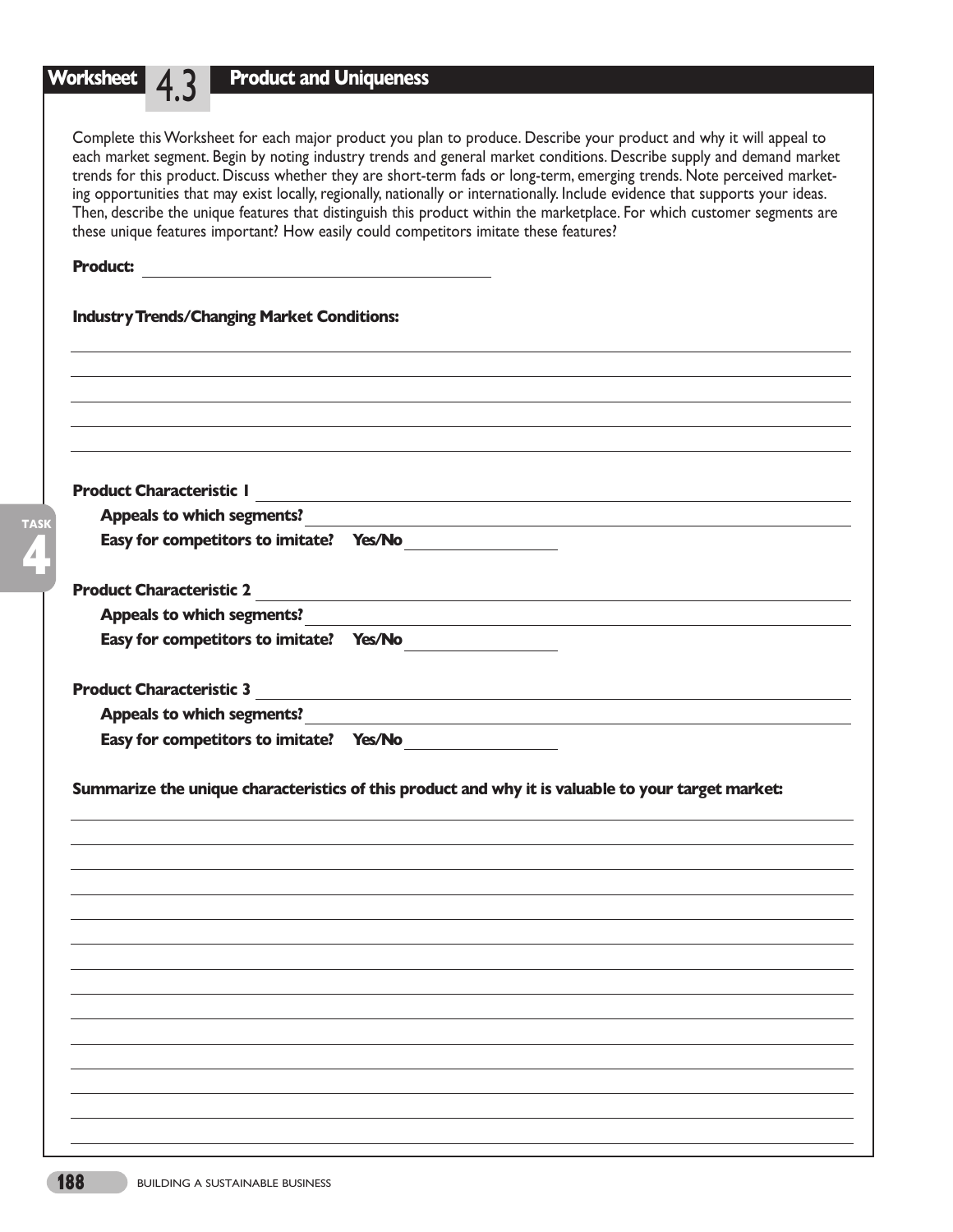## **Competition**

**Worksheet** 4.4

Complete this Worksheet for each major product you plan to produce. List your competitors in each market segment for this product. Describe competitors' product marketing strategies and the prices they charge for each product. Note any advantages and disadvantages you may have with respect to your competition.Then, develop and describe your strategy for competing or positioning your business in the marketplace.

| <b>Product:</b>              |                                                     |                         |              |
|------------------------------|-----------------------------------------------------|-------------------------|--------------|
|                              | Customer Segment: 1                                 | $\overline{\mathbf{2}}$ | $\mathbf{3}$ |
| <b>Competitor names</b>      | <u> 1990 - Jan Barbara Barat, politik politik (</u> |                         |              |
| <b>Competitor products</b>   |                                                     |                         |              |
| <b>Major characteristics</b> |                                                     |                         |              |
|                              |                                                     |                         |              |
|                              |                                                     |                         |              |
| <b>Product price range</b>   |                                                     |                         |              |
| <b>Our advantages</b>        |                                                     |                         |              |
|                              |                                                     |                         |              |
| <b>Our disadvantages</b>     |                                                     |                         |              |
| <b>Competition strategy:</b> |                                                     |                         |              |
|                              |                                                     |                         |              |
|                              |                                                     |                         |              |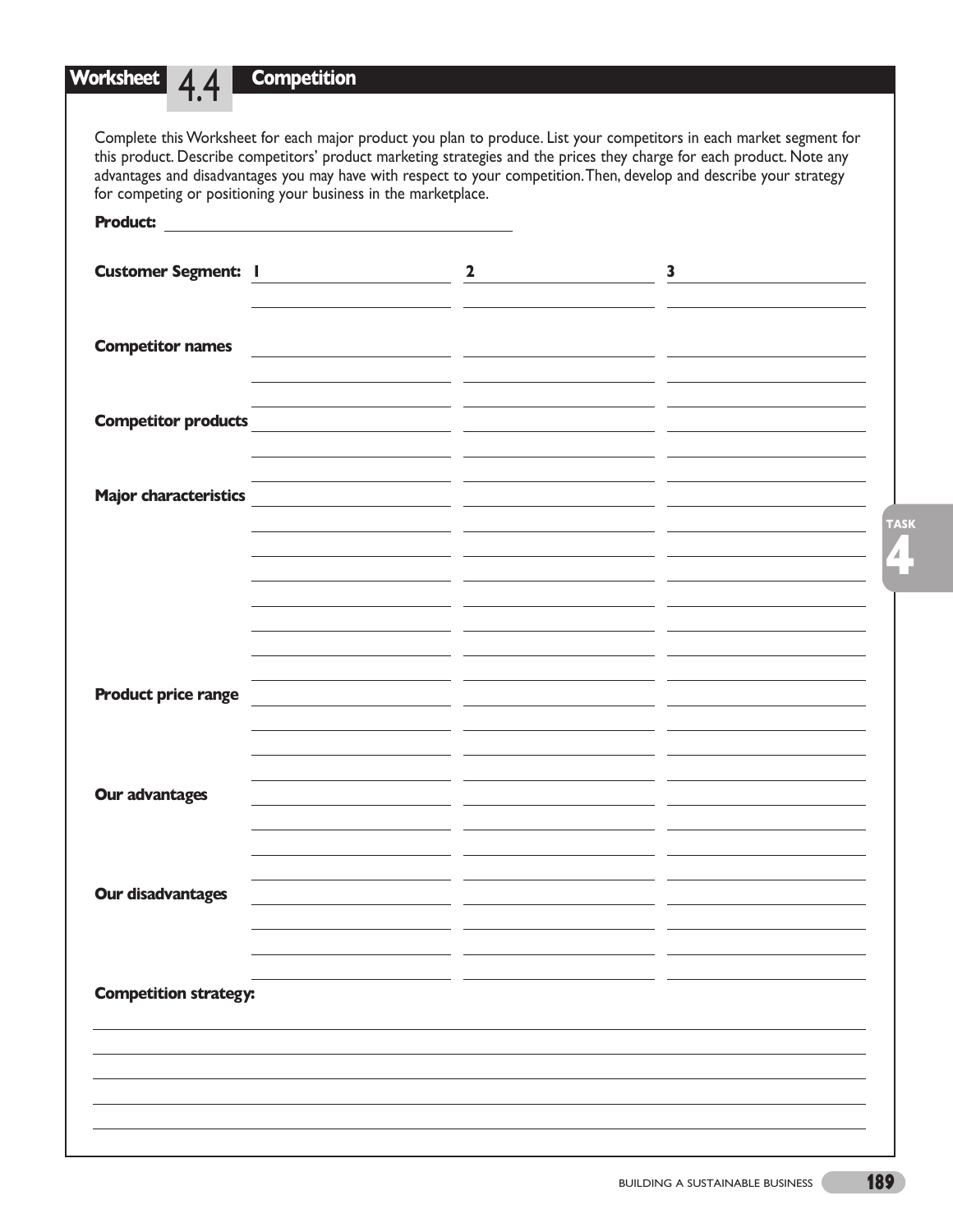# **Worksheet** 4.5 **Distribution and Packaging**

Complete this Worksheet for each major product you plan to produce. Describe how you intend to move and package this product for each target market segment. Note where and how the product will be shipped (location and scope) and what type of distribution channel you will utilize (movement). Next, based on each distribution plan, research and describe one or more packaging strategies for this product. Consider what type of packaging might be valued by customers (e.g. convenience) or even required by intermediaries and distributors. Describe a delivery and handling schedule by period (month, season, year).Then, summarize your distribution and packaging strategies for this product.

| <b>Product:</b>               | Period: ________________________                                                                                                      |                  |
|-------------------------------|---------------------------------------------------------------------------------------------------------------------------------------|------------------|
|                               |                                                                                                                                       |                  |
|                               |                                                                                                                                       |                  |
|                               |                                                                                                                                       |                  |
|                               |                                                                                                                                       |                  |
|                               |                                                                                                                                       |                  |
|                               |                                                                                                                                       |                  |
|                               |                                                                                                                                       |                  |
|                               |                                                                                                                                       |                  |
|                               |                                                                                                                                       |                  |
|                               |                                                                                                                                       |                  |
|                               |                                                                                                                                       |                  |
|                               |                                                                                                                                       |                  |
|                               |                                                                                                                                       |                  |
|                               |                                                                                                                                       |                  |
|                               |                                                                                                                                       |                  |
|                               |                                                                                                                                       |                  |
|                               |                                                                                                                                       |                  |
|                               |                                                                                                                                       |                  |
|                               | Industry packaging requirements / certification requirements:<br><u>Industry</u> packaging requirements / certification requirements: |                  |
|                               |                                                                                                                                       |                  |
|                               |                                                                                                                                       |                  |
|                               |                                                                                                                                       |                  |
|                               |                                                                                                                                       |                  |
|                               |                                                                                                                                       |                  |
|                               |                                                                                                                                       |                  |
|                               |                                                                                                                                       |                  |
|                               |                                                                                                                                       |                  |
|                               |                                                                                                                                       |                  |
|                               |                                                                                                                                       |                  |
|                               |                                                                                                                                       |                  |
|                               |                                                                                                                                       |                  |
|                               |                                                                                                                                       |                  |
|                               |                                                                                                                                       |                  |
|                               |                                                                                                                                       |                  |
| Delivery schedule & handling: |                                                                                                                                       |                  |
|                               |                                                                                                                                       |                  |
|                               |                                                                                                                                       | <b>CONTINUED</b> |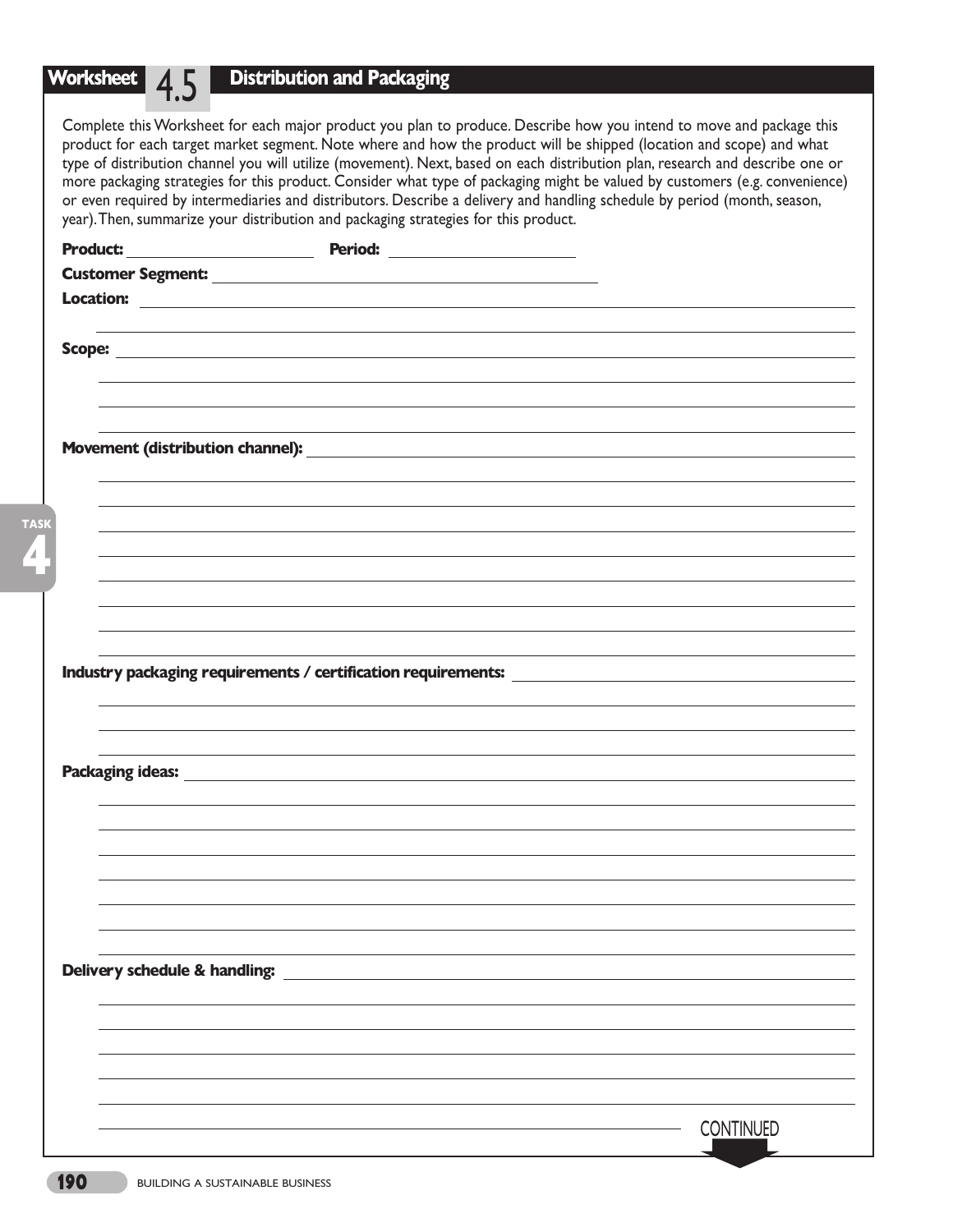# **Worksheet** 4.5 **Distribution and Packaging**

**CONTINUED** 

Complete this Worksheet for each major product you plan to produce. Describe how you intend to move and package this product for each target market segment. Note where and how the product will be shipped (location and scope) and what type of distribution channel you will utilize (movement). Next, based on each distribution plan, research and describe one or more packaging strategies for this product. Consider what type of packaging might be valued by customers (e.g., convenience) or even required by intermediaries and distributors. Describe a delivery and handling schedule by period (month, season, year).Then, summarize your distribution and packaging strategies for this product.

| <b>Product:</b>                  | Period: |             |
|----------------------------------|---------|-------------|
| <b>Customer Segment:</b>         |         |             |
| <b>Location:</b>                 |         |             |
|                                  |         |             |
| <b>Scope:</b>                    |         |             |
|                                  |         |             |
|                                  |         |             |
|                                  |         |             |
| Movement (distribution channel): |         |             |
|                                  |         |             |
|                                  |         |             |
|                                  |         | <b>TASK</b> |
|                                  |         | Z,          |
|                                  |         |             |
|                                  |         |             |
|                                  |         |             |
|                                  |         |             |
| Industry packaging requirements: |         |             |
|                                  |         |             |
|                                  |         |             |
| <b>Packaging ideas:</b>          |         |             |
|                                  |         |             |
|                                  |         |             |
|                                  |         |             |
|                                  |         |             |
|                                  |         |             |
|                                  |         |             |
|                                  |         |             |
| Delivery schedule & handling:    |         |             |
|                                  |         |             |
|                                  |         |             |
|                                  |         |             |
|                                  |         |             |
|                                  |         |             |
|                                  |         |             |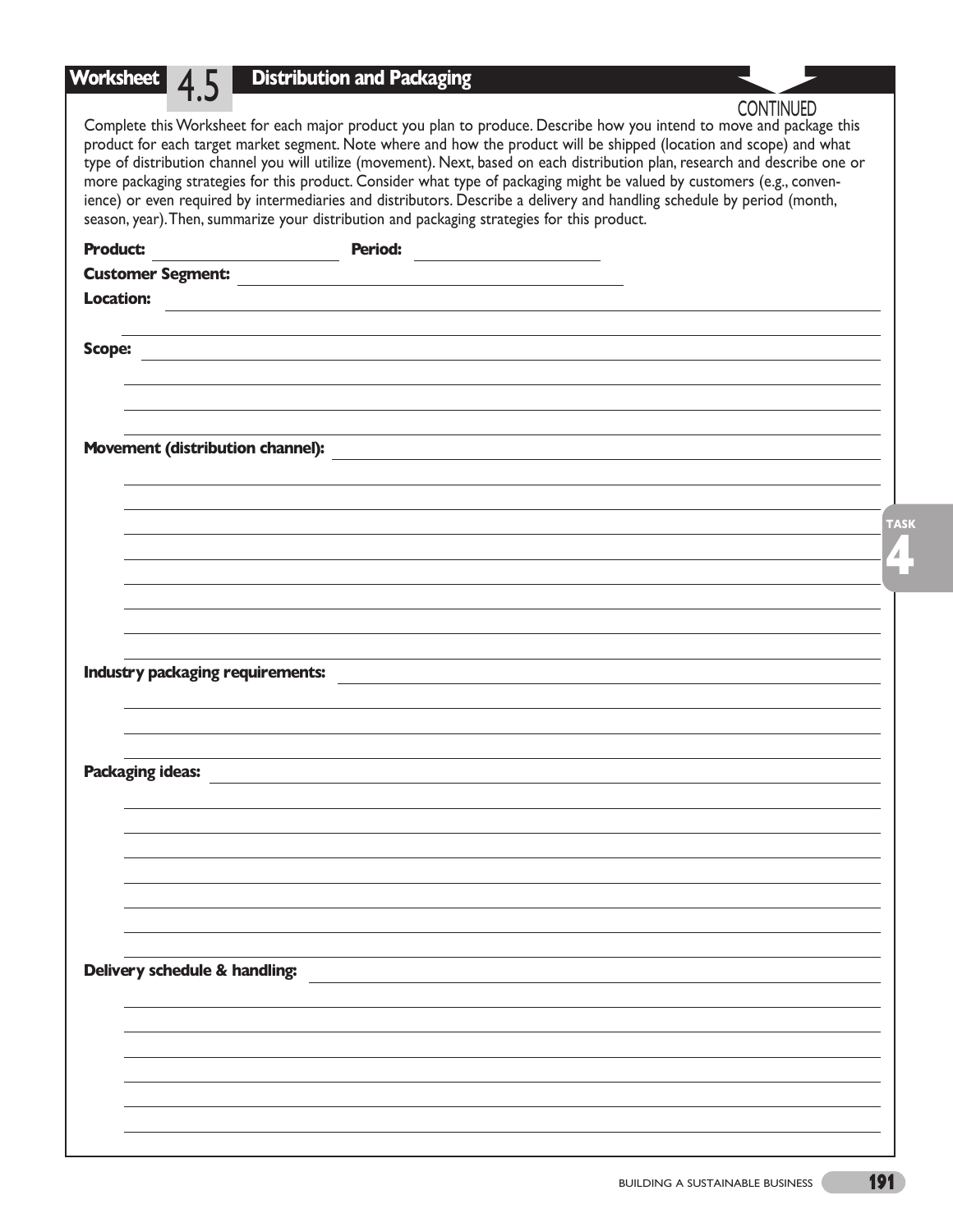# **Worksheet** 4.6 **Pricing**

| <b>Product:</b>                                      |                         |     |                                                                                                                       |             |
|------------------------------------------------------|-------------------------|-----|-----------------------------------------------------------------------------------------------------------------------|-------------|
|                                                      |                         |     | Competitor/Industry Price Range: 2008 2009 2009 2010 2021 2022 2023 2024 2022 2023 2024 2022 2023 2024 2022 20        |             |
| <b>Our Power to Set Prices:</b>                      |                         | Low | Some                                                                                                                  | High        |
| <b>Demand Sensitivity to Price Changes: _____Low</b> |                         |     | <b>Some</b>                                                                                                           | <b>High</b> |
|                                                      | <b>Price Range: Low</b> |     | <b>Expected</b>                                                                                                       | <b>High</b> |
| <b>Pricing Strategies</b>                            |                         |     |                                                                                                                       |             |
|                                                      |                         |     |                                                                                                                       |             |
|                                                      |                         |     |                                                                                                                       |             |
|                                                      |                         |     |                                                                                                                       |             |
|                                                      |                         |     |                                                                                                                       |             |
|                                                      |                         |     | <u> 1989 - Andrea Andrea Andrea Andrea Andrea Andrea Andrea Andrea Andrea Andrea Andrea Andrea Andrea Andrea Andr</u> |             |
|                                                      |                         |     |                                                                                                                       |             |
|                                                      |                         |     |                                                                                                                       |             |
|                                                      |                         |     |                                                                                                                       |             |
|                                                      |                         |     |                                                                                                                       |             |
|                                                      |                         |     |                                                                                                                       |             |
| <b>Pricing Strategy:</b>                             |                         |     |                                                                                                                       |             |
|                                                      |                         |     |                                                                                                                       |             |
|                                                      |                         |     |                                                                                                                       |             |
|                                                      |                         |     |                                                                                                                       |             |
|                                                      |                         |     |                                                                                                                       |             |
|                                                      |                         |     |                                                                                                                       |             |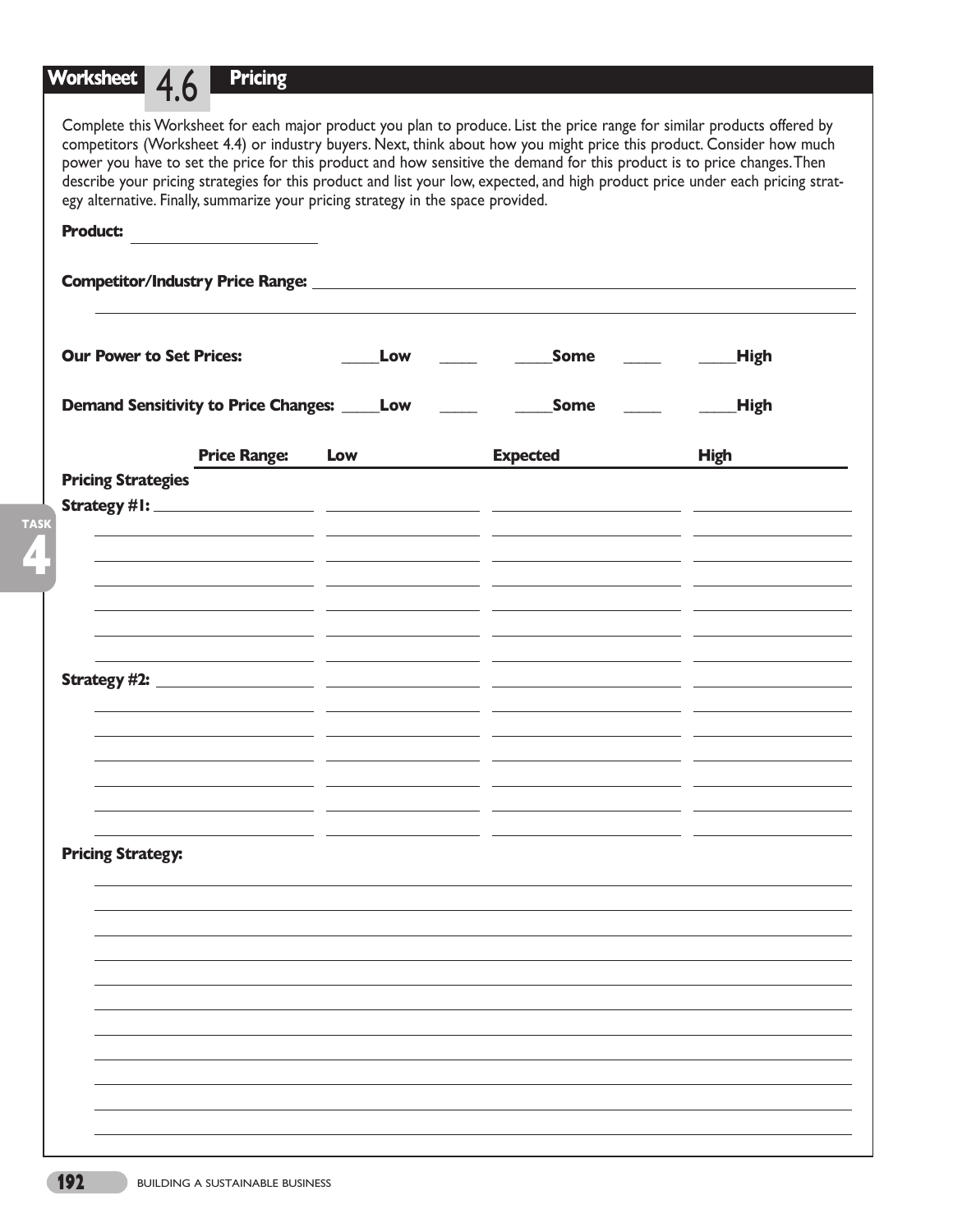| Worksheet<br>for this product.       | <b>Promotion</b><br>Complete this Worksheet for each major product you plan to produce. Choose an advertising approach (product, image,<br>total) for each customer segment. Then use your information about customer needs and preferences (Worksheet 4.1) to<br>develop a promotional message for this product. Next, think about what advertising tools and delivery methods you can<br>use to communicate your message. Describe how often you intend to promote your product and communicate with<br>customers (timing and frequency). It may be helpful to use a calendar or blank sheet of paper to map out an advertising<br>plan that corresponds with slow demand periods or peak product availability. Finally, summarize your promotion strategy |                                                                                                                                                                                                                                    |                  |  |  |  |  |  |
|--------------------------------------|--------------------------------------------------------------------------------------------------------------------------------------------------------------------------------------------------------------------------------------------------------------------------------------------------------------------------------------------------------------------------------------------------------------------------------------------------------------------------------------------------------------------------------------------------------------------------------------------------------------------------------------------------------------------------------------------------------------------------------------------------------------|------------------------------------------------------------------------------------------------------------------------------------------------------------------------------------------------------------------------------------|------------------|--|--|--|--|--|
|                                      |                                                                                                                                                                                                                                                                                                                                                                                                                                                                                                                                                                                                                                                                                                                                                              |                                                                                                                                                                                                                                    |                  |  |  |  |  |  |
|                                      |                                                                                                                                                                                                                                                                                                                                                                                                                                                                                                                                                                                                                                                                                                                                                              | <b>Customer Segment: I</b> and a set of the set of the set of the set of the set of the set of the set of the set of the set of the set of the set of the set of the set of the set of the set of the set of the set of the set of | $3 \quad \qquad$ |  |  |  |  |  |
| Approach (product,<br>image, total): |                                                                                                                                                                                                                                                                                                                                                                                                                                                                                                                                                                                                                                                                                                                                                              | <u> 1990 - Jan James James Jan James James James James James James James James James James James James James Jam</u>                                                                                                               |                  |  |  |  |  |  |
| <b>Message:</b>                      |                                                                                                                                                                                                                                                                                                                                                                                                                                                                                                                                                                                                                                                                                                                                                              |                                                                                                                                                                                                                                    |                  |  |  |  |  |  |
| <b>Tools:</b>                        |                                                                                                                                                                                                                                                                                                                                                                                                                                                                                                                                                                                                                                                                                                                                                              |                                                                                                                                                                                                                                    |                  |  |  |  |  |  |
| Delivery:                            |                                                                                                                                                                                                                                                                                                                                                                                                                                                                                                                                                                                                                                                                                                                                                              |                                                                                                                                                                                                                                    |                  |  |  |  |  |  |

**Timing/frequency:**

**Promotion strategy:**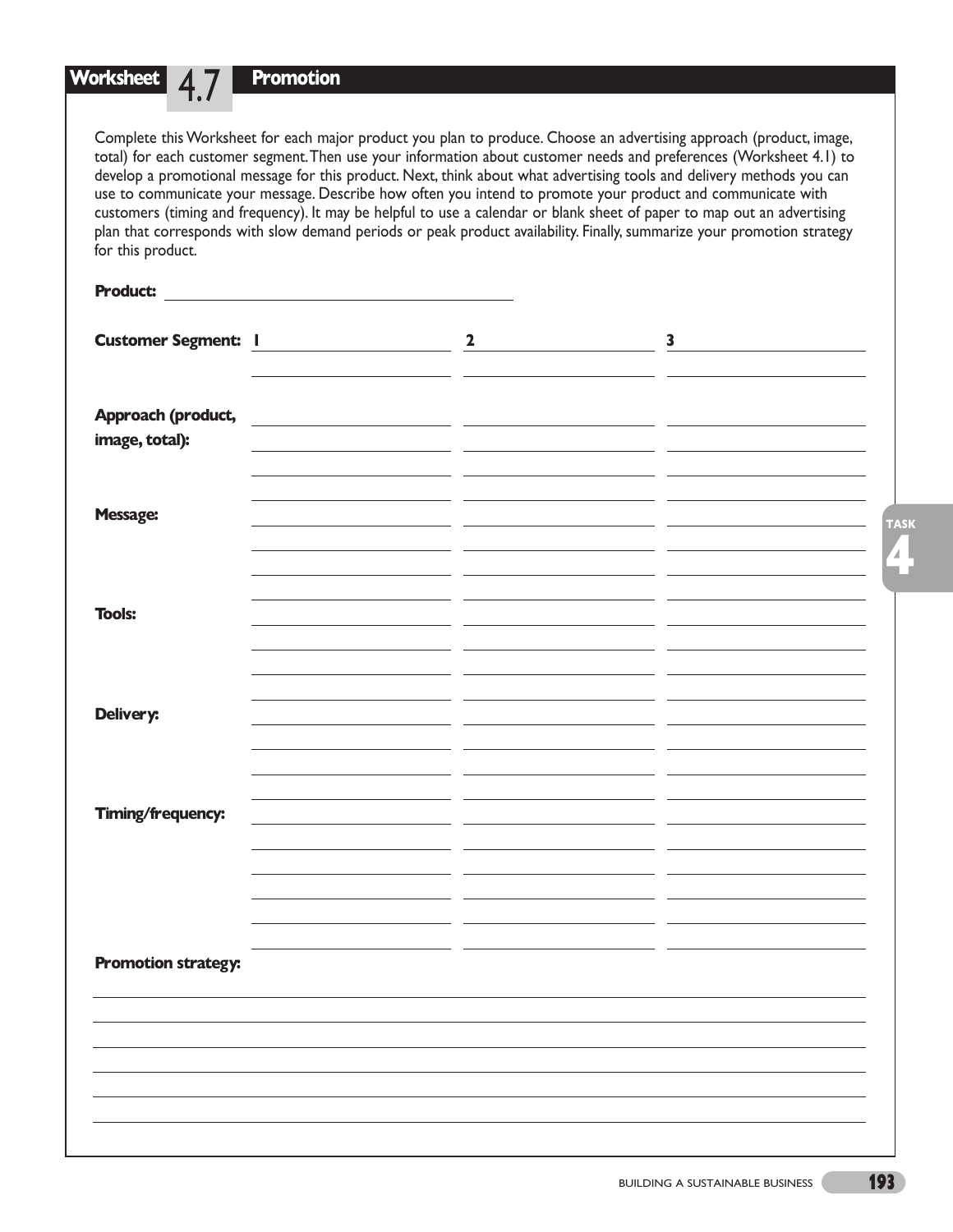|                         | Using the space below, describe how you will store and manage inventories for each product. Consider any regulations or |
|-------------------------|-------------------------------------------------------------------------------------------------------------------------|
|                         | industry standards that might apply to your business (Worksheet 4.11). Note how you will comply with any standards for  |
| product quality.        |                                                                                                                         |
|                         |                                                                                                                         |
|                         |                                                                                                                         |
| <b>Product:</b>         |                                                                                                                         |
|                         |                                                                                                                         |
|                         | Industry regulations/standards:                                                                                         |
|                         |                                                                                                                         |
|                         |                                                                                                                         |
|                         |                                                                                                                         |
|                         |                                                                                                                         |
|                         |                                                                                                                         |
|                         |                                                                                                                         |
|                         |                                                                                                                         |
|                         |                                                                                                                         |
|                         |                                                                                                                         |
| <b>Product storage:</b> |                                                                                                                         |
|                         |                                                                                                                         |
|                         |                                                                                                                         |
|                         |                                                                                                                         |
|                         |                                                                                                                         |
|                         |                                                                                                                         |
|                         |                                                                                                                         |
|                         |                                                                                                                         |
|                         |                                                                                                                         |
|                         |                                                                                                                         |
|                         | <b>Inventory management:</b>                                                                                            |
|                         |                                                                                                                         |
|                         |                                                                                                                         |
|                         |                                                                                                                         |
|                         |                                                                                                                         |
|                         |                                                                                                                         |
|                         |                                                                                                                         |
|                         |                                                                                                                         |
|                         |                                                                                                                         |
|                         |                                                                                                                         |
| <b>Quality control:</b> |                                                                                                                         |
|                         |                                                                                                                         |
|                         |                                                                                                                         |
|                         |                                                                                                                         |
|                         |                                                                                                                         |
|                         |                                                                                                                         |
|                         |                                                                                                                         |
|                         |                                                                                                                         |
|                         |                                                                                                                         |
|                         |                                                                                                                         |
|                         |                                                                                                                         |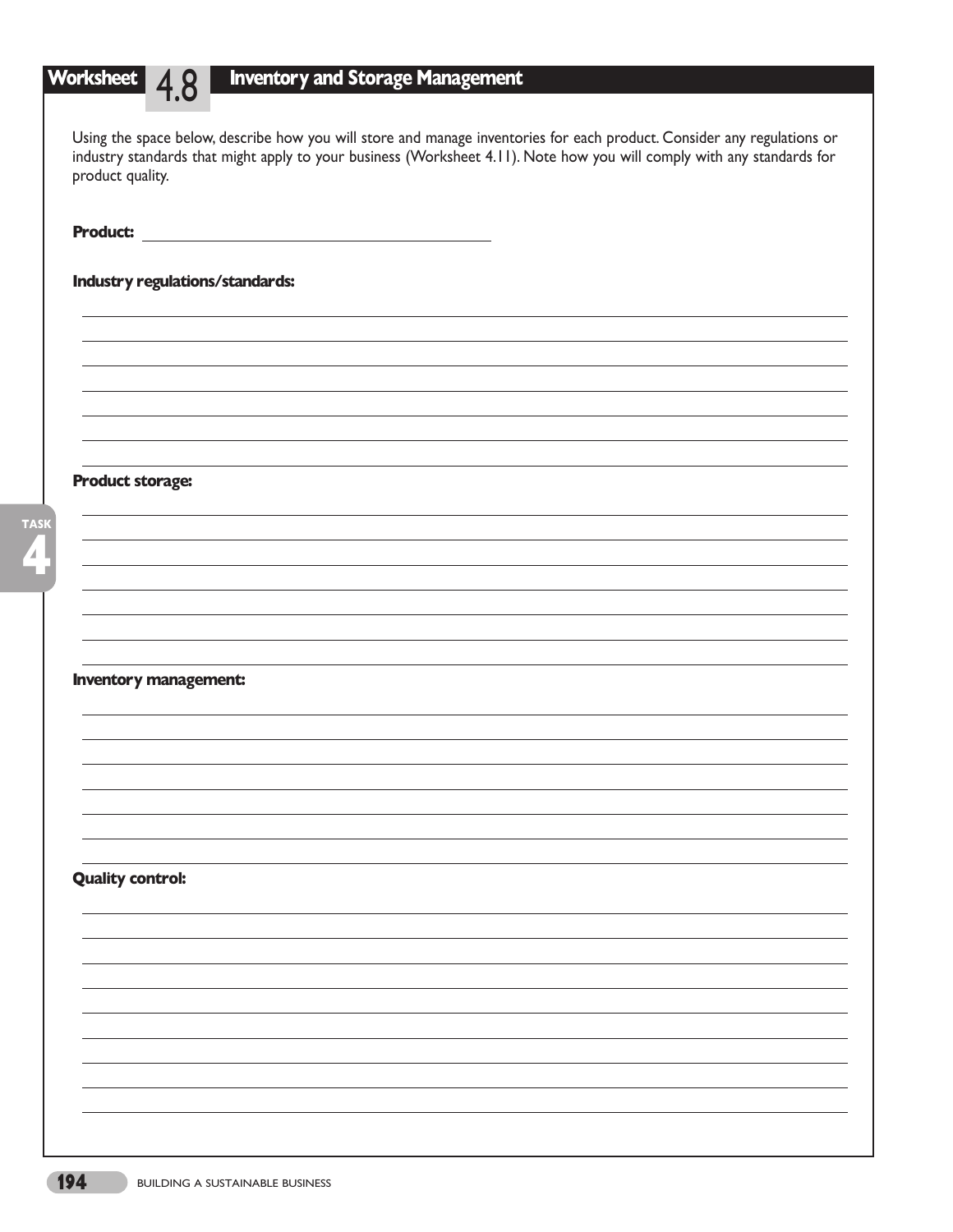#### **Worksheet** 49 **Marketing Strategy Summary**

Complete this Worksheet for each major product you plan to produce. Compile your market research (Worksheets 4.1–4.7) for each year in your transition period and for your long run or expected market outlook, as appropriate. Begin with a description of your target market (by segment).Then summarize product characteristics and competition, as well as your plans for distribution, pricing and promotion. Next, use the space below to estimate gross sales revenue and to record marketing expense estimates.You will use this expense information when evaluating the business' projected financial performance in the Evaluation section of Planning Task Four. Finally, summarize your marketing strategies for this product or the whole farm. Be sure to include a SWOT (strengths, weaknesses, opportunities, threats) analysis.This will be the start of your marketing strategy section for the written business plan.

| <b>Product:</b>                | <b>Long Run</b> |        | <b>Transition Period</b>                                                                                              |                  |
|--------------------------------|-----------------|--------|-----------------------------------------------------------------------------------------------------------------------|------------------|
|                                | (Expected)      | Year I | Year 2                                                                                                                | Year 3           |
| <b>Target Market Segments</b>  |                 |        | <u> 1999 - Jan James Alemania, politikar eta politikar (h. 1908).</u>                                                 |                  |
|                                |                 |        | <u> 1989 - Johann Johann Stoff, deutscher Stoff, der Stoff, der Stoff, der Stoff, der Stoff, der Stoff, der Stoff</u> |                  |
|                                |                 |        |                                                                                                                       |                  |
| <b>Number of Customers</b>     |                 |        |                                                                                                                       |                  |
|                                |                 |        |                                                                                                                       |                  |
| <b>Sales Volume/Customer</b>   |                 |        |                                                                                                                       |                  |
|                                |                 |        |                                                                                                                       | <b>TASK</b>      |
| <b>Potential Sales Volume</b>  |                 |        |                                                                                                                       | 4.               |
|                                |                 |        |                                                                                                                       |                  |
| <b>Product Characteristics</b> |                 |        |                                                                                                                       |                  |
| (appeal and value)             |                 |        | <u> 1990 - Jan James James Barnett, amerikansk politiker (d. 1900)</u>                                                |                  |
|                                |                 |        |                                                                                                                       |                  |
|                                |                 |        |                                                                                                                       |                  |
|                                |                 |        |                                                                                                                       |                  |
| <b>Competition</b>             |                 |        |                                                                                                                       |                  |
|                                |                 |        |                                                                                                                       |                  |
|                                |                 |        |                                                                                                                       |                  |
| <b>Distribution</b>            |                 |        |                                                                                                                       |                  |
|                                |                 |        |                                                                                                                       |                  |
|                                |                 |        |                                                                                                                       |                  |
|                                |                 |        |                                                                                                                       |                  |
|                                |                 |        |                                                                                                                       |                  |
| <b>Packaging</b>               |                 |        | - -                                                                                                                   | . .              |
|                                |                 |        |                                                                                                                       |                  |
|                                |                 |        |                                                                                                                       |                  |
|                                |                 |        |                                                                                                                       |                  |
|                                |                 |        |                                                                                                                       |                  |
|                                |                 |        |                                                                                                                       | <b>CONTINUED</b> |
|                                |                 |        |                                                                                                                       |                  |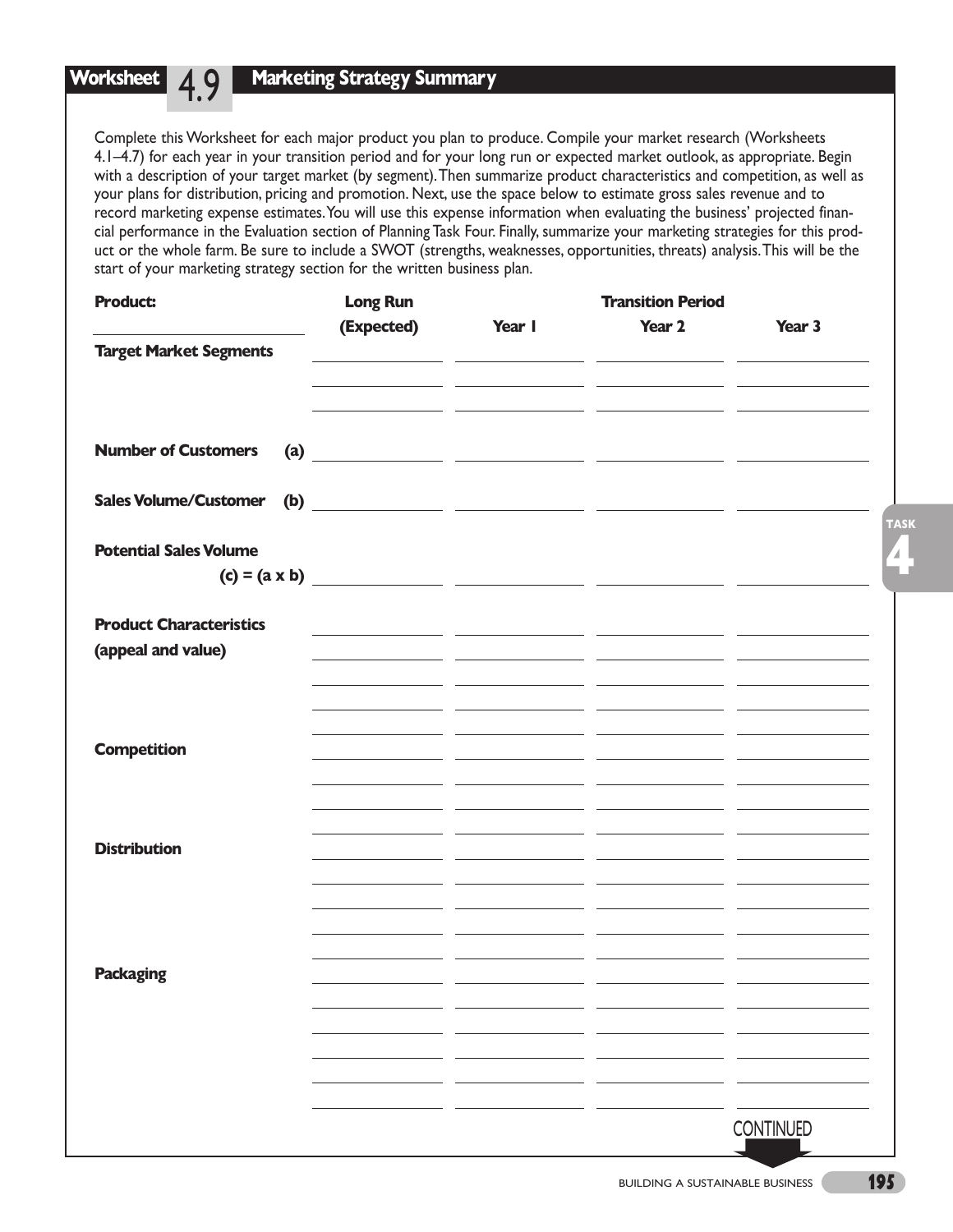| <b>Long Run</b><br><b>Transition Period</b><br>(Expected)<br>Year I<br>Year 2<br>Year 3<br><b>Promotion</b><br><b>Price Range/Unit</b><br>(d)<br><u> 1989 - Andrea San Andrew Maria (h. 1989).</u><br><b>Gross Sales Revenue</b><br><b>Marketing Expenses:</b><br><b>Distribution &amp; Handling</b><br>the control of the control of the control of the control of the control of the control of the control of the control of the control of the control of the control of the control of the control of the control of the control<br><b>Storage</b><br><b>Packaging</b><br><b>Advertising</b><br><b>Other Promotion</b><br><b>Licensing and Legal Fees</b><br><b>Membership Fees</b><br><b>Market Research/Consultant</b><br><b>Other</b><br><b>Total Expenses</b><br><b>Business Plan Input-Marketing Strategy Summary:</b> |  |  | <b>CONTINUED</b> |
|----------------------------------------------------------------------------------------------------------------------------------------------------------------------------------------------------------------------------------------------------------------------------------------------------------------------------------------------------------------------------------------------------------------------------------------------------------------------------------------------------------------------------------------------------------------------------------------------------------------------------------------------------------------------------------------------------------------------------------------------------------------------------------------------------------------------------------|--|--|------------------|
|                                                                                                                                                                                                                                                                                                                                                                                                                                                                                                                                                                                                                                                                                                                                                                                                                                  |  |  |                  |
|                                                                                                                                                                                                                                                                                                                                                                                                                                                                                                                                                                                                                                                                                                                                                                                                                                  |  |  |                  |
|                                                                                                                                                                                                                                                                                                                                                                                                                                                                                                                                                                                                                                                                                                                                                                                                                                  |  |  |                  |
|                                                                                                                                                                                                                                                                                                                                                                                                                                                                                                                                                                                                                                                                                                                                                                                                                                  |  |  |                  |
|                                                                                                                                                                                                                                                                                                                                                                                                                                                                                                                                                                                                                                                                                                                                                                                                                                  |  |  |                  |
|                                                                                                                                                                                                                                                                                                                                                                                                                                                                                                                                                                                                                                                                                                                                                                                                                                  |  |  |                  |
|                                                                                                                                                                                                                                                                                                                                                                                                                                                                                                                                                                                                                                                                                                                                                                                                                                  |  |  |                  |
|                                                                                                                                                                                                                                                                                                                                                                                                                                                                                                                                                                                                                                                                                                                                                                                                                                  |  |  |                  |
|                                                                                                                                                                                                                                                                                                                                                                                                                                                                                                                                                                                                                                                                                                                                                                                                                                  |  |  |                  |
|                                                                                                                                                                                                                                                                                                                                                                                                                                                                                                                                                                                                                                                                                                                                                                                                                                  |  |  |                  |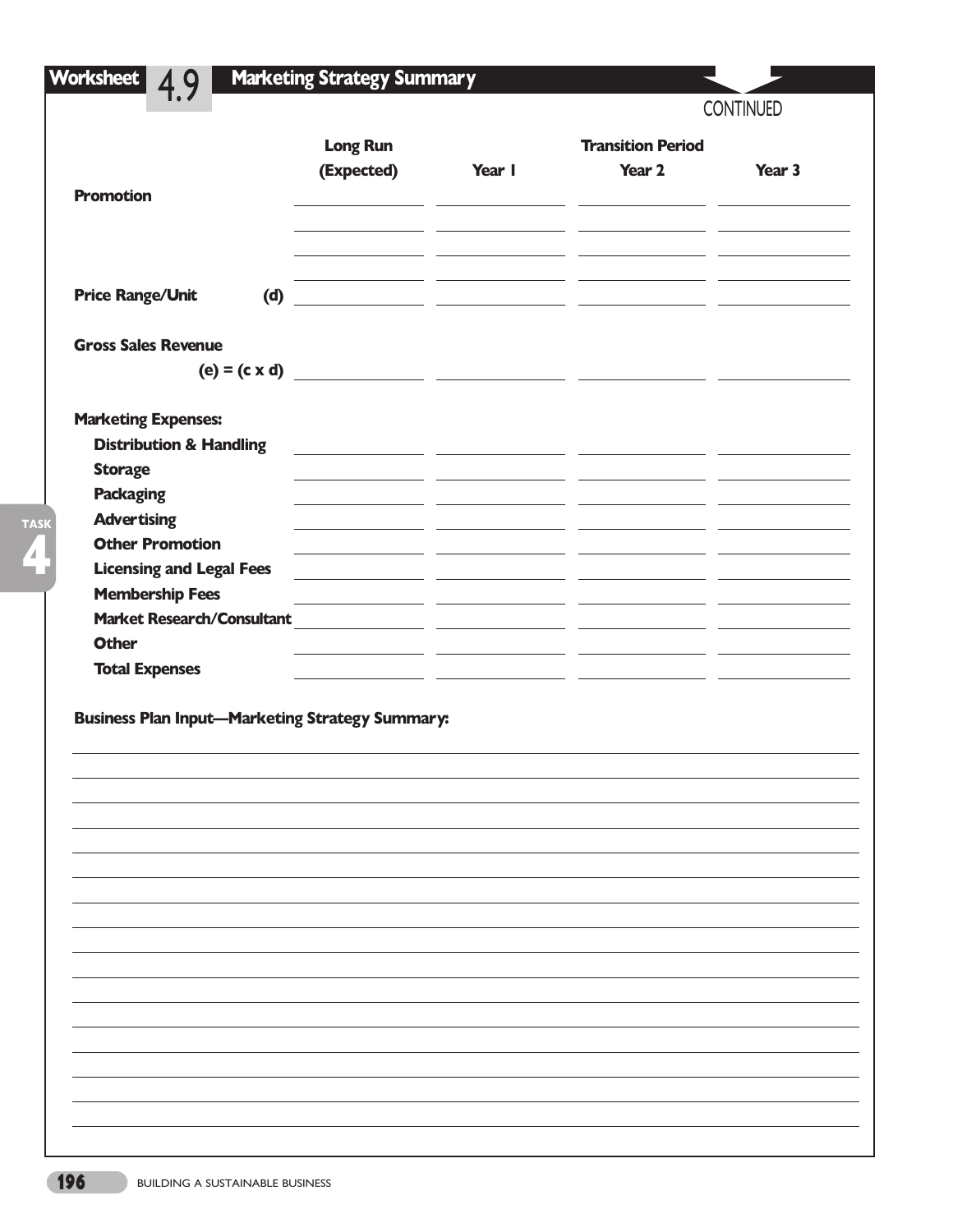## **Production System and Schedule**

Use the space below to describe the production management system(s) that you use for each enterprise. You may have more than one enterprise for each product that you plan to produce. Be sure to detail your management plans for all enterprises. If you plan to gradually transition into a new management system, complete this Worksheet for each year or season during the transition period.You might find it helpful to use a map or calendar to describe any seasonal or transition-related management plans.

| <b>Enterprise</b>        |  |              |
|--------------------------|--|--------------|
| Year                     |  |              |
| <b>System</b>            |  |              |
|                          |  |              |
|                          |  |              |
|                          |  |              |
|                          |  |              |
|                          |  |              |
|                          |  |              |
|                          |  |              |
|                          |  |              |
|                          |  |              |
|                          |  |              |
|                          |  | <b>TASK</b>  |
|                          |  |              |
|                          |  | $\mathbf{A}$ |
|                          |  |              |
|                          |  |              |
|                          |  |              |
|                          |  |              |
|                          |  |              |
| <b>Schedule/Rotation</b> |  |              |
|                          |  |              |
|                          |  |              |
|                          |  |              |
|                          |  |              |
|                          |  |              |
|                          |  |              |
|                          |  |              |
|                          |  |              |
|                          |  |              |
|                          |  |              |
|                          |  |              |
|                          |  |              |
|                          |  |              |
|                          |  |              |
|                          |  |              |
|                          |  |              |
|                          |  |              |
|                          |  |              |
|                          |  |              |
|                          |  |              |
|                          |  |              |
|                          |  |              |
|                          |  |              |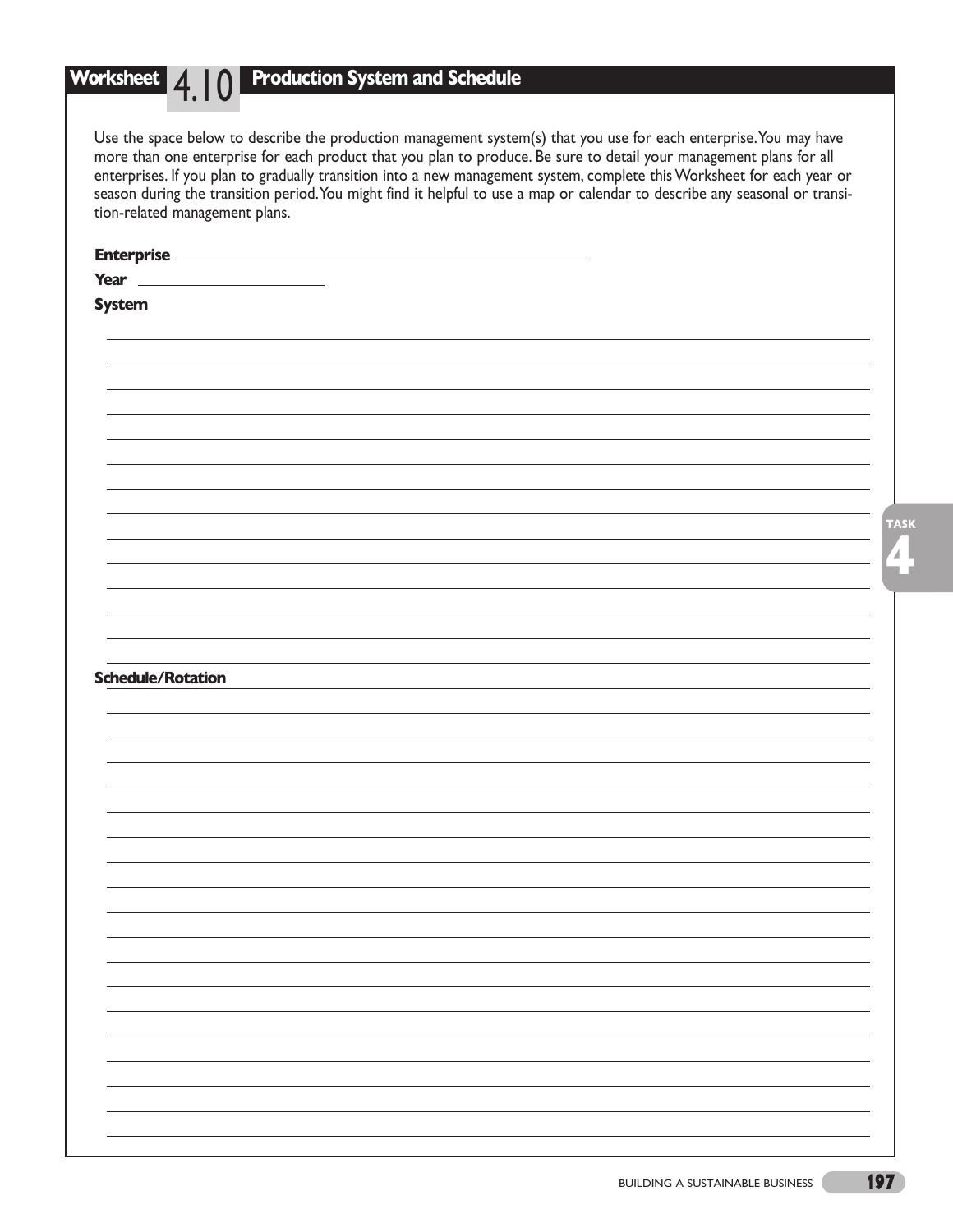# **Worksheet** 4 |

**4**

**TASK**

## **Regulations and Policies**

List any permits, institutional requirements, and other government policies that will affect your operations.When noting permit requirements, be sure to describe any ongoing compliance issues such as annual permit renewals and fees. Next, describe your ability to meet these conditions.

|                               | ,我们也不会有什么。""我们的人,我们也不会有什么?""我们的人,我们也不会有什么?""我们的人,我们也不会有什么?""我们的人,我们也不会有什么?""我们的人                                                                                                                                                     |
|-------------------------------|--------------------------------------------------------------------------------------------------------------------------------------------------------------------------------------------------------------------------------------|
|                               |                                                                                                                                                                                                                                      |
|                               |                                                                                                                                                                                                                                      |
|                               |                                                                                                                                                                                                                                      |
|                               |                                                                                                                                                                                                                                      |
|                               |                                                                                                                                                                                                                                      |
|                               |                                                                                                                                                                                                                                      |
|                               |                                                                                                                                                                                                                                      |
|                               |                                                                                                                                                                                                                                      |
|                               |                                                                                                                                                                                                                                      |
|                               |                                                                                                                                                                                                                                      |
|                               |                                                                                                                                                                                                                                      |
|                               |                                                                                                                                                                                                                                      |
|                               |                                                                                                                                                                                                                                      |
|                               |                                                                                                                                                                                                                                      |
|                               |                                                                                                                                                                                                                                      |
|                               |                                                                                                                                                                                                                                      |
|                               | <b>Permit/License/Policy Construction of the construction of the construction of the construction of the construction of the construction of the construction of the construction of the construction of the construction of the</b> |
|                               | Issued by: <u>example and the set of the set of the set of the set of the set of the set of the set of the set of the set of the set of the set of the set of the set of the set of the set of the set of the set of the set of </u> |
|                               |                                                                                                                                                                                                                                      |
|                               |                                                                                                                                                                                                                                      |
|                               |                                                                                                                                                                                                                                      |
| Fees:                         |                                                                                                                                                                                                                                      |
|                               |                                                                                                                                                                                                                                      |
| Can we meet these conditions? |                                                                                                                                                                                                                                      |
|                               |                                                                                                                                                                                                                                      |
|                               |                                                                                                                                                                                                                                      |
|                               |                                                                                                                                                                                                                                      |
|                               |                                                                                                                                                                                                                                      |
|                               |                                                                                                                                                                                                                                      |
|                               |                                                                                                                                                                                                                                      |
|                               |                                                                                                                                                                                                                                      |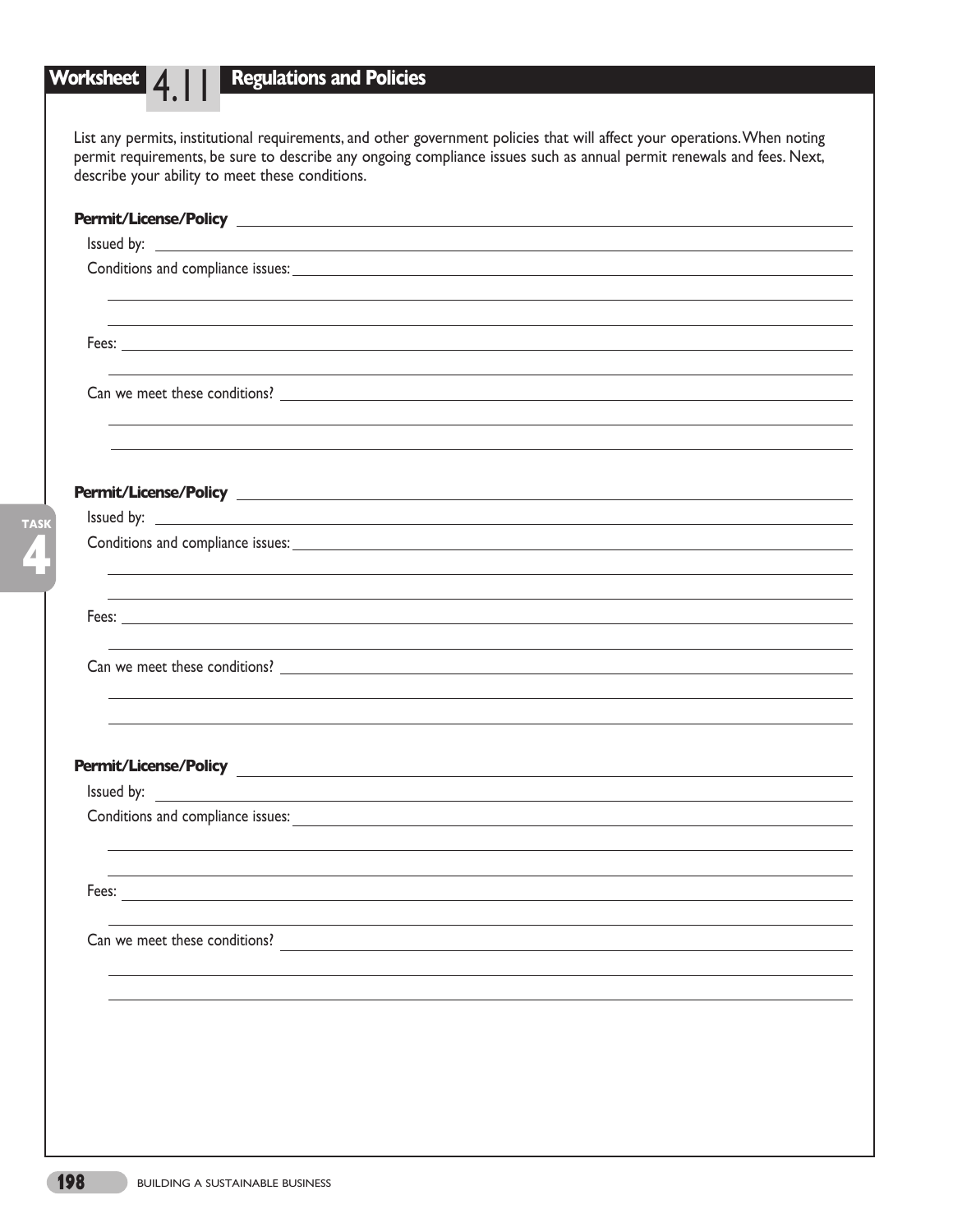|                                                                                                                                   | Labor                  | Type                      |  |  |  |  |  |  |  |
|-----------------------------------------------------------------------------------------------------------------------------------|------------------------|---------------------------|--|--|--|--|--|--|--|
|                                                                                                                                   |                        | Acre<br><b>NH</b>         |  |  |  |  |  |  |  |
|                                                                                                                                   |                        | Unit<br><b>Price/</b>     |  |  |  |  |  |  |  |
|                                                                                                                                   |                        | Units                     |  |  |  |  |  |  |  |
|                                                                                                                                   | <b>Operating Input</b> | Quantity/<br>Acre         |  |  |  |  |  |  |  |
| Be as specific and accurate as you can, since this information will be the basis for the resource acquisition<br>Current Acreage: |                        | Item                      |  |  |  |  |  |  |  |
|                                                                                                                                   |                        | Machine<br>$\blacksquare$ |  |  |  |  |  |  |  |
| Complete this Worksheet for each major crop enterprise.                                                                           | Machinery Operations   | Machine                   |  |  |  |  |  |  |  |
|                                                                                                                                   |                        | Acre<br><b>His</b>        |  |  |  |  |  |  |  |
| strategies that you consider.                                                                                                     |                        | Operation                 |  |  |  |  |  |  |  |
| Crop Enterprise:                                                                                                                  |                        | <b>Month</b>              |  |  |  |  |  |  |  |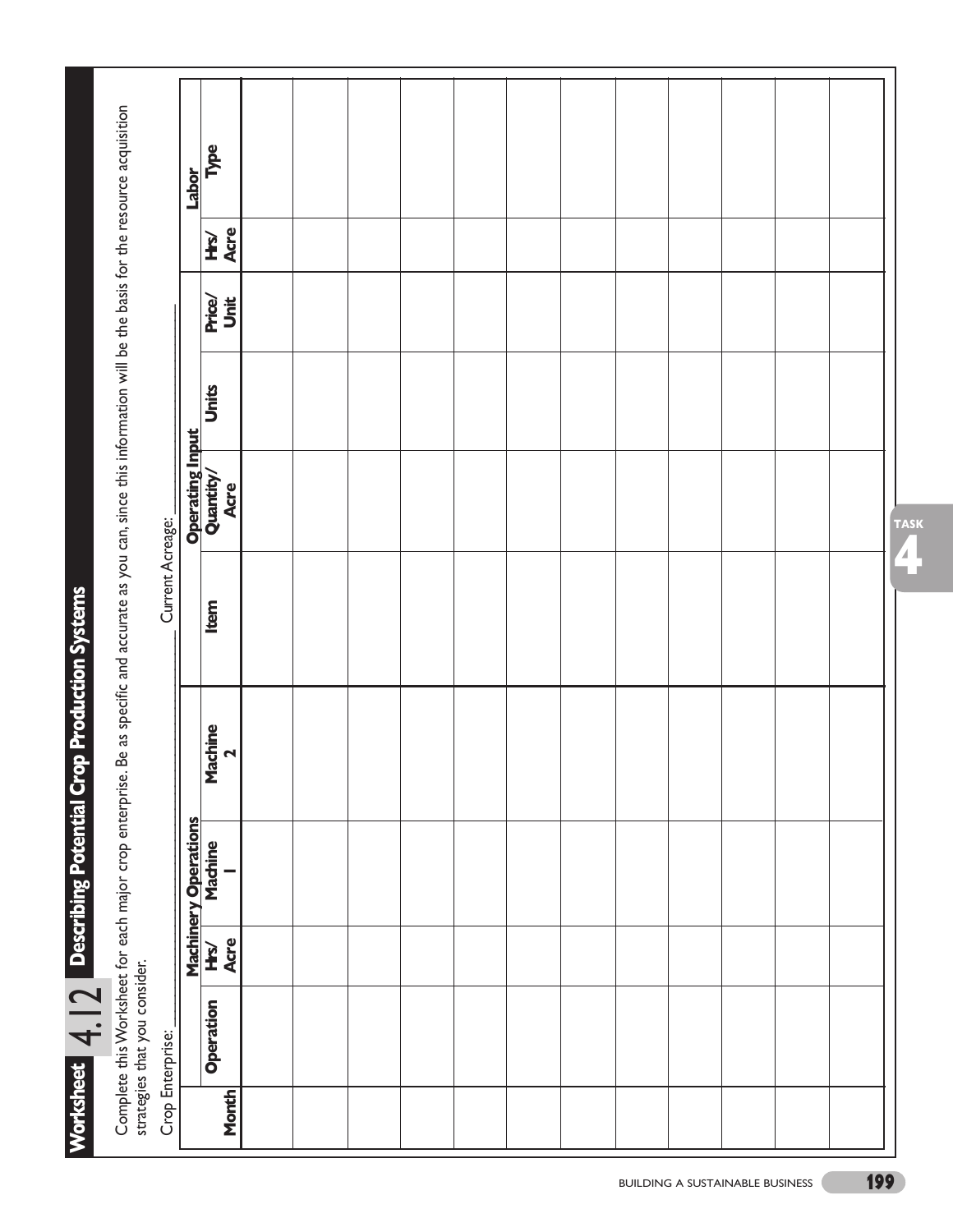**ribin g Pot e n tial Liv est o c k** <u>p</u> **r o** ত **u ctio n S yst e ms**

**4**

**TASK**

**Wo**

**rksh e et**

**D esc**

م<br>4.13

|                                        | gies you consider.                   |              |       | Complete this Worksheet for each major livestock enterprise. Be as specific and accurate as you can, since this information will be the basis for the acquisition strate- |                                           |                   |                               |
|----------------------------------------|--------------------------------------|--------------|-------|---------------------------------------------------------------------------------------------------------------------------------------------------------------------------|-------------------------------------------|-------------------|-------------------------------|
|                                        | Livestock/Poultry Production System: |              |       | Projected Number of Units:                                                                                                                                                |                                           |                   |                               |
| Month                                  |                                      |              | Labor |                                                                                                                                                                           | Vet &                                     | Machinery &       |                               |
| Period<br>$\overleftarrow{\mathbf{o}}$ | <b>Space Req.</b><br>Facility        | <b>Hours</b> | Type  | Required<br>Feed                                                                                                                                                          | <b>Items &amp; Amounts</b><br>Medications | Equipment<br>Req. | <b>Inputs</b><br><b>Other</b> |
|                                        |                                      |              |       |                                                                                                                                                                           |                                           |                   |                               |
|                                        |                                      |              |       |                                                                                                                                                                           |                                           |                   |                               |
|                                        |                                      |              |       |                                                                                                                                                                           |                                           |                   |                               |
|                                        |                                      |              |       |                                                                                                                                                                           |                                           |                   |                               |
|                                        |                                      |              |       |                                                                                                                                                                           |                                           |                   |                               |
|                                        |                                      |              |       |                                                                                                                                                                           |                                           |                   |                               |
|                                        |                                      |              |       |                                                                                                                                                                           |                                           |                   |                               |
|                                        |                                      |              |       |                                                                                                                                                                           |                                           |                   |                               |
|                                        |                                      |              |       |                                                                                                                                                                           |                                           |                   |                               |
|                                        |                                      |              |       |                                                                                                                                                                           |                                           |                   |                               |
|                                        |                                      |              |       |                                                                                                                                                                           |                                           |                   |                               |
|                                        |                                      |              |       |                                                                                                                                                                           |                                           |                   |                               |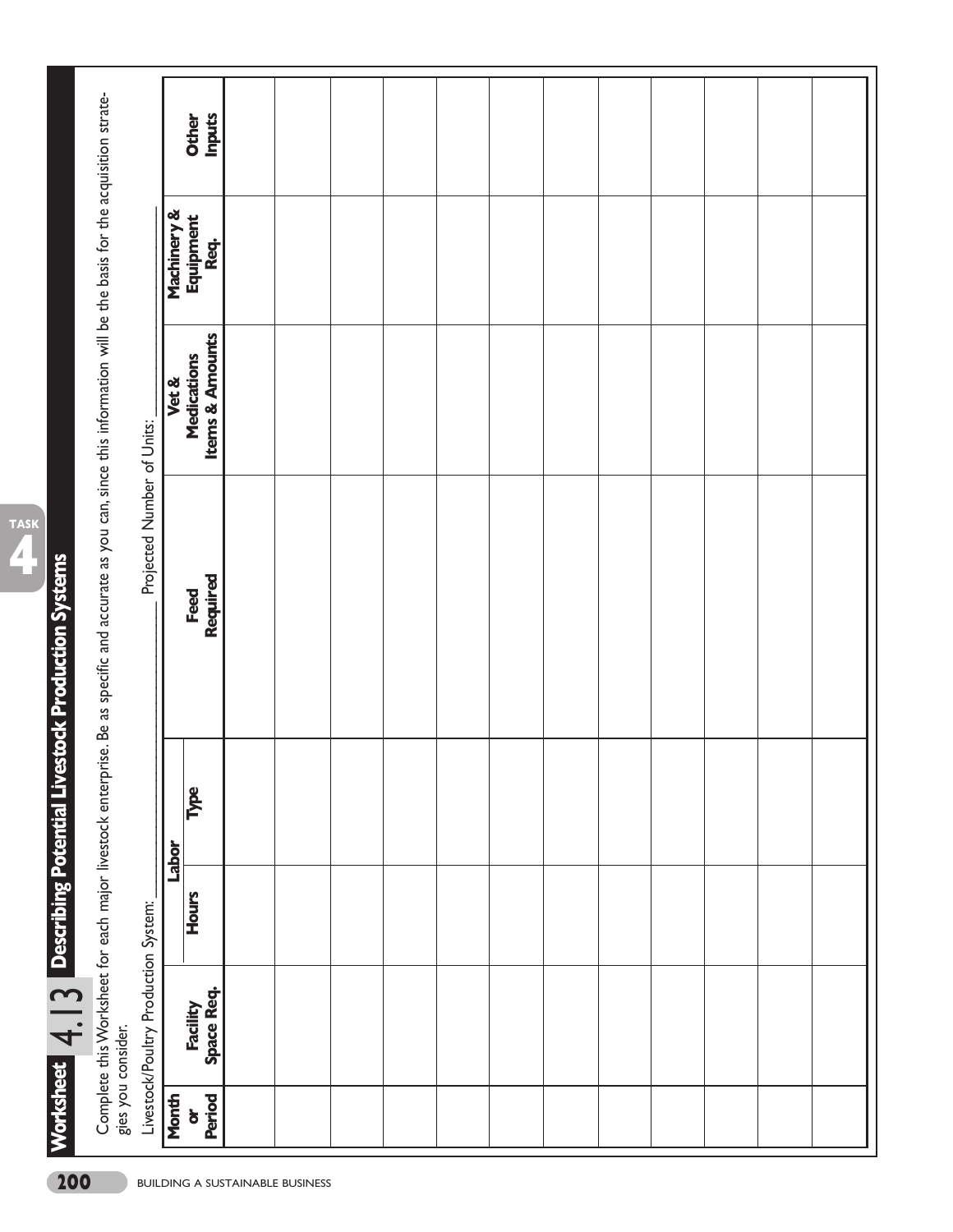## **Resource Needs and Acquisition**

Return to Worksheets 2.3 (Tangible Working Assets), 2.5 (Describing Crop Production Systems), and 2.6 (Describing Livestock Production Systems) where you described your current resource base and use. Study these Worksheets and compare them to Worksheets 4.12 and 4.13.Think about how your resource needs will change as you add a new enterprise, expand markets, or reallocate resources. If you used a map in Planning Tasks Two and Three to describe your current situation and future vision, then you may want to do so again here. Illustrate which parcels of land will be devoted to buildings, crops, livestock, recreation, education and wildlife according to your operations management strategy.Then, using the space below, describe any gaps between current resource availability and future resource needs. Lastly, develop your acquisition strategy for meeting or filling future resource needs. Will you redirect or make better use of current resources? Will you purchase or rent additional resources (new or used)? Or will you gain access to resources through agreements, custom-hire or contracting services? List your acquisition strategy alternatives in the space provided.

| <b>Enterprise</b>              |                               |                               |
|--------------------------------|-------------------------------|-------------------------------|
| <b>Resource Needs:</b>         | <b>Acquisition Strategy I</b> | <b>Acquisition Strategy 2</b> |
| Land                           |                               |                               |
|                                |                               |                               |
|                                |                               |                               |
|                                |                               |                               |
|                                |                               |                               |
| <b>Buildings</b>               |                               |                               |
|                                |                               |                               |
|                                |                               |                               |
| <b>Machinery and equipment</b> |                               |                               |
|                                |                               |                               |
|                                |                               |                               |
|                                |                               |                               |
|                                |                               |                               |
|                                |                               |                               |
|                                |                               |                               |
|                                |                               |                               |
|                                |                               |                               |
|                                |                               |                               |
|                                |                               |                               |
|                                |                               |                               |
|                                |                               |                               |
|                                |                               |                               |
|                                |                               |                               |
|                                |                               |                               |
|                                |                               |                               |
|                                |                               |                               |
| <b>Breeding livestock</b>      |                               |                               |
|                                |                               |                               |
|                                |                               |                               |
|                                |                               |                               |
|                                |                               |                               |
| <b>Supplies</b>                |                               |                               |
|                                |                               |                               |
|                                |                               |                               |
|                                | - -                           |                               |
|                                | - -                           | - -                           |
|                                |                               |                               |

**4**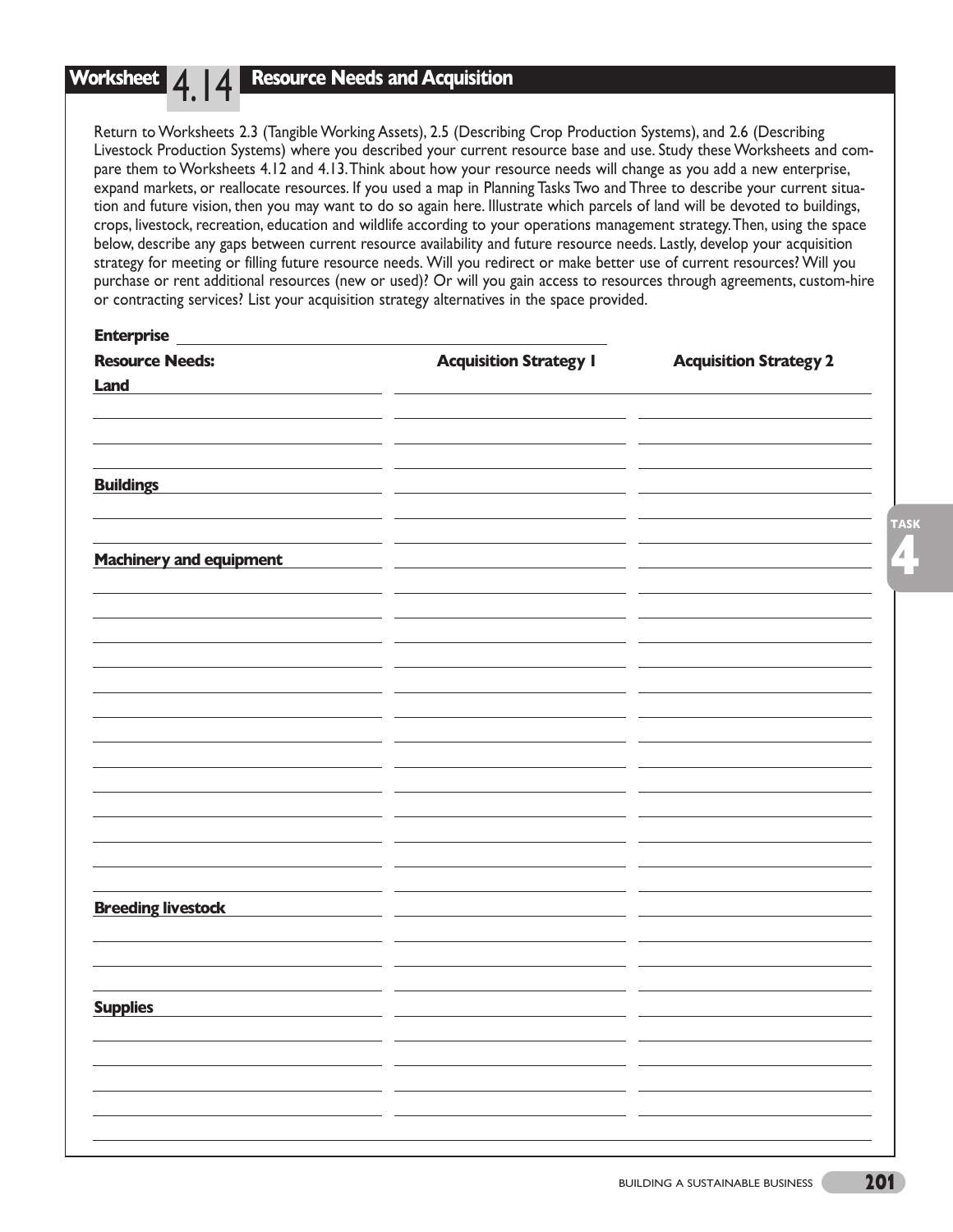## **Institutional Considerations**

Describe institutional factors that will affect your ability to use and manage physical resources under your new operations strategies. Include any long-term leasing arrangements, conservation easements, permit requirements, legal restrictions, and production or marketing contracts.

## **Long-term Leasing Arrangements for Real Estate**

Specify whether items will be leased in for your use or leased out for the use of others.

#### **Long-term Agreements and Easements**

## **Permit and Legal Restrictions**

Specify the agency responsible for issuing permits, conditions and compliance factors, fees, and your ability to meet these conditions.

**Long-term Production Contracts and Marketing Agreements**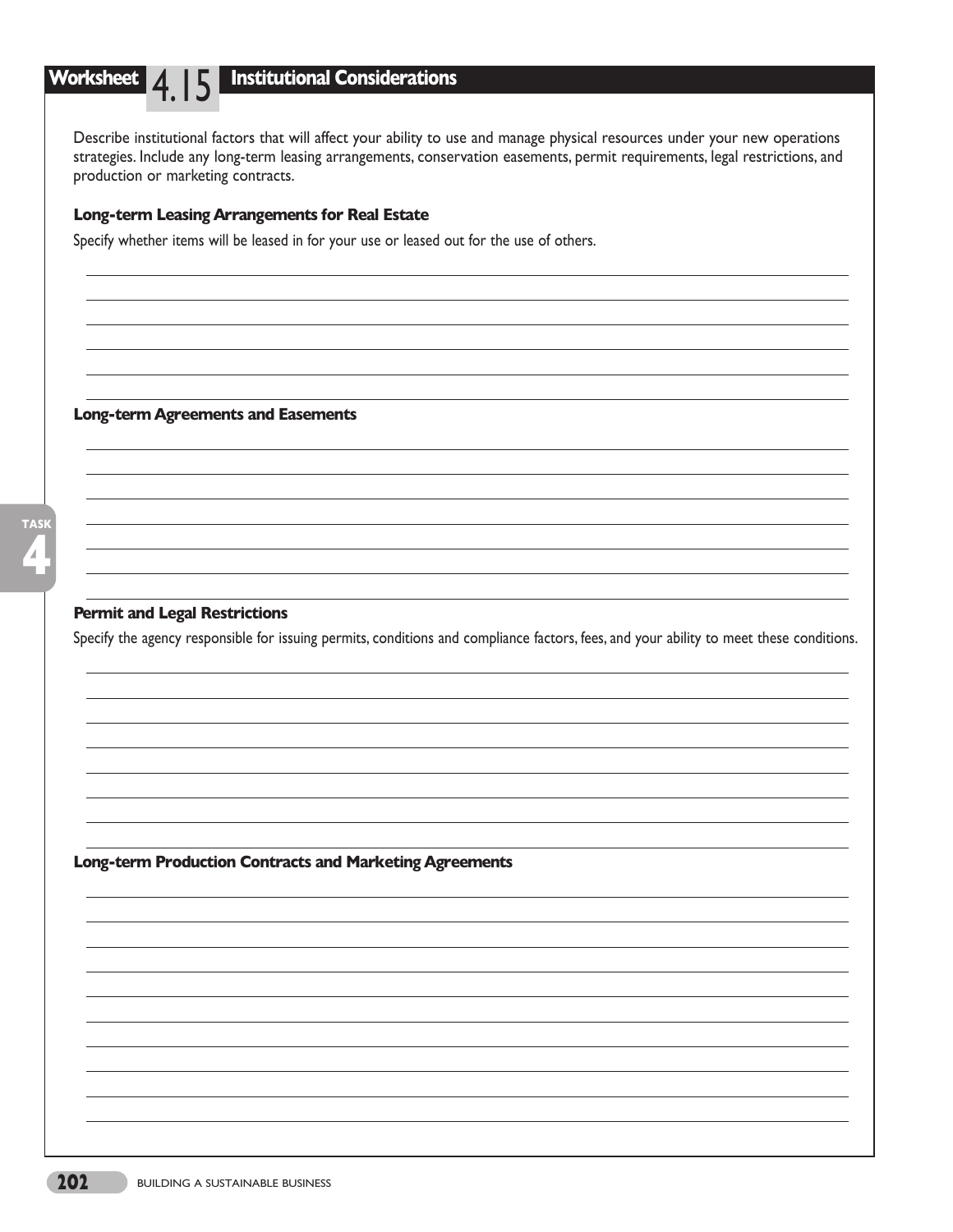## **Estimating Output and Capacity**

Complete this Worksheet for each major product you plan to produce. Compile your market research (Worksheets 4.1–4.7) for each year in your transition period and for your long run or expected market outlook, as appropriate. Begin with a description of your target market (by segment).Then summarize product characteristics and competition, as well as your plans for distribution, pricing and promotion. Next, use the space below to estimate gross sales revenue and to record marketing expense estimates.You will use this expense information when evaluating the business' projected financial performance in the Evaluation section of Planning Task Four. Finally, summarize your marketing strategies for this product or the whole farm. Be sure to include a SWOT (strengths, weaknesses, opportunities, threats) analysis.This will be the start of your marketing strategy section for the written business plan.

| <b>Enterprise:</b>     | <b>Long Run</b>                                                            |        | <b>Transition Period</b> |        |
|------------------------|----------------------------------------------------------------------------|--------|--------------------------|--------|
| <b>Typical output</b>  | (Expected)                                                                 | Year I | Year 2                   | Year 3 |
|                        |                                                                            |        |                          |        |
|                        |                                                                            |        |                          |        |
| <b>Expected output</b> |                                                                            |        |                          |        |
|                        |                                                                            |        |                          |        |
| <b>High output</b>     |                                                                            |        |                          |        |
|                        |                                                                            |        |                          |        |
| Low output             |                                                                            |        |                          |        |
|                        |                                                                            |        |                          |        |
| <b>Production</b>      |                                                                            |        |                          |        |
| capacity               |                                                                            |        |                          |        |
|                        |                                                                            |        |                          |        |
|                        |                                                                            |        |                          |        |
|                        |                                                                            |        |                          |        |
|                        |                                                                            |        |                          |        |
|                        |                                                                            |        |                          |        |
|                        |                                                                            |        |                          |        |
|                        | At the whole-farm level, we plan to (grow/maintain/contract) our business: |        |                          |        |
|                        |                                                                            |        |                          |        |
|                        |                                                                            |        |                          |        |
|                        |                                                                            |        |                          |        |
|                        |                                                                            |        |                          |        |
|                        |                                                                            |        |                          |        |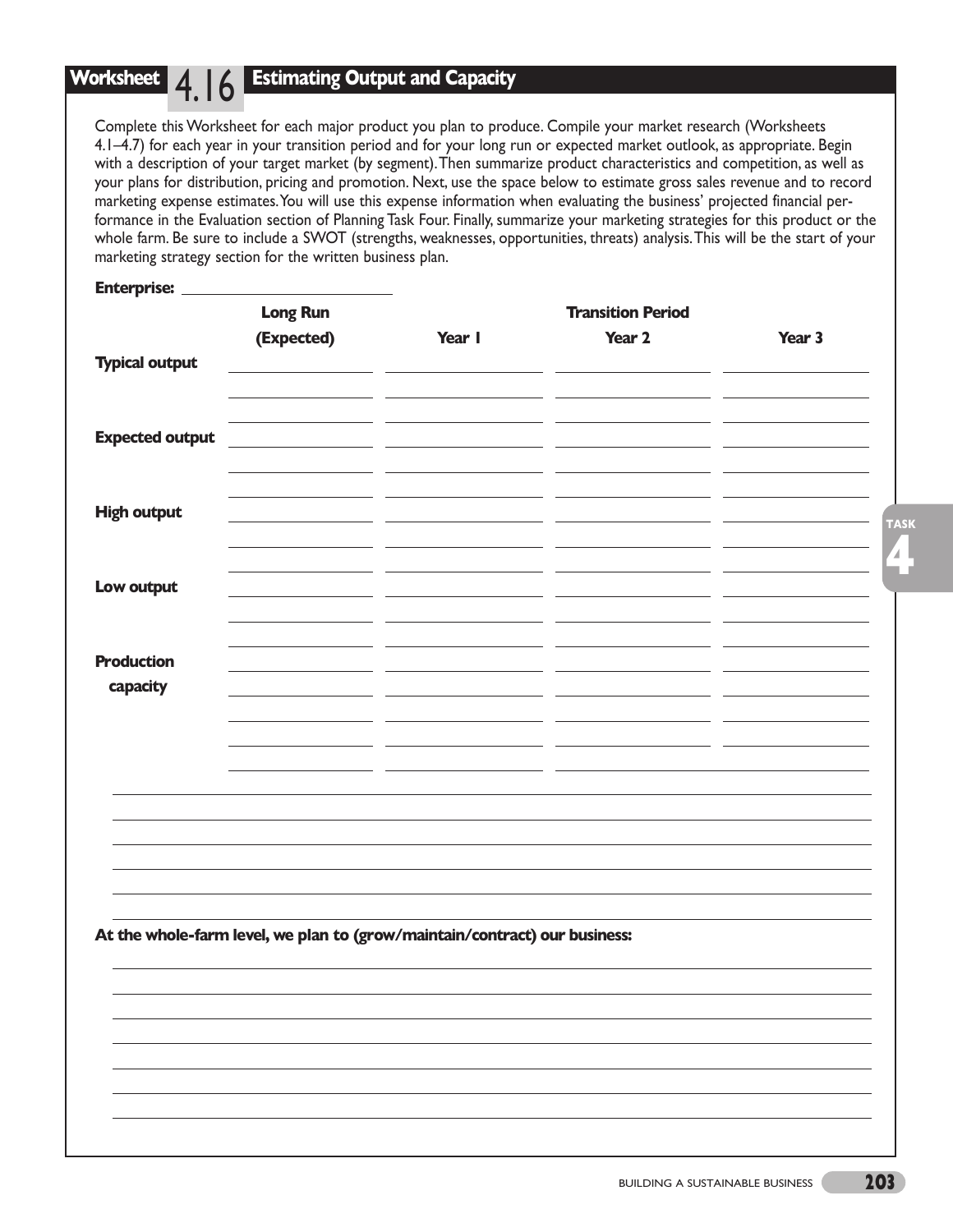**4**

**TASK**

## **Operations Strategy Summary**

Complete this Worksheet, using your research from Worksheets 4.9–4.16, for each new enterprise or an existing one that will change. Begin with a brief description of the management system and implementation (describe your crop rotation, pasture layout and rotation, milking schedule, etc.). Next, list new resource needs and your strategy for acquiring them.Then record all operating expenses associated with this enterprise, including the overhead value of new equipment, machinery, and breeding livestock that may be needed.Try to allocate your overhead costs across this and other enterprises in proportion to use. Finally, summarize your operations strategies for this enterprise and the whole farm in the space provided.This will be the start of your operations strategy section for the written business plan. Be sure to include a SWOT (strengths, weaknesses, opportunities, threats) analysis.

| <b>Enterprise:</b>       |                                                    | <b>Transition Period</b> |           |
|--------------------------|----------------------------------------------------|--------------------------|-----------|
|                          | Year I                                             | Year 2                   | Year 3    |
| <b>Production System</b> |                                                    |                          |           |
| and Rotation             |                                                    |                          |           |
|                          |                                                    |                          |           |
|                          |                                                    |                          |           |
|                          |                                                    |                          |           |
|                          |                                                    |                          |           |
|                          |                                                    |                          |           |
|                          |                                                    |                          |           |
|                          |                                                    |                          |           |
|                          | <b>Resource Needs and Acquisition</b>              |                          |           |
| Land                     |                                                    |                          |           |
|                          |                                                    |                          |           |
|                          |                                                    |                          |           |
|                          |                                                    |                          |           |
|                          |                                                    |                          |           |
|                          |                                                    |                          |           |
|                          |                                                    |                          |           |
| <b>Buildings</b>         |                                                    |                          |           |
|                          |                                                    |                          |           |
|                          |                                                    |                          |           |
|                          |                                                    |                          |           |
|                          |                                                    |                          |           |
|                          |                                                    |                          |           |
| <b>Machinery</b>         |                                                    |                          |           |
|                          | <u> 1980 - Jan Stein Stein, fransk politiker (</u> |                          |           |
| & equipment              | the contract of the contract of the contract of    |                          |           |
|                          |                                                    |                          |           |
|                          |                                                    |                          |           |
|                          |                                                    |                          |           |
|                          |                                                    |                          |           |
| <b>Breeding</b>          |                                                    |                          |           |
| <b>livestock</b>         |                                                    |                          |           |
|                          |                                                    |                          |           |
|                          |                                                    |                          |           |
|                          |                                                    |                          |           |
|                          |                                                    |                          | CONTINUED |
|                          |                                                    |                          |           |
|                          |                                                    |                          |           |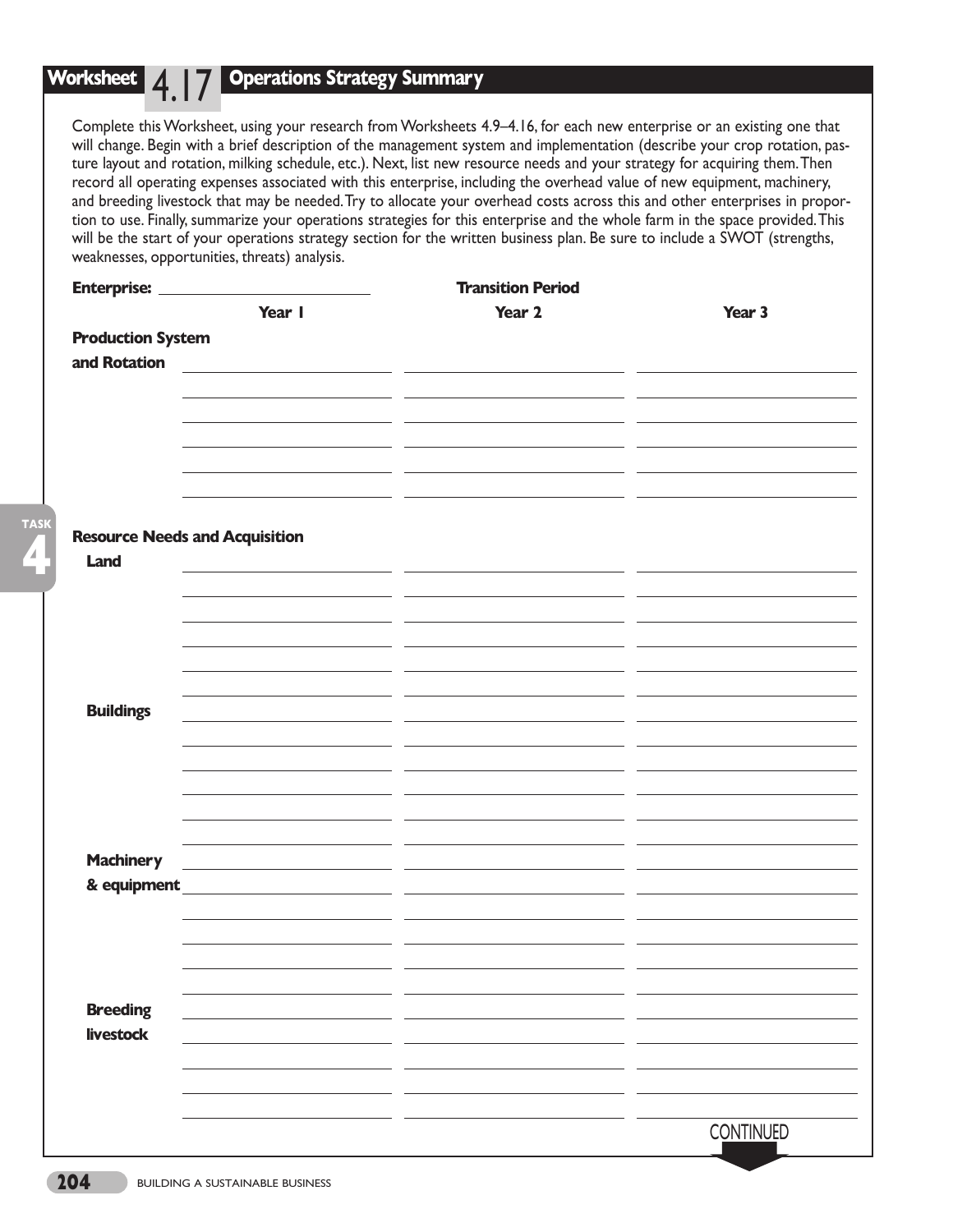| Worksheet<br>4.1           | <b>Operations Strategy Summary</b>                                                                                     |                                                               |                  |
|----------------------------|------------------------------------------------------------------------------------------------------------------------|---------------------------------------------------------------|------------------|
|                            |                                                                                                                        |                                                               | <b>CONTINUED</b> |
| <b>Enterprise:</b>         | Year I                                                                                                                 | <b>Transition Period</b><br>Year 2                            | Year 3           |
| Labor                      |                                                                                                                        |                                                               |                  |
|                            |                                                                                                                        |                                                               |                  |
| <b>Supplies</b>            |                                                                                                                        |                                                               |                  |
| <b>Other</b><br>inputs     |                                                                                                                        |                                                               |                  |
| <b>Permits</b>             |                                                                                                                        |                                                               | <b>TASK</b>      |
|                            |                                                                                                                        |                                                               |                  |
| <b>Output</b>              |                                                                                                                        |                                                               |                  |
|                            |                                                                                                                        |                                                               |                  |
| <b>Storage</b>             |                                                                                                                        |                                                               |                  |
|                            |                                                                                                                        |                                                               |                  |
| <b>Operations Expenses</b> |                                                                                                                        |                                                               |                  |
| Seed                       |                                                                                                                        | <u> 1989 - Andrea Station, amerikansk politiker (d. 1989)</u> |                  |
| Fertilizer                 |                                                                                                                        |                                                               |                  |
| Chemicals                  |                                                                                                                        |                                                               |                  |
| Irrigation energy          |                                                                                                                        |                                                               |                  |
| Other direct               |                                                                                                                        |                                                               |                  |
| crop expenses              | <u> 1980 - Andrea Barbara, politikar esperantor estatubatuar est. Esperantor est. Esperantor est. Esperantor est. </u> |                                                               |                  |
| Feeder livestock           |                                                                                                                        |                                                               |                  |
| expenses                   |                                                                                                                        | <u> 1989 - Johann Barbara, mars eta politikar</u>             |                  |
|                            |                                                                                                                        |                                                               | <b>CONTINUED</b> |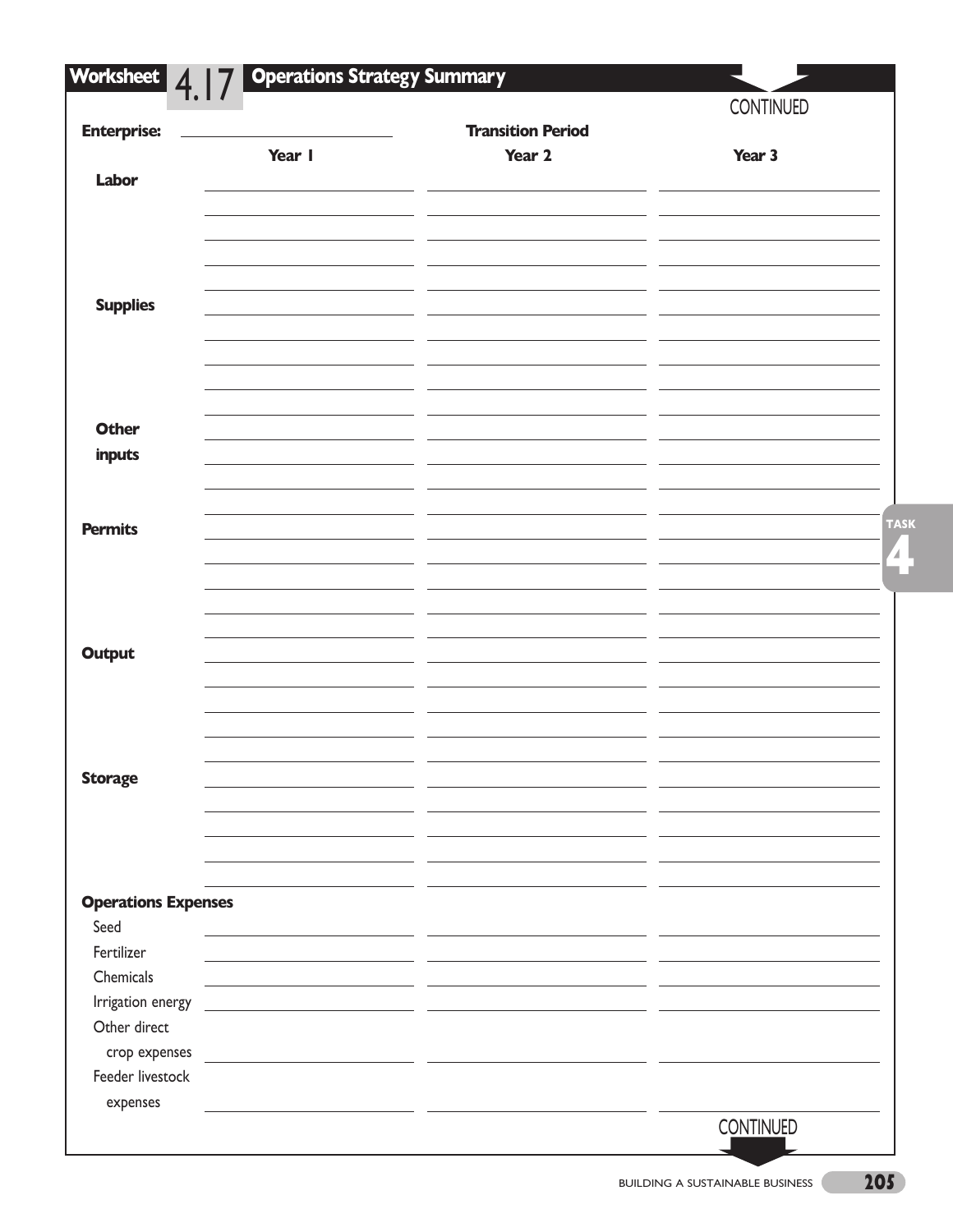| <b>Transition Period</b><br><b>Enterprise:</b><br>Year I<br>Year 2<br>Year 3<br>Feed and forages <b>Feed and forages</b><br><b>Breeding fees</b><br><u> 1980 - Jan Stein Harry Harry Harry Harry Harry Harry Harry Harry Harry Harry Harry Harry Harry Harry Harry H</u><br>Veterinary<br>maintenance<br>professional fees<br>machinery |                       | 4.17 | <b>CONTINUED</b> |
|-----------------------------------------------------------------------------------------------------------------------------------------------------------------------------------------------------------------------------------------------------------------------------------------------------------------------------------------|-----------------------|------|------------------|
|                                                                                                                                                                                                                                                                                                                                         |                       |      |                  |
|                                                                                                                                                                                                                                                                                                                                         |                       |      |                  |
|                                                                                                                                                                                                                                                                                                                                         |                       |      |                  |
|                                                                                                                                                                                                                                                                                                                                         |                       |      |                  |
|                                                                                                                                                                                                                                                                                                                                         |                       |      |                  |
| Fuel and oil<br>Repairs and<br>Storage<br>Processing<br>Dues and<br>Office supplies                                                                                                                                                                                                                                                     | Livestock supplies    |      |                  |
|                                                                                                                                                                                                                                                                                                                                         |                       |      |                  |
|                                                                                                                                                                                                                                                                                                                                         |                       |      |                  |
|                                                                                                                                                                                                                                                                                                                                         |                       |      |                  |
|                                                                                                                                                                                                                                                                                                                                         |                       |      |                  |
|                                                                                                                                                                                                                                                                                                                                         |                       |      |                  |
|                                                                                                                                                                                                                                                                                                                                         |                       |      |                  |
|                                                                                                                                                                                                                                                                                                                                         |                       |      |                  |
|                                                                                                                                                                                                                                                                                                                                         |                       |      |                  |
| Rent and leases<br>Equipment/<br><b>Breeding livestock</b><br><b>Buildings</b><br>Other<br><b>Business Plan Input - Operations Strategy Summary:</b>                                                                                                                                                                                    | <b>Utilities</b>      |      |                  |
|                                                                                                                                                                                                                                                                                                                                         |                       |      |                  |
|                                                                                                                                                                                                                                                                                                                                         |                       |      |                  |
|                                                                                                                                                                                                                                                                                                                                         |                       |      |                  |
|                                                                                                                                                                                                                                                                                                                                         |                       |      |                  |
|                                                                                                                                                                                                                                                                                                                                         |                       |      |                  |
|                                                                                                                                                                                                                                                                                                                                         | Land                  |      |                  |
|                                                                                                                                                                                                                                                                                                                                         |                       |      |                  |
|                                                                                                                                                                                                                                                                                                                                         |                       |      |                  |
|                                                                                                                                                                                                                                                                                                                                         |                       |      |                  |
|                                                                                                                                                                                                                                                                                                                                         | <b>Total expenses</b> |      |                  |
|                                                                                                                                                                                                                                                                                                                                         |                       |      |                  |
|                                                                                                                                                                                                                                                                                                                                         |                       |      |                  |
|                                                                                                                                                                                                                                                                                                                                         |                       |      |                  |
|                                                                                                                                                                                                                                                                                                                                         |                       |      |                  |
|                                                                                                                                                                                                                                                                                                                                         |                       |      |                  |
|                                                                                                                                                                                                                                                                                                                                         |                       |      |                  |
|                                                                                                                                                                                                                                                                                                                                         |                       |      |                  |
|                                                                                                                                                                                                                                                                                                                                         |                       |      |                  |
|                                                                                                                                                                                                                                                                                                                                         |                       |      |                  |
|                                                                                                                                                                                                                                                                                                                                         |                       |      |                  |
|                                                                                                                                                                                                                                                                                                                                         |                       |      |                  |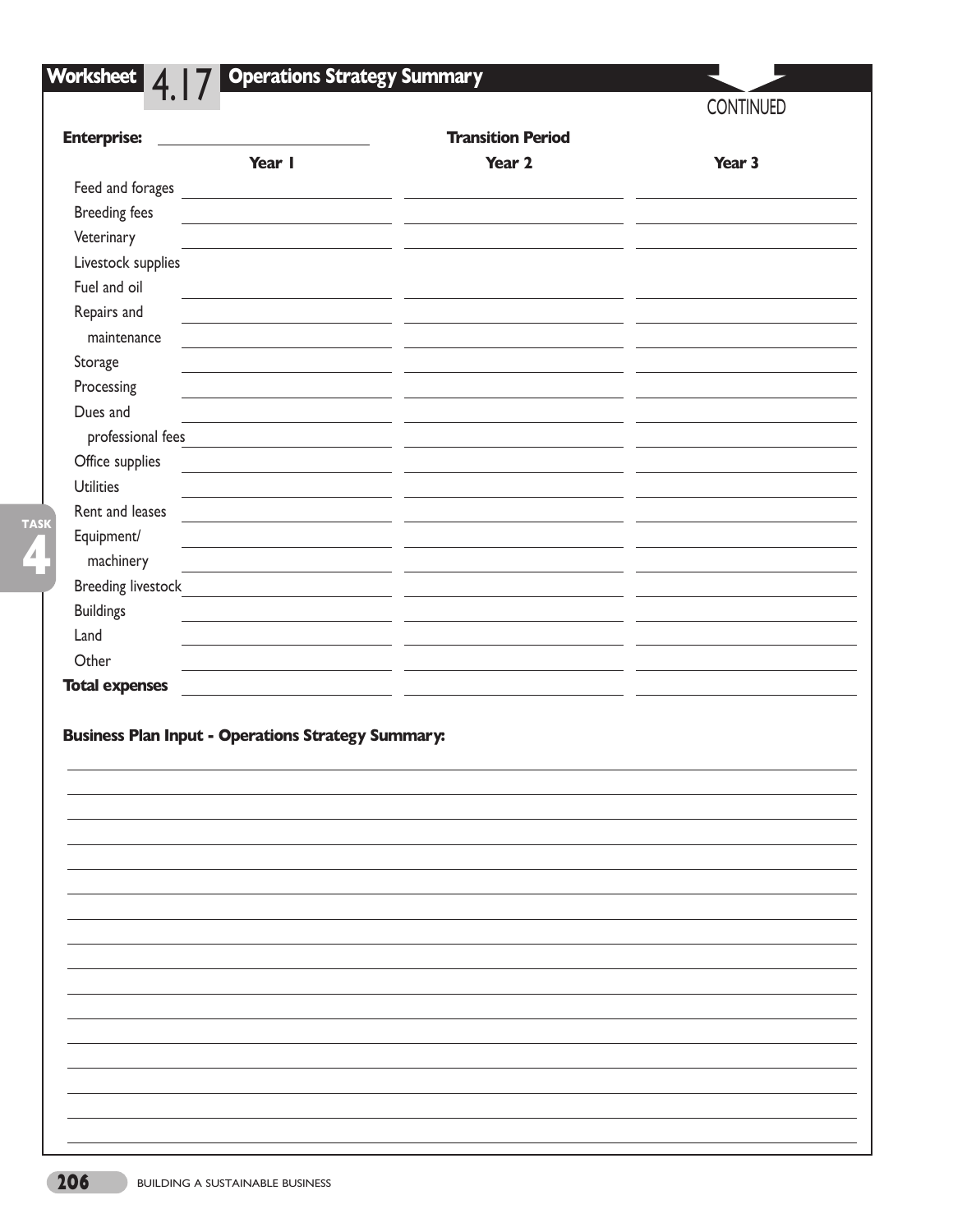#### **Worksheet 4 | Q | Tasks and Workload** 4.18

Use the space below to describe the marketing, operations, human resources and finance tasks associated with each new enterprise. Refer to Worksheets 4.11–4.12 (Describing Potential Crop and Livestock Systems) for operations workload estimates.Then estimate the workload (hours) associated with each task. If your business tends to be seasonal, distribute the total hours for each activity by periods of the year. Use a separate sheet of paper if more space is needed or make copies of this Worksheet to detail workload changes for each year in your transition period, as appropriate.

| <b>Enterprise</b>                 |     |         |     | Timeframe |                               |                    |  |             |
|-----------------------------------|-----|---------|-----|-----------|-------------------------------|--------------------|--|-------------|
|                                   |     |         |     |           | <b>Hours/Month</b>            |                    |  |             |
| <b>Tasks</b><br><b>Marketing:</b> | Jan | Feb Mar | Apr |           | May June July Aug Sep Oct Nov |                    |  | <b>Dec</b>  |
|                                   |     |         |     |           |                               |                    |  |             |
|                                   |     |         |     |           |                               |                    |  |             |
| <b>Operations</b>                 |     |         |     |           |                               |                    |  | <b>TASK</b> |
|                                   |     |         |     |           |                               | _ _______ ______ _ |  |             |
|                                   |     |         |     |           |                               |                    |  |             |
| <b>Management:</b>                |     |         |     |           |                               |                    |  |             |
|                                   |     |         |     |           |                               |                    |  |             |
|                                   |     |         |     |           |                               |                    |  |             |
|                                   |     |         |     |           |                               |                    |  |             |
|                                   |     |         |     |           |                               |                    |  |             |
| <b>Finances:</b>                  |     |         |     |           |                               |                    |  |             |
|                                   |     |         |     |           |                               |                    |  |             |
|                                   |     |         |     |           |                               |                    |  |             |
| <b>Total Hrs/Month</b>            |     |         |     |           |                               |                    |  |             |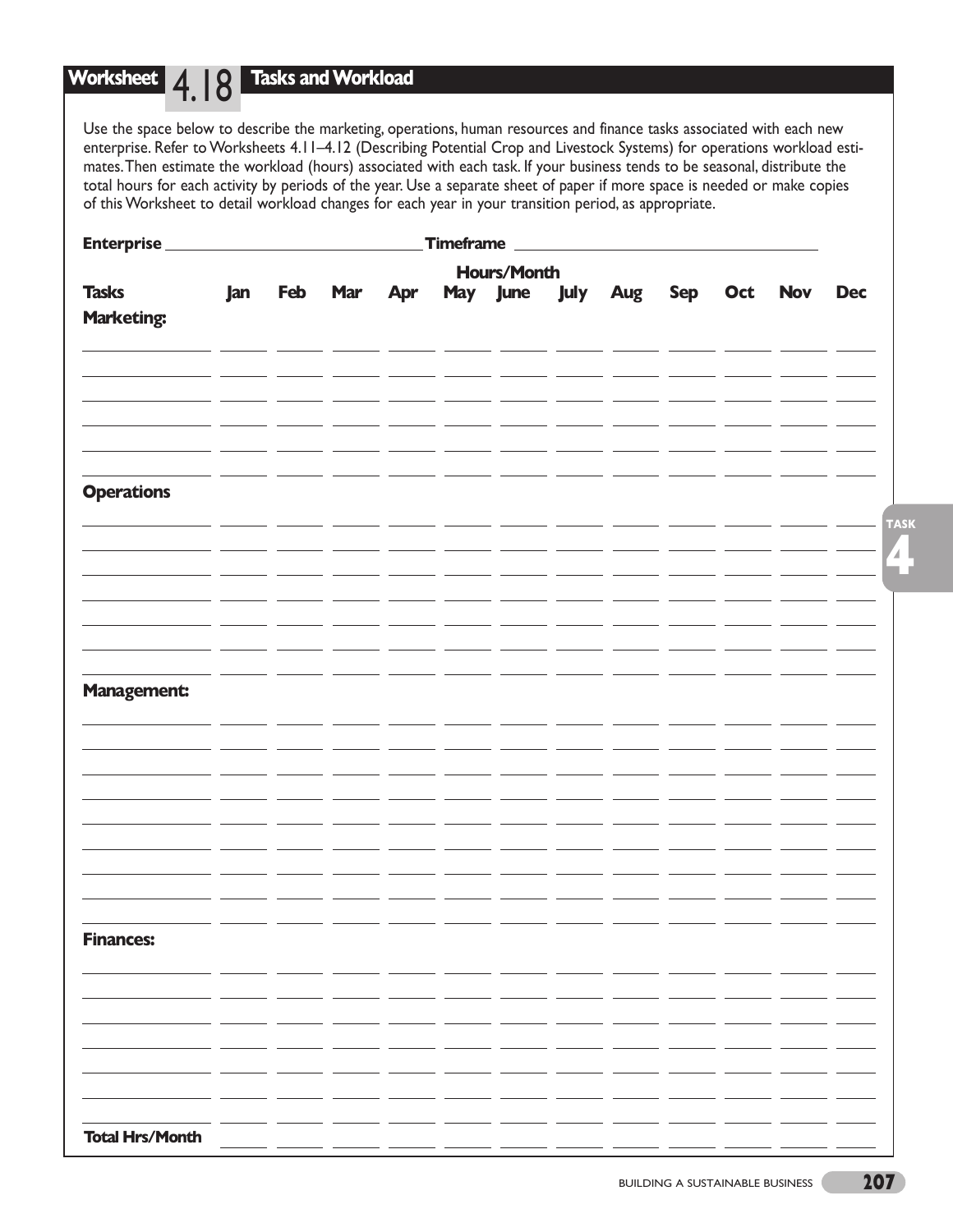## **Worksheet** 4.19 **Filling Workforce Needs**

Use the space below to flesh out new position titles and task descriptions for each new enterprise or existing enterprise that is short on labor. Next, if adding labor, describe the type of position that will be created—full-time or part-time, temporary or permanent, seasonal or year-round—as well as the skills desired for each position. Lastly, describe your strategy for addressing workforce gaps and acquiring and training labor. Workforce strategies may include: reassigning current labor; adding new labor (family, employees, volunteers, interns); hiring out work to custom operators or consultants; or developing work trade arrangements with neighbors or relatives.You might also consider reducing some of your labor needs through the use of additional equipment and machinery or through new business arrangements.

| <b>Position/Task</b><br>(title) | <b>Type of Position</b><br>(full time/part time,<br>temporary/permanent) | <b>Skills/Experience Desired</b> | <b>Acquisition Strategy</b> |
|---------------------------------|--------------------------------------------------------------------------|----------------------------------|-----------------------------|
|                                 |                                                                          |                                  |                             |
|                                 |                                                                          |                                  |                             |
|                                 |                                                                          |                                  |                             |
| <b>TASK</b><br>2                |                                                                          |                                  |                             |
|                                 |                                                                          |                                  |                             |
|                                 |                                                                          |                                  |                             |
|                                 |                                                                          |                                  |                             |
|                                 |                                                                          |                                  |                             |
|                                 |                                                                          |                                  |                             |
|                                 |                                                                          |                                  |                             |
|                                 |                                                                          |                                  |                             |
|                                 |                                                                          |                                  |                             |
|                                 |                                                                          |                                  |                             |
|                                 |                                                                          |                                  | <b>CONTINUED</b>            |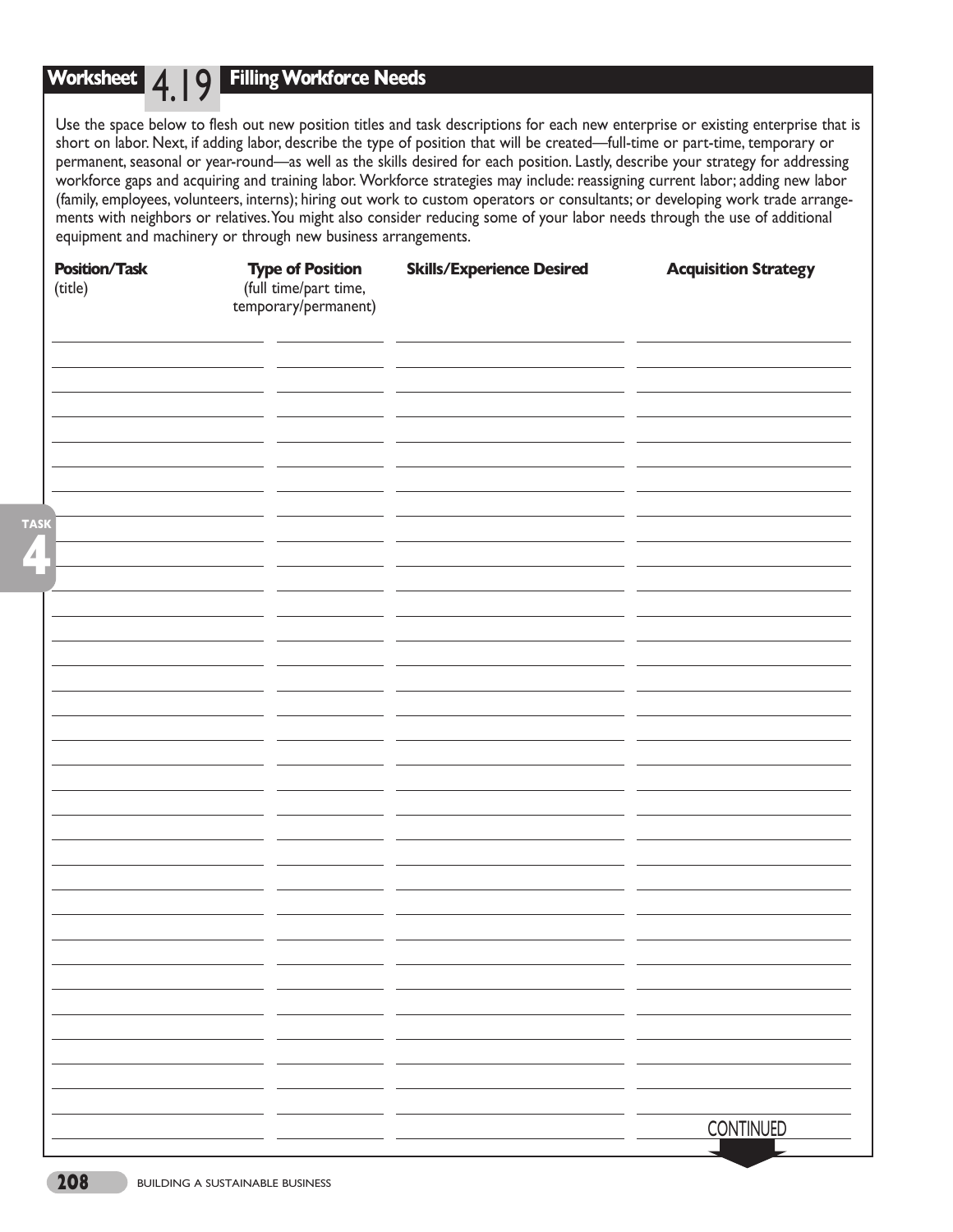| 4.<br><b>Position/Task</b><br>(title) | <b>Type of Position</b><br>(full time/part time, | <b>Skills/Experience Desired</b>                                                             | <b>CONTINUED</b><br><b>Acquisition Strategy</b> |
|---------------------------------------|--------------------------------------------------|----------------------------------------------------------------------------------------------|-------------------------------------------------|
|                                       | temporary/permanent)                             |                                                                                              |                                                 |
|                                       |                                                  |                                                                                              |                                                 |
|                                       |                                                  |                                                                                              |                                                 |
|                                       |                                                  |                                                                                              |                                                 |
|                                       |                                                  |                                                                                              |                                                 |
|                                       |                                                  |                                                                                              |                                                 |
|                                       |                                                  |                                                                                              |                                                 |
|                                       |                                                  |                                                                                              |                                                 |
|                                       |                                                  |                                                                                              |                                                 |
|                                       |                                                  |                                                                                              |                                                 |
|                                       |                                                  |                                                                                              |                                                 |
|                                       |                                                  |                                                                                              |                                                 |
|                                       |                                                  |                                                                                              |                                                 |
|                                       |                                                  |                                                                                              |                                                 |
|                                       |                                                  | I. Describe training that may be required for new positions or new members of the workforce: |                                                 |
|                                       |                                                  |                                                                                              |                                                 |
|                                       |                                                  |                                                                                              |                                                 |
|                                       |                                                  |                                                                                              |                                                 |
|                                       |                                                  |                                                                                              |                                                 |
|                                       | 2. How will training be accomplished?            |                                                                                              |                                                 |
|                                       |                                                  |                                                                                              |                                                 |
|                                       |                                                  |                                                                                              |                                                 |
|                                       |                                                  |                                                                                              |                                                 |
|                                       |                                                  |                                                                                              |                                                 |
|                                       |                                                  |                                                                                              |                                                 |
|                                       |                                                  |                                                                                              |                                                 |
|                                       |                                                  |                                                                                              |                                                 |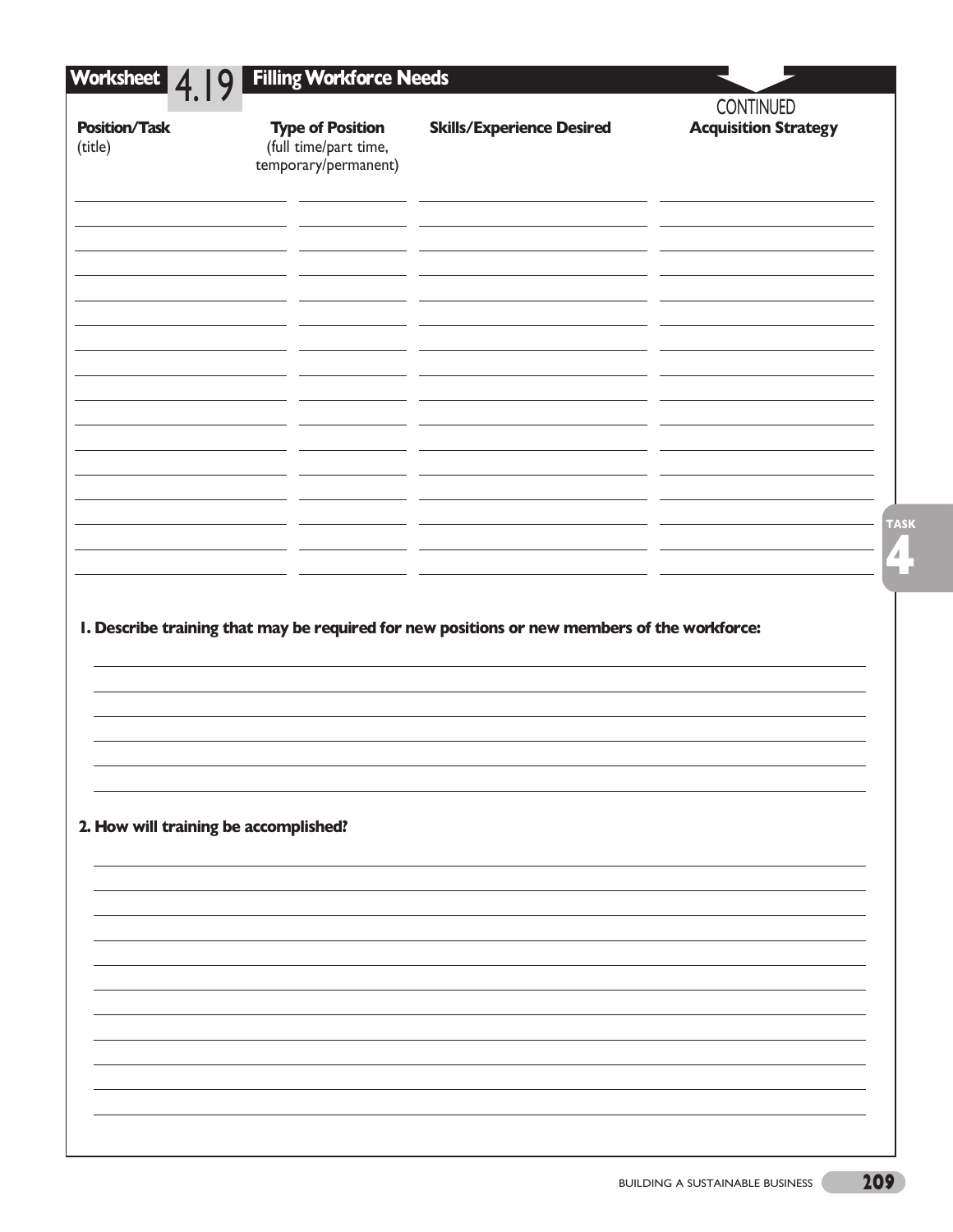**4**

**TASK**

**Worksheet** 4.20 **Compensation**

Research and record standard wage, salary and benefits for each new job or position. If you plan to create more than four new positions, make copies of this Worksheet or use additional sheets of paper.

|                                   | <b>Position/Job</b> | <b>Position/Job</b> | <b>Position/Job</b>     | <b>Position/Job</b>     |
|-----------------------------------|---------------------|---------------------|-------------------------|-------------------------|
|                                   | ı                   | $\mathbf 2$         | $\overline{\mathbf{3}}$ | $\overline{\mathbf{4}}$ |
|                                   |                     |                     |                         |                         |
|                                   |                     |                     |                         |                         |
|                                   |                     |                     |                         |                         |
|                                   |                     |                     |                         |                         |
| <b>Average industry</b>           |                     |                     |                         |                         |
| wage/salary/fees                  |                     |                     |                         |                         |
| (\$/hour):                        |                     |                     |                         |                         |
|                                   |                     |                     |                         |                         |
| <b>Typical industry benefits:</b> |                     |                     |                         |                         |
|                                   |                     |                     |                         |                         |
|                                   |                     |                     |                         |                         |
|                                   |                     |                     |                         |                         |
|                                   |                     |                     |                         |                         |
|                                   |                     |                     |                         |                         |
|                                   |                     |                     |                         |                         |
| <b>Tax rate:</b>                  |                     |                     |                         |                         |
|                                   |                     |                     |                         |                         |
|                                   |                     |                     |                         |                         |
|                                   |                     |                     |                         |                         |
|                                   |                     |                     |                         |                         |
|                                   |                     |                     |                         |                         |
|                                   |                     |                     |                         |                         |
|                                   |                     |                     |                         |                         |
|                                   |                     |                     |                         |                         |
|                                   |                     |                     |                         |                         |
|                                   |                     |                     |                         |                         |
|                                   |                     |                     |                         |                         |
|                                   |                     |                     |                         |                         |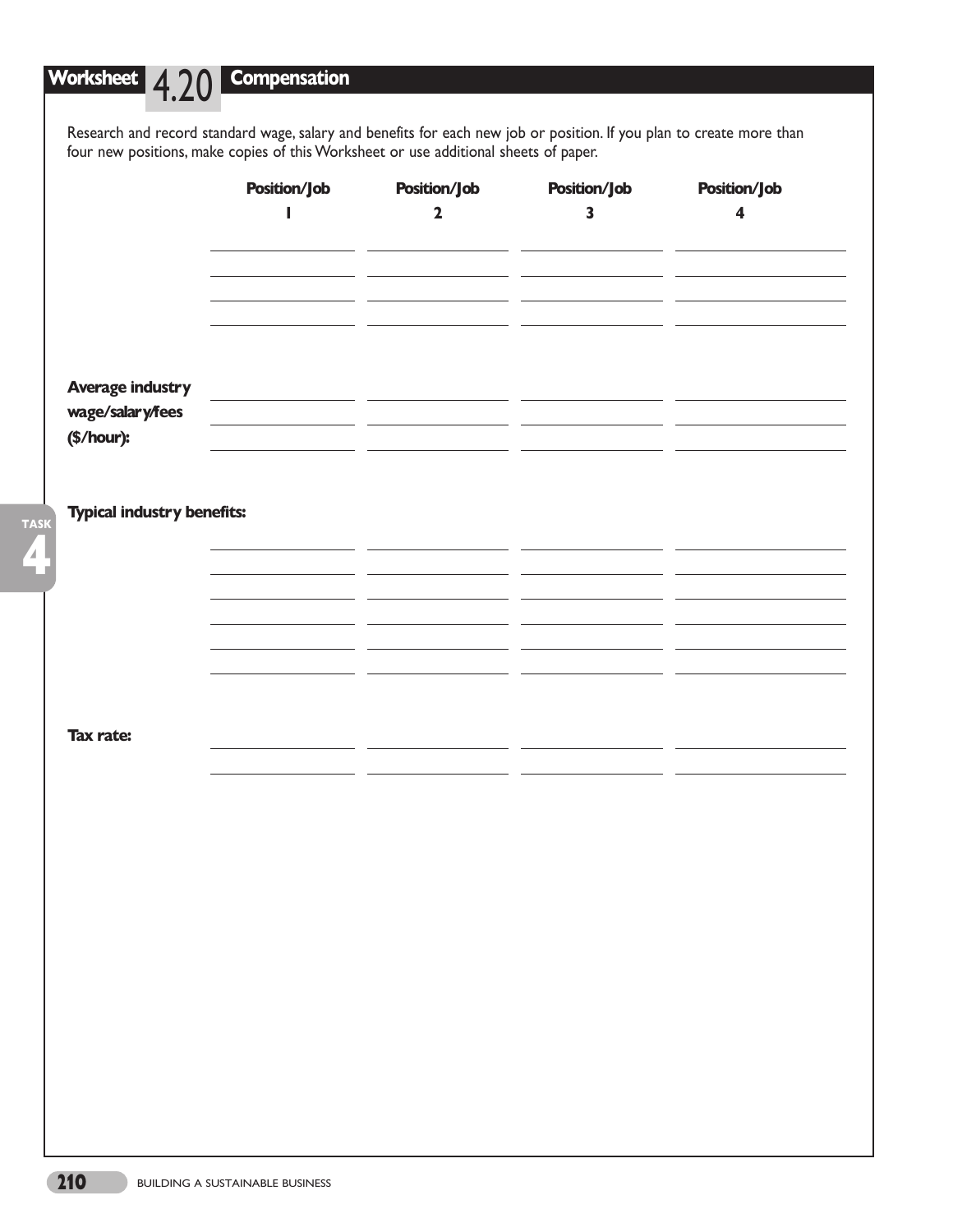## **Worksheet** 4.21 **Human Resources Expense Estimates** Use the space below to estimate and record your human resources input expenses for all family members and hired labor. Make these estimates as realistic as possible—use your research about industry standards and tax rates as well as your own compensation goals.<br>Position/lob **Position/Job Position/Job Position/Job Position/Job 1 2 3 4 Job title/description**  $\overline{a}$  $\overline{a}$  $\mathbb{R}^2$ **Name**  $\equiv$   $\equiv$ **Wages/salary/fees (\$/hour)**  $\overline{\phantom{a}}$ <u> 1999 - Jan Jawa</u>  $\overline{a}$ **Benefits**  <u> a shekara ta 199</u> **(health care,**  $\overline{\phantom{a}}$ <u> 1990 - Johann Marie Barn, politik politik (</u> <u> 1990 - Johann Barnett, fransk politik</u> **retirement)**  $\sim 10^{-1}$ **Taxes Insurance (workers compensation) Other Total labor expenses (a) Total hours worked (b) Total labor expenses/hour (a) / (b)**

**4**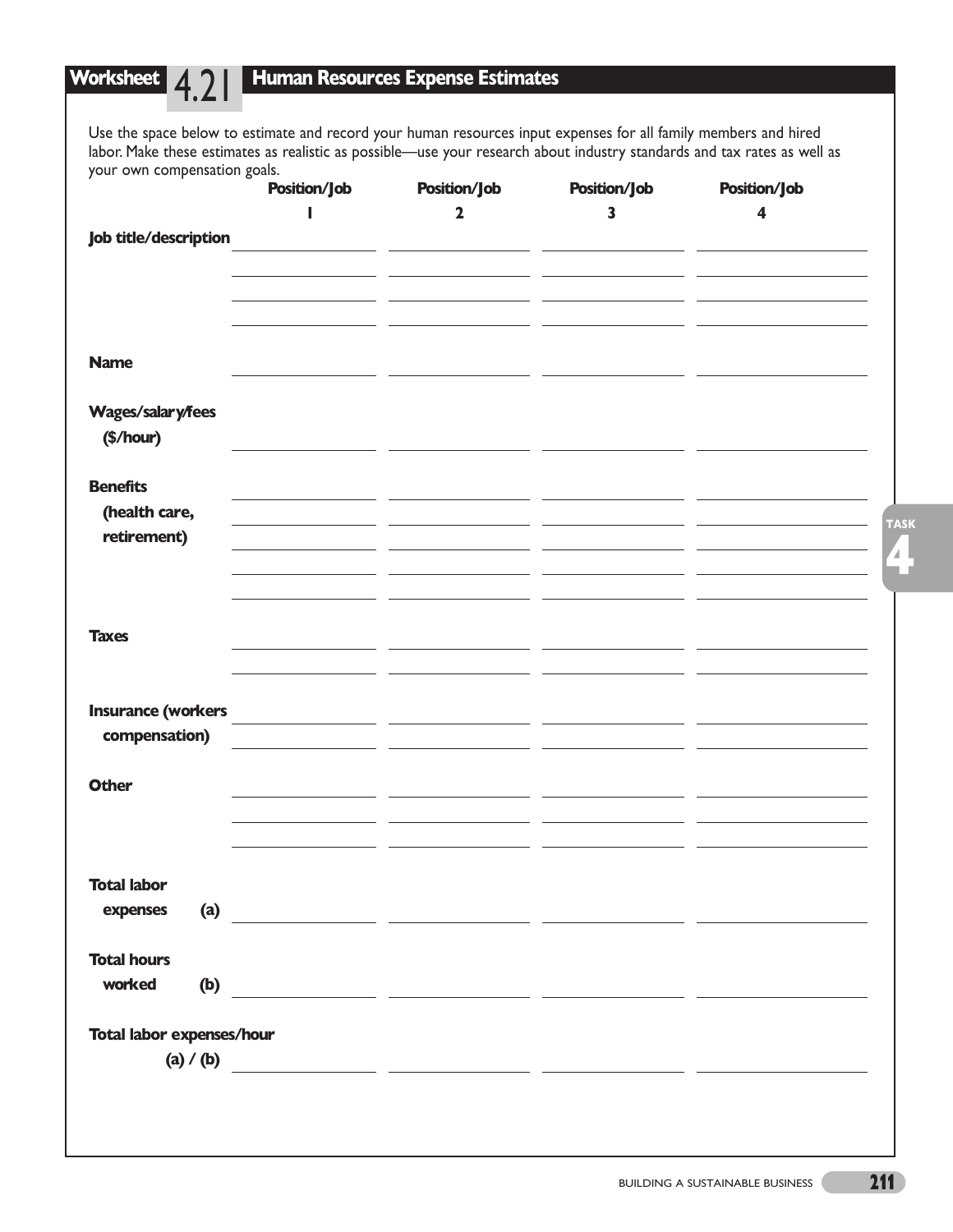# **Worksheet** 4.22 **Management Strategy** Return to your skills assessment in Worksheet 2.7.Are you ready to manage the operation? If not, who will? As you answer the following questions, try to be honest and realistic.Then, develop a strategy for whole farm business management.

**1. Are you willing and ready to manage the operation and hired labor? If so, what skills do you bring to the management position? Are you a good communicator?** 

- **2. Will you share management responsibilities? If so, how will you divide tasks? Will you develop a written management agreement? What skills do other management team members bring to the business?**
- **4 TASK**
- **3. Can the business function without you? Who will manage the operation when you are gone or ill? Who is your back-up?**

**4. How often will you check in with family and other members of your workforce?**

**5. Our management strategy can be summarized as follows:**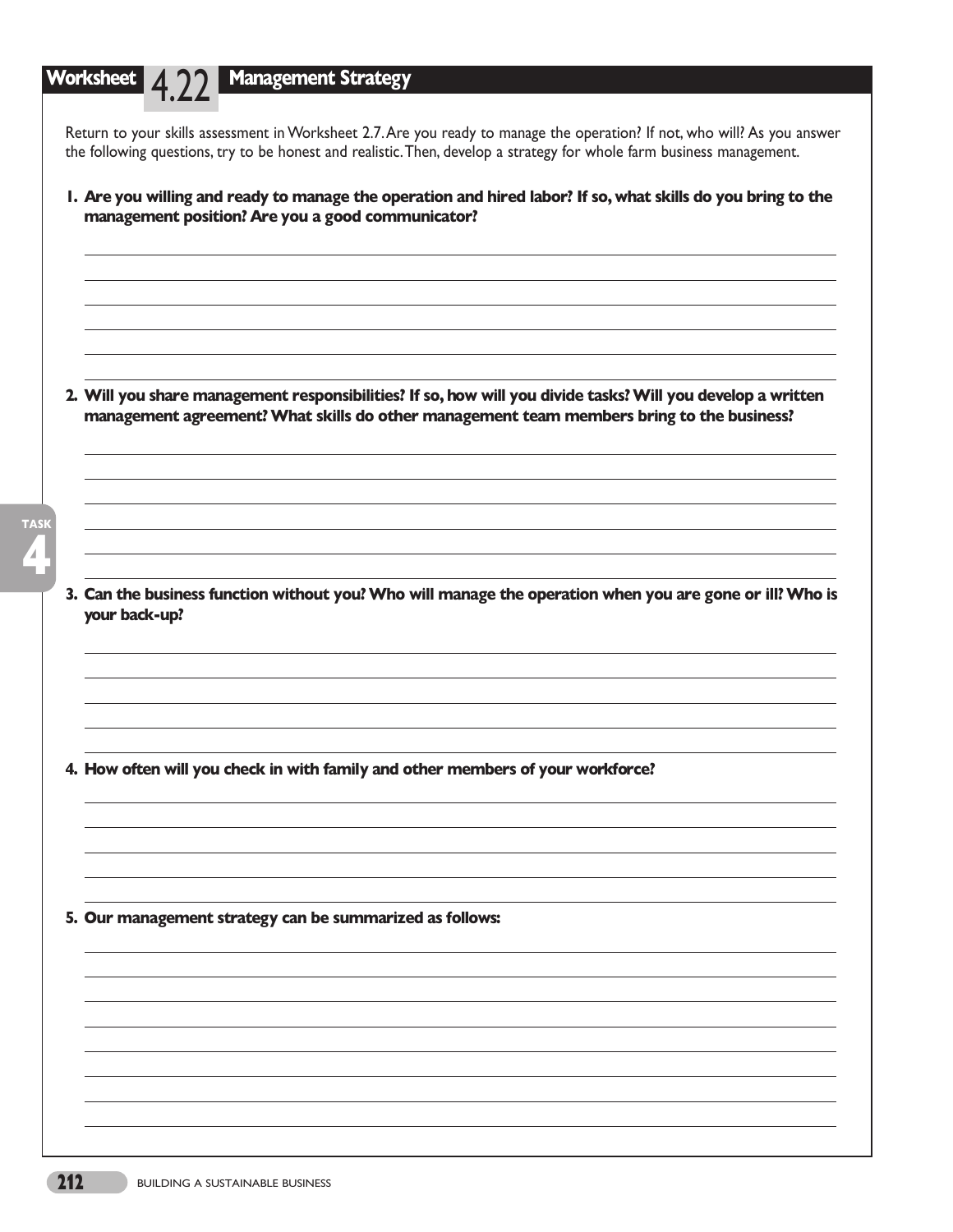## **Human Resources Strategy Summary**

Complete this Worksheet for each major enterprise. Compile your research (from Worksheets 4.18–4.22) for each year in your transition period (if appropriate) and for the long run or expected market outlook. Begin with a description of workload requirements. Next, describe your labor and management strategy for meeting workload requirements. Use additional paper if needed. Next, record your human resources expenses for this enterprise.You will use this expense information when evaluating the business' projected financial performance. Finally, summarize your human resources strategies for this enterprise or the whole farm. Be sure to include a SWOT (strengths, weaknesses, opportunities, threats) analysis for each strategy.This will be the start of your human resources strategy section for the written business plan.

| <b>Enterprise:</b>            | <b>Long Run</b> |                                                                            | <b>Transition Period</b> |        |
|-------------------------------|-----------------|----------------------------------------------------------------------------|--------------------------|--------|
|                               | (Expected)      | Year I                                                                     | Year 2                   | Year 3 |
| <b>Workload (hours/month)</b> |                 |                                                                            |                          |        |
| <b>Labor and Acquisition</b>  |                 | <u> 1989 - Johann Stein, mars an deus Amerikaansk kommunister (* 1908)</u> |                          |        |
| <b>Management</b>             |                 |                                                                            |                          |        |
| <b>Expenses</b>               |                 |                                                                            |                          |        |
| Recruitment                   |                 |                                                                            |                          |        |
| Wages                         |                 |                                                                            |                          |        |
| Fees                          |                 |                                                                            |                          |        |
| <b>Training</b>               |                 |                                                                            |                          |        |
| Education                     |                 |                                                                            |                          |        |
| Salary                        |                 |                                                                            |                          |        |
| <b>Benefits</b>               |                 |                                                                            |                          |        |
| <b>Taxes</b>                  |                 |                                                                            |                          |        |
| Insurance                     |                 |                                                                            |                          |        |
| Other                         | ______          |                                                                            |                          |        |

## **Business Plan Input - Human Resources Strategy Summary:**

**4**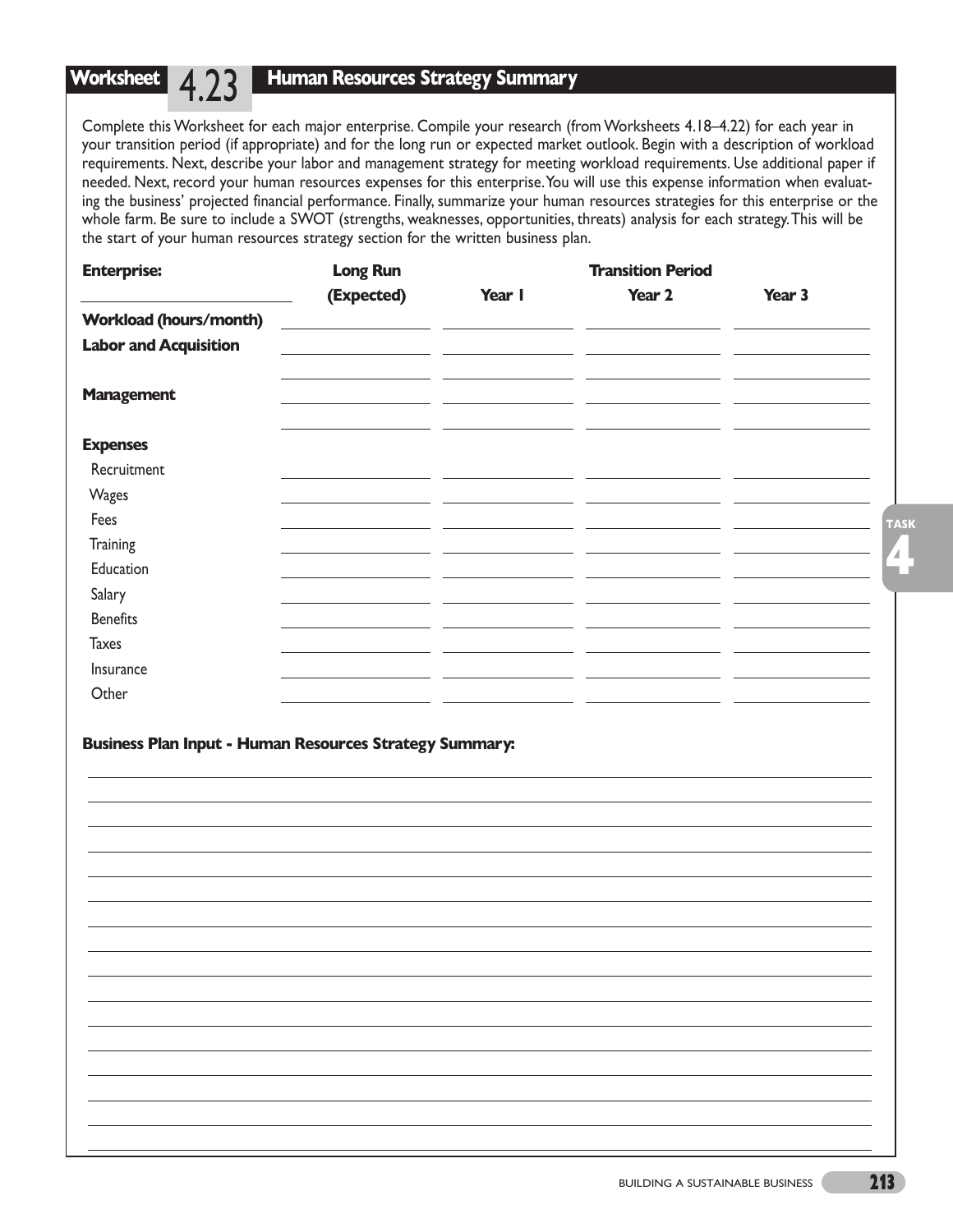# **Worksheet** 4.24 **Risk Management**

| Enterprise: Enterprise:                                                                                                                                                                                                              |                          |                                 |                                                                                                                  |
|--------------------------------------------------------------------------------------------------------------------------------------------------------------------------------------------------------------------------------------|--------------------------|---------------------------------|------------------------------------------------------------------------------------------------------------------|
| <b>Production Risk</b>                                                                                                                                                                                                               |                          |                                 |                                                                                                                  |
|                                                                                                                                                                                                                                      |                          |                                 |                                                                                                                  |
|                                                                                                                                                                                                                                      |                          |                                 |                                                                                                                  |
|                                                                                                                                                                                                                                      |                          |                                 |                                                                                                                  |
| <b>Market Risk</b>                                                                                                                                                                                                                   |                          |                                 |                                                                                                                  |
|                                                                                                                                                                                                                                      |                          |                                 |                                                                                                                  |
| Type of market risk: <u>with a set of the set of the set of the set of the set of the set of the set of the set of the set of the set of the set of the set of the set of the set of the set of the set of the set of the set of</u> |                          |                                 |                                                                                                                  |
|                                                                                                                                                                                                                                      |                          |                                 |                                                                                                                  |
| <b>Financial Risk</b>                                                                                                                                                                                                                |                          |                                 |                                                                                                                  |
| <b>Exposure to financial risk:</b>                                                                                                                                                                                                   |                          | ______Low ________Medium ______ | <b>High</b>                                                                                                      |
|                                                                                                                                                                                                                                      |                          |                                 |                                                                                                                  |
|                                                                                                                                                                                                                                      |                          |                                 | and the control of the control of the control of the control of the control of the control of the control of the |
| <b>Personal Risk</b>                                                                                                                                                                                                                 |                          |                                 |                                                                                                                  |
| <b>Exposure to personal risk:</b>                                                                                                                                                                                                    | $\rule{1em}{0.15mm}$ Low | <b>Medium</b>                   | <b>High</b>                                                                                                      |
|                                                                                                                                                                                                                                      |                          |                                 |                                                                                                                  |
|                                                                                                                                                                                                                                      |                          |                                 |                                                                                                                  |
| Our risk management strategy can be summarized as follows:                                                                                                                                                                           |                          |                                 |                                                                                                                  |
|                                                                                                                                                                                                                                      |                          |                                 |                                                                                                                  |
|                                                                                                                                                                                                                                      |                          |                                 |                                                                                                                  |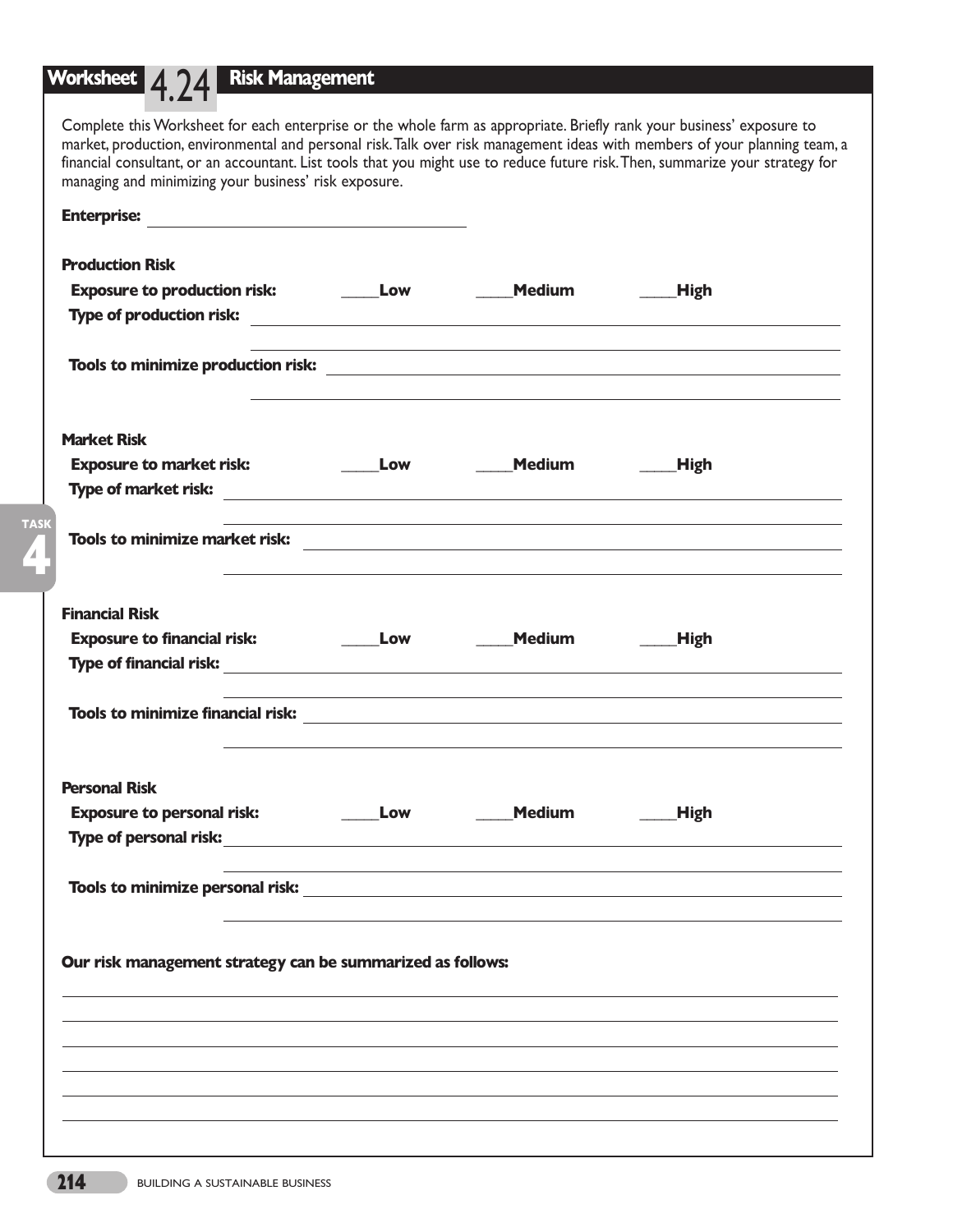# **Worksheet** 4.25 **Business Organization**

Use the space below to record information about the organizational alternatives that you are considering for the business. Your state's Small Business Association is an excellent place to begin your research. If you are planning a major reorganization of the business, be sure to consult a lawyer regarding necessary documentation and tax ramifications. Be sure to note advantages and disadvantages of each alternative as it pertains to your current situation, business vision and personal goals.

| <b>Organizational Alternative I</b><br><u> 1980 - John Stein, Amerikaansk politiker (* 1901)</u> |             |
|--------------------------------------------------------------------------------------------------|-------------|
| <b>Ownership:</b>                                                                                |             |
| <b>Tax rates:</b>                                                                                |             |
|                                                                                                  |             |
| <b>Filing requirements:</b>                                                                      |             |
|                                                                                                  |             |
|                                                                                                  |             |
| <b>Advantages:</b>                                                                               |             |
|                                                                                                  |             |
| <b>Disadvantages:</b>                                                                            |             |
|                                                                                                  |             |
|                                                                                                  |             |
|                                                                                                  |             |
| <b>Ownership:</b>                                                                                | <b>TASK</b> |
| <b>Tax rates:</b>                                                                                | 4           |
|                                                                                                  | أتابيا      |
| <b>Filing requirements:</b>                                                                      |             |
|                                                                                                  |             |
|                                                                                                  |             |
|                                                                                                  |             |
| <b>Advantages:</b>                                                                               |             |
|                                                                                                  |             |
| <b>Disadvantages:</b>                                                                            |             |
|                                                                                                  |             |
|                                                                                                  |             |
| <b>Organizational Alternative 3</b>                                                              |             |
| <b>Ownership:</b><br><b>Tax rates:</b>                                                           |             |
|                                                                                                  |             |
|                                                                                                  |             |
| <b>Filing requirements:</b>                                                                      |             |
|                                                                                                  |             |
|                                                                                                  |             |
| <b>Advantages:</b>                                                                               |             |
|                                                                                                  |             |
| <b>Disadvantages:</b>                                                                            |             |
|                                                                                                  |             |
|                                                                                                  |             |
|                                                                                                  |             |
|                                                                                                  |             |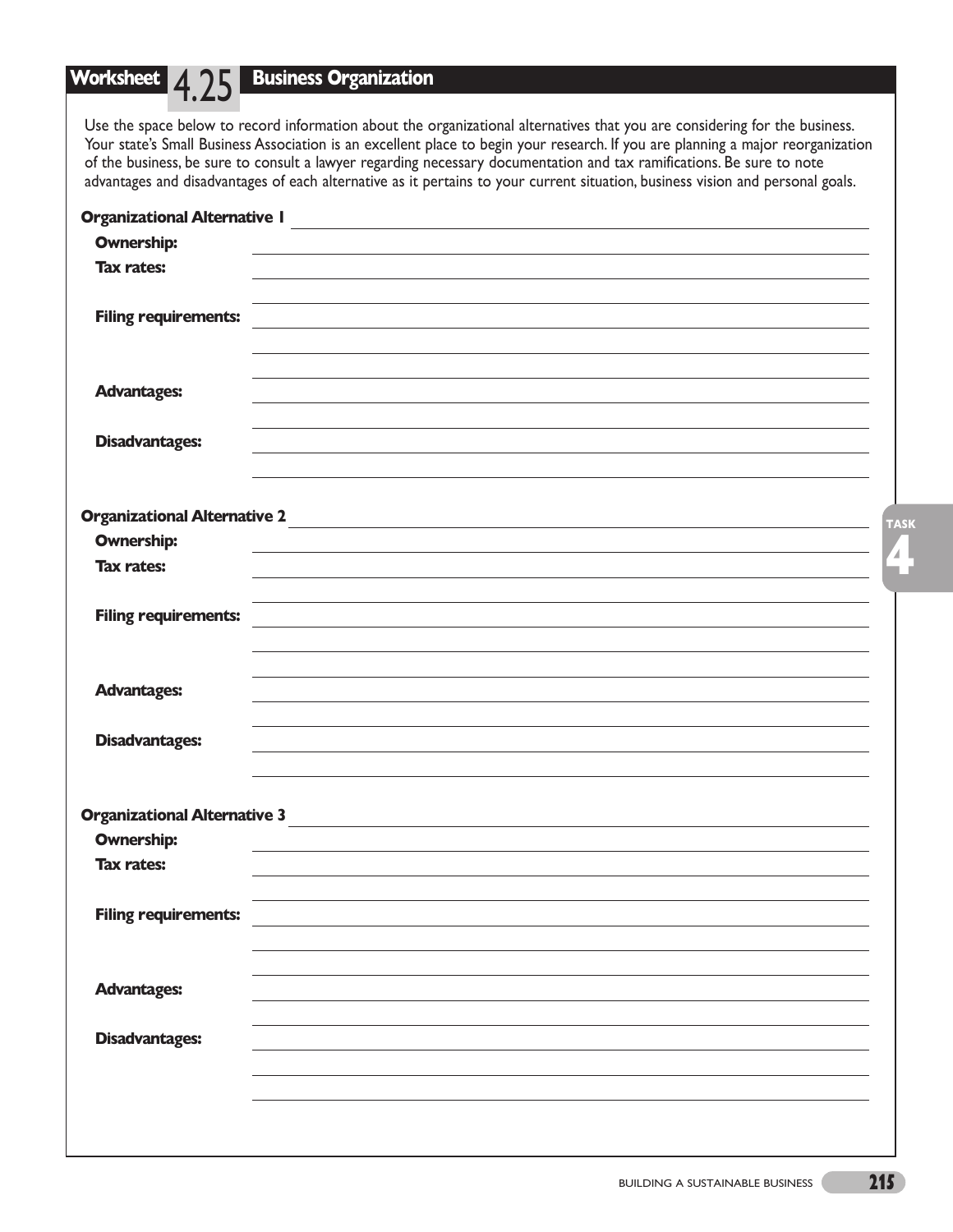**4**

**TASK**

# **Worksheet** 4.26 **Farmland Affordability**

Use this Worksheet to estimate what price you can afford to pay for farmland.

| Gross cash farm income                                              | Ξ                                       |
|---------------------------------------------------------------------|-----------------------------------------|
| Cash expenses (excluding interest)                                  |                                         |
| Income taxes                                                        |                                         |
| Principal payments on term debt                                     |                                         |
| Depreciation reserve                                                |                                         |
| Social security taxes                                               |                                         |
| Total cash family living investments<br>& nonfarm capital purchases | <u> 1980 - Johann Barbara, martxa a</u> |
| Nonfarm income                                                      | +                                       |
| Cash available for principal and<br>interest on added land debt     | Ξ                                       |
| Down payment on land                                                | +                                       |
| <b>Maximum financially feasible</b><br>land price                   | =                                       |

This worksheet was adapted from *Analyzing Land Investments*, videotape, Gayle S. Willett, 1988.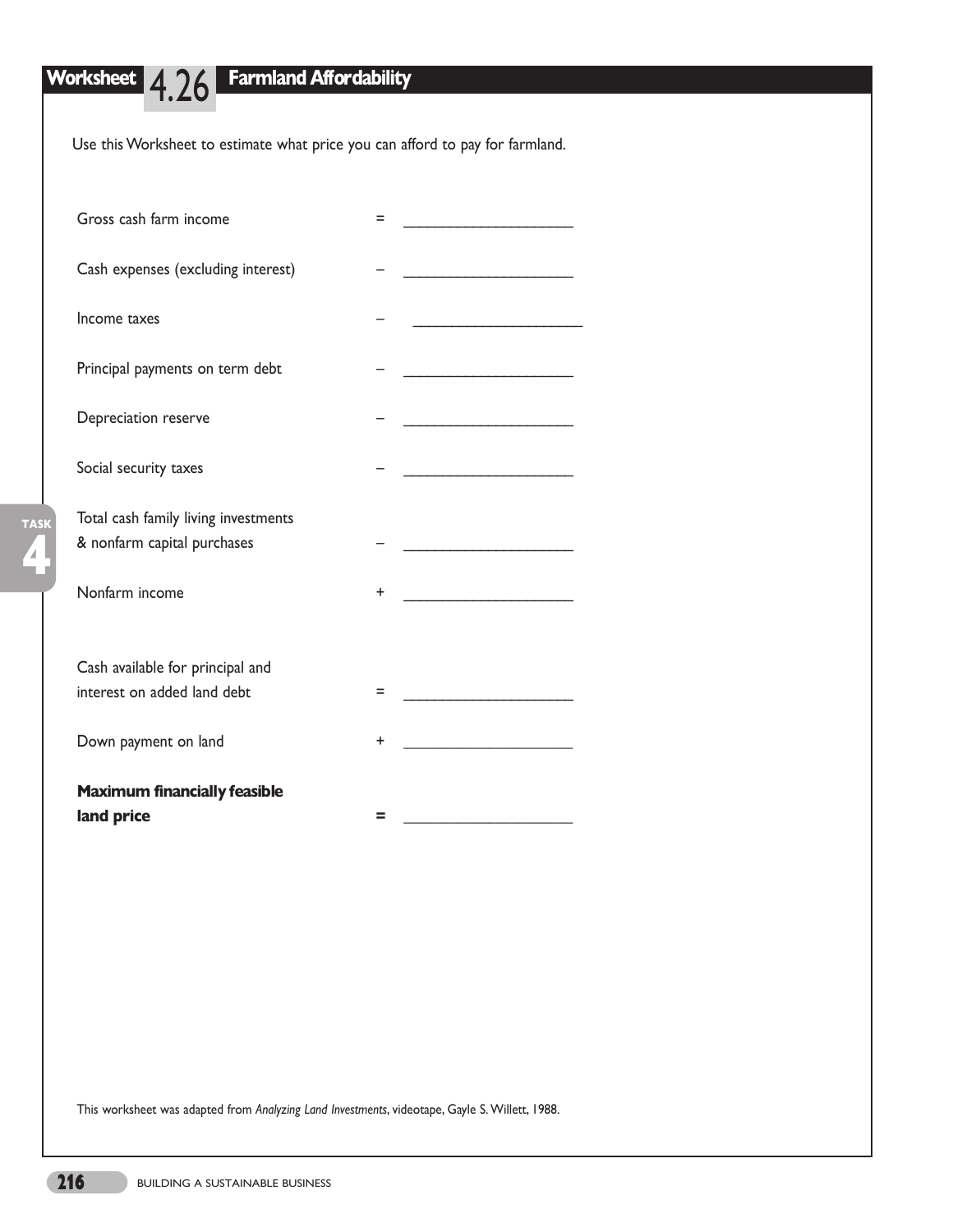## **Worksheet** 4.27 **Finance**

Use the space below to begin developing your financing strategy for any start-up, annual operating, and longer-term capital and real estate needs associated with each major business strategy alternative (for marketing, operations, and human resources). Begin by having each member of your planning team (if appropriate) evaluate the importance of the financing criteria described in Figure 82 (control, cost, risk, liquidity). Next list money that will be needed to finance start-up, operating, and long-term needs as well as one or more financing strategy for each. If any of your strategies include the use of external financing, be sure to research and record interest rates and financing conditions in the space provided. Be sure to talk with your local lender, accountant or Extension educator—they can help you locate and evaluate which finance strategy best fits your personal criteria and business needs.

## **Strategy Criteria**

Rank the importance of each of the following finance strategy criteria:

| <b>Control</b>   | Low | Medium        | <b>High</b> |
|------------------|-----|---------------|-------------|
| <b>Cost</b>      | Low | <b>Medium</b> | <b>High</b> |
| <b>Risk</b>      | Low | <b>Medium</b> | <b>High</b> |
| <b>Liquidity</b> | Low | <b>Medium</b> | <b>High</b> |

## **Financing Needs**

List money needed for each expense category.Then, briefly describe one or more financing strategies for each.

|                                             | <b>Value</b> | <b>Strategy One</b> | <b>Strategy Two</b> |
|---------------------------------------------|--------------|---------------------|---------------------|
| One-time start-up needs                     |              |                     |                     |
| Annual operating needs                      |              |                     |                     |
| Intermediate needs $(5-7 \text{ years})$ \$ |              |                     |                     |
| Long-term needs (7-10 years)                |              |                     |                     |
| Real estate needs                           |              |                     |                     |

## **Finance Options**

If you plan to seek outside financing (including government cost-share payments), research interest rates and other financing conditions (such as easement terms) from up to three sources for each financial need.

| <b>Need</b>  | Source/Institution                                                                                                    | <b>Interest Rate Conditions</b>                                                                                        |                                                                                                                        |
|--------------|-----------------------------------------------------------------------------------------------------------------------|------------------------------------------------------------------------------------------------------------------------|------------------------------------------------------------------------------------------------------------------------|
| Start-up     |                                                                                                                       |                                                                                                                        | <u> 1989 - Andrea Santa Alemania, poeta esperanto-se esperanto-se esperanto-se esperanto-se esperanto-se esperan</u>   |
|              |                                                                                                                       |                                                                                                                        |                                                                                                                        |
|              | <u> 1989 - Johann Harry Harry Harry Harry Harry Harry Harry Harry Harry Harry Harry Harry Harry Harry Harry Harry</u> |                                                                                                                        |                                                                                                                        |
| Operating    |                                                                                                                       |                                                                                                                        | <u> 1989 - Andrea Andrea Andrea Andrea Andrea Andrea Andrea Andrea Andrea Andrea Andrea Andrea Andrea Andrea Andr</u>  |
|              |                                                                                                                       |                                                                                                                        |                                                                                                                        |
|              |                                                                                                                       | the contract of the contract of the contract of the contract of the contract of                                        |                                                                                                                        |
| Intermediate |                                                                                                                       |                                                                                                                        | <u> 1989 - Andrea Santa Andrea Andrea Andrea Andrea Andrea Andrea Andrea Andrea Andrea Andrea Andrea Andrea Andr</u>   |
|              |                                                                                                                       | __ _                                                                                                                   |                                                                                                                        |
| Long-term    |                                                                                                                       | <u> 1980 - Antonio Alemania, politikar esperantor esperantor esperantor esperantor esperantor esperantor esperanto</u> |                                                                                                                        |
|              | <u> 1990 - Jan James James, politik eta politik eta politikaria (h. 1908).</u>                                        |                                                                                                                        |                                                                                                                        |
|              |                                                                                                                       |                                                                                                                        |                                                                                                                        |
| Real estate  | <u> 1989 - Johann Barn, mars ann an t-Amhain an t-Amhain an t-Amhain an t-Amhain an t-Amhain an t-Amhain an t-Amh</u> |                                                                                                                        |                                                                                                                        |
|              |                                                                                                                       |                                                                                                                        | <u> 1990 - Johann Johann Harry Harry Harry Harry Harry Harry Harry Harry Harry Harry Harry Harry Harry Harry Harry</u> |
|              |                                                                                                                       |                                                                                                                        |                                                                                                                        |
|              |                                                                                                                       |                                                                                                                        |                                                                                                                        |

**4**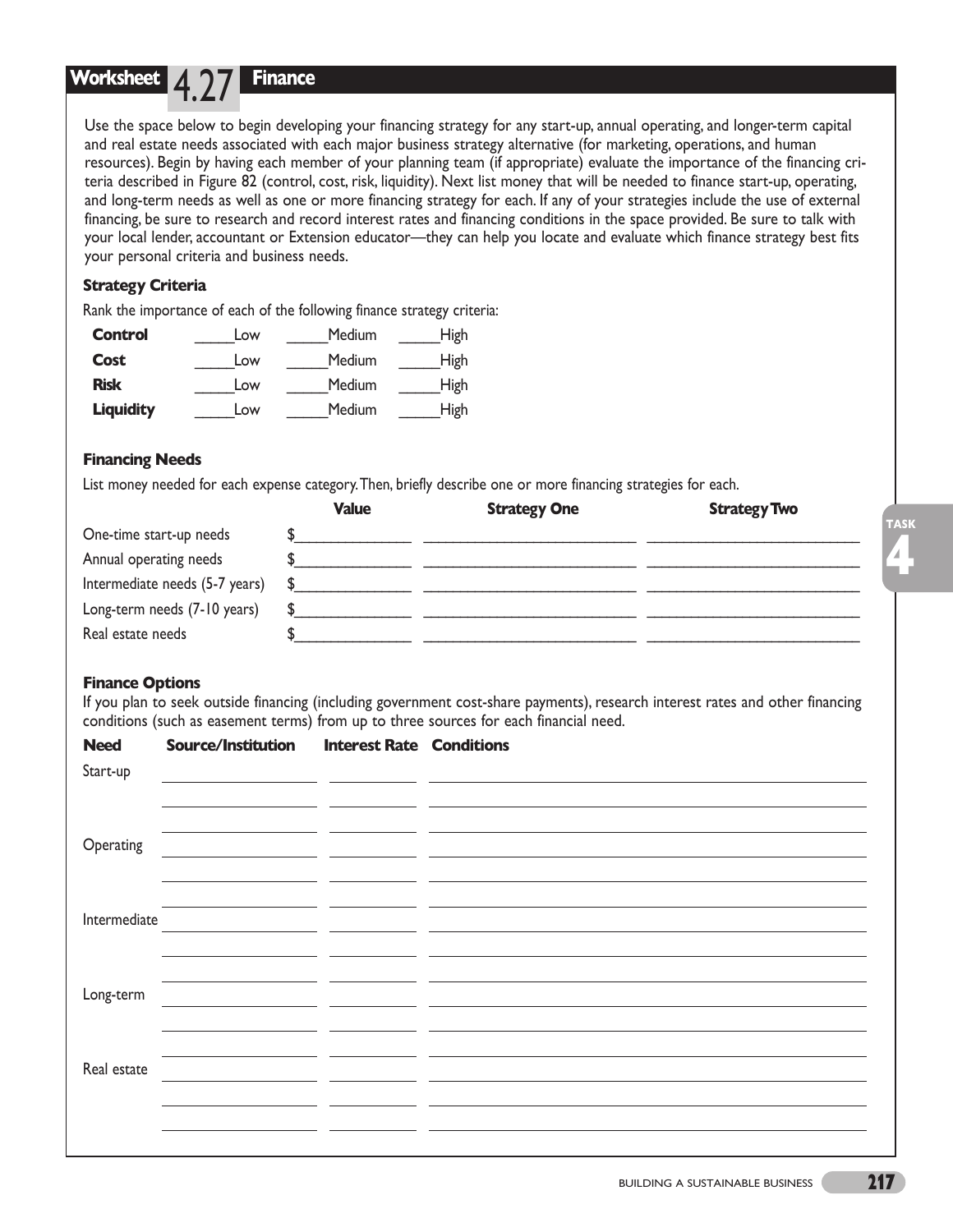## **Worksheet** |  $\angle$

## **Financial Strategy Summary**

Complete this Worksheet for each enterprise or for the whole farm. Use information from Worksheets 4.24–4.26 to record information about your strategies for risk management, organization and financing. If appropriate, describe how your strategies will change throughout your transition period.Then, list available financial expense information. Last, summarize your financial strategy for this enterprise and the whole farm. Be sure to include a SWOT (strengths, weaknesses, opportunities, threats) analysis in your strategy summary.

| <b>Enterprise:</b>            | <b>Long Run</b>                                                                                     |        | <b>Transition Period</b> |        |
|-------------------------------|-----------------------------------------------------------------------------------------------------|--------|--------------------------|--------|
|                               | (Expected)                                                                                          | Year I | Year 2                   | Year 3 |
| <b>Risk exposure and</b>      |                                                                                                     |        |                          |        |
| management                    |                                                                                                     |        |                          |        |
| <b>Organization and taxes</b> |                                                                                                     |        |                          |        |
|                               |                                                                                                     |        |                          |        |
| Financing needs (\$) and      |                                                                                                     |        |                          |        |
| strategy                      |                                                                                                     |        |                          |        |
|                               |                                                                                                     |        |                          |        |
|                               |                                                                                                     |        |                          |        |
| <b>Financial Expenses</b>     |                                                                                                     |        |                          |        |
| Consultant                    |                                                                                                     |        |                          |        |
| Filing fees                   |                                                                                                     |        |                          |        |
| Software                      |                                                                                                     |        |                          |        |
| Membership fees/collateral    |                                                                                                     |        |                          |        |
| Interest on operating loan    | the contract of the contract of the contract of the contract of the contract of the contract of the |        | - 1                      |        |
| Interest on intermediate debt | <u> 1980 - Jan Barbara Barbara, política estableci</u>                                              |        |                          |        |
| Interest on long-term debt    |                                                                                                     |        |                          |        |
| Insurance                     |                                                                                                     |        |                          |        |
| Other                         |                                                                                                     |        |                          |        |

## **Business Plan Input–Financial Strategy Summary:**

**4**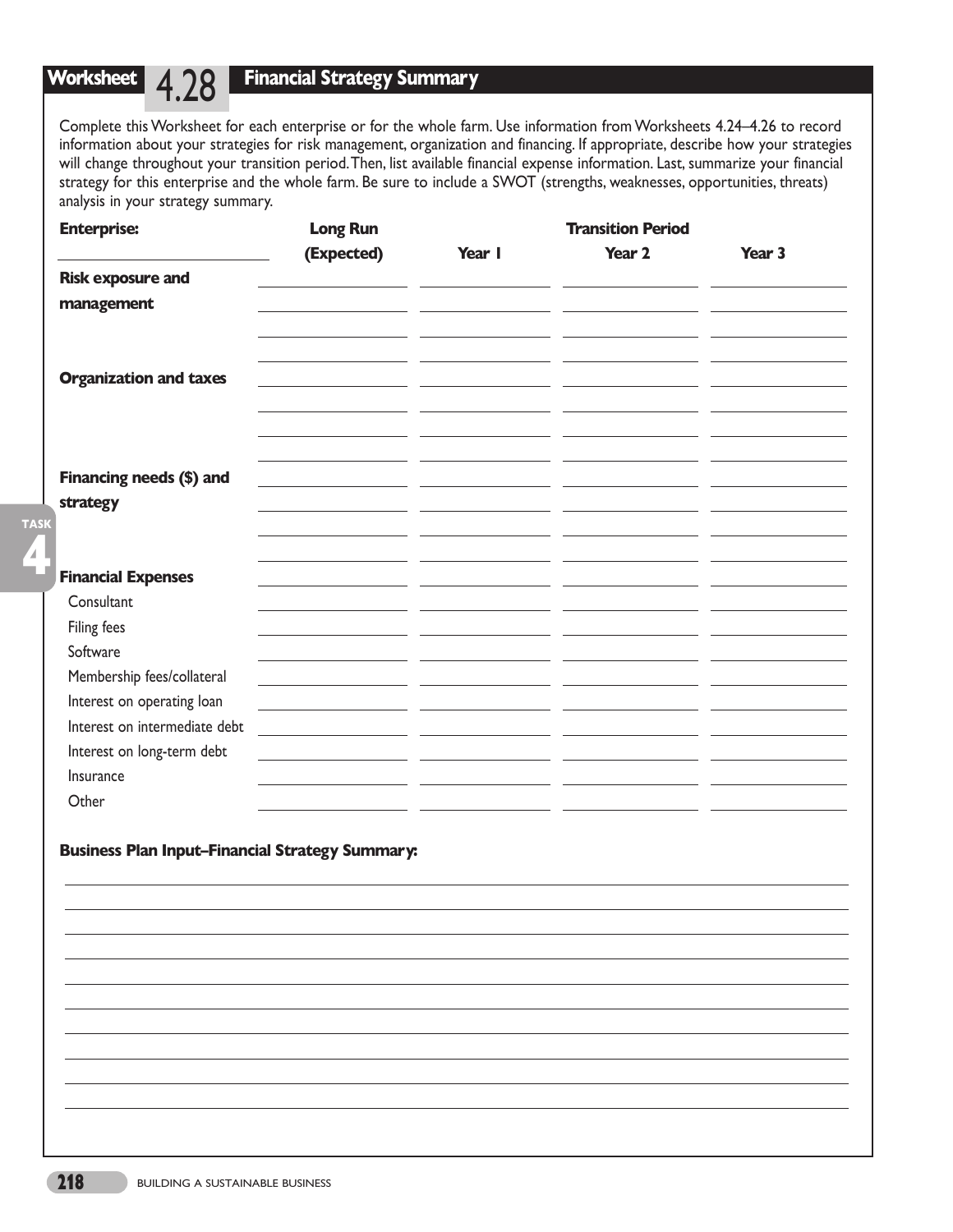## **Summarize a Whole Farm Strategic Plan of Action**

Ask yourself if each of the marketing, operations, human resources, and finance strategy alternatives you've identified are compatible as a system. If you are considering more than one functional strategy (such as two marketing strategies or two finance strategies), be sure to explore on paper how these different strategies will affect the business as a whole. How will they affect other functional areas of the business? Rule out those strategies that are not compatible with one another or your business vision as a whole.Then, use the space below to name one or more system-wide business strategies for your whole farm and describe, in one to two paragraphs, how each strategy addresses your critical planning needs, vision, mission and goals.

## **Whole Farm Strategy Alternative # 1:**

**Worksheet** 7.

**Whole Farm Strategy Alternative # 2:**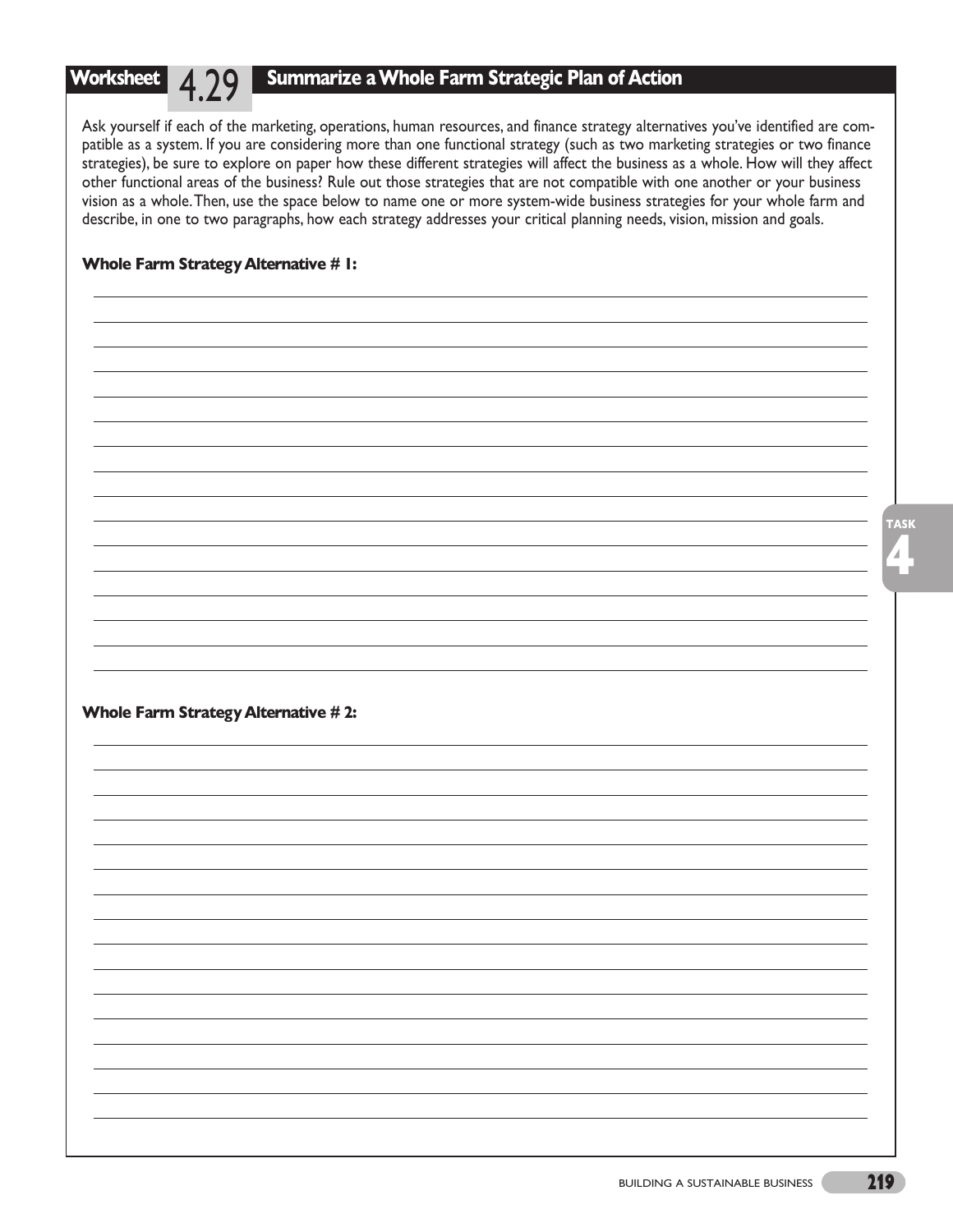#### **Worksheet** 4.30 **Annual Operating Expenses for the Whole Farm**

Using your current tax records (if applicable), estimate total variable and fixed expenses for your base plan—for your business as is.Then, list annual operating expenses for each major whole-farm strategy alternative that you are considering. Be sure to calculate and include (1) annual ownership costs of machinery, equipment, and buildings (depreciation, interest, repairs, taxes and insurance); and (2) start-up costs as either one-time cash expenses or as part of annual debt or lease payments (it depends on how you decide to finance these costs).Try to break all of your annual whole farm expenses up into variable- and fixed-expense categories.

|                                 | <b>Base Plan</b> | <b>Alternative One</b> | <b>Alternative Two</b> |
|---------------------------------|------------------|------------------------|------------------------|
| <b>Direct Expenses</b>          |                  |                        |                        |
| Marketing                       |                  |                        |                        |
| Seed                            |                  |                        |                        |
| Fertilizer                      |                  |                        |                        |
| Chemicals                       |                  |                        |                        |
| Crop insurance                  |                  |                        |                        |
| Other direct crop expenses      |                  |                        |                        |
| Feeder livestock purchases      |                  |                        |                        |
| Feed and forages                |                  |                        |                        |
| <b>Breeding fees</b>            |                  |                        |                        |
| Veterinary                      |                  |                        |                        |
| Livestock supplies              |                  |                        |                        |
| Other direct livestock expenses |                  |                        |                        |
| Custom hire                     |                  |                        |                        |
| Fuel and oil                    |                  |                        |                        |
| Repairs and maintenance         |                  |                        |                        |
| Storage                         |                  |                        |                        |
| Processing                      |                  |                        |                        |
| Dues and professional fees      |                  |                        |                        |
| Interest on operating loan      |                  |                        |                        |
| Sales taxes                     |                  |                        |                        |
| Other operating expenses        |                  |                        |                        |
| Total variable costs            |                  |                        |                        |
|                                 |                  |                        |                        |
| <b>Overhead Expenses</b>        |                  |                        |                        |
| <b>Utilities</b>                |                  |                        |                        |
| Rent                            |                  |                        |                        |
| Hired labor                     |                  |                        |                        |
| Depreciation                    |                  |                        |                        |
| Farm insurance                  |                  |                        |                        |
| Repairs and maintenance         |                  |                        |                        |
| <b>Taxes</b>                    |                  |                        |                        |
| Interest on intermediate debt   |                  |                        |                        |
| Interest on long-term debt      |                  |                        |                        |
| Other fixed costs               |                  |                        |                        |
| Total fixed costs               |                  |                        |                        |
|                                 |                  |                        |                        |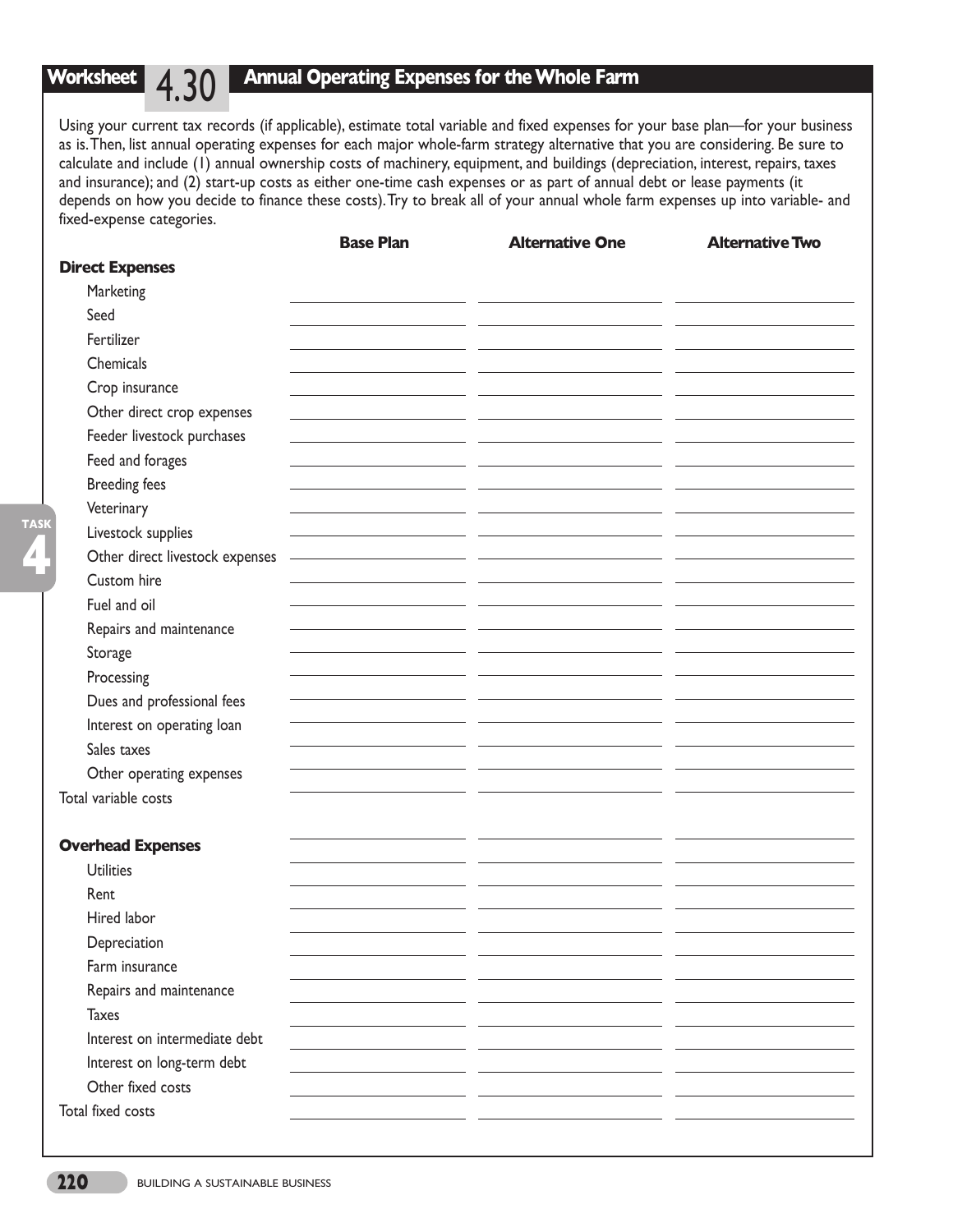## **Enterprise Budget Break-even Analysis**

**Worksheet** 4.3

Calculate your break-even value or volume for each enterprise or product. If you plan to look at break-even volumes, use the cost estimates that you developed in Worksheet 4.25 along with market values developed in Worksheet 4.6.Try experimenting with a range of market prices to see how they affect your break-even volume.Then, compare your break-even volume to the sales volume projections and output capacity estimates that you generated in Worksheets 4.2 and 4.12, respectively.

Likewise, when calculating break-even values, look back at Worksheets 4.4 and 4.6—can you break even and still remain competitive? Is your break-even value below the projected market price that you identified in Planning Task Four?

| Annual overhead costs                                                                                    | $(a) =$                                                                  |                                                                                                                         |
|----------------------------------------------------------------------------------------------------------|--------------------------------------------------------------------------|-------------------------------------------------------------------------------------------------------------------------|
| Direct costs/unit                                                                                        | $(b) =$                                                                  |                                                                                                                         |
| Estimated market value/unit                                                                              | $\begin{array}{c}\n\text{(c)} = \quad \text{---} \\ \hline\n\end{array}$ |                                                                                                                         |
| <b>Break-even value</b>                                                                                  | (a) / (c – b) =                                                          |                                                                                                                         |
| Estimated sales volume                                                                                   | $=$                                                                      | (Worksheet 4.2)                                                                                                         |
| Upper limit or output capacity                                                                           | $=$                                                                      | (Worksheet 4.12)                                                                                                        |
|                                                                                                          |                                                                          |                                                                                                                         |
| <b>Break-even Volume Enterprise or Product</b><br>Average overhead expenses                              | $(a) =$                                                                  |                                                                                                                         |
| Average direct expenses                                                                                  | $(b) =$                                                                  |                                                                                                                         |
|                                                                                                          |                                                                          |                                                                                                                         |
|                                                                                                          |                                                                          |                                                                                                                         |
|                                                                                                          | $(c) =$<br>$(a+b)/(c) =$                                                 | <u> 1980 - Johann Barbara, martxa alemaniar a</u>                                                                       |
|                                                                                                          | $=$                                                                      | (Worksheet 4.2)                                                                                                         |
| Production volume<br><b>Break-even value</b><br>Estimated sales volume<br>Upper limit or output capacity | $=$                                                                      | (Worksheet 4.12)<br>How does our break-even value for this product compare to our projected sales volume and production |

**4**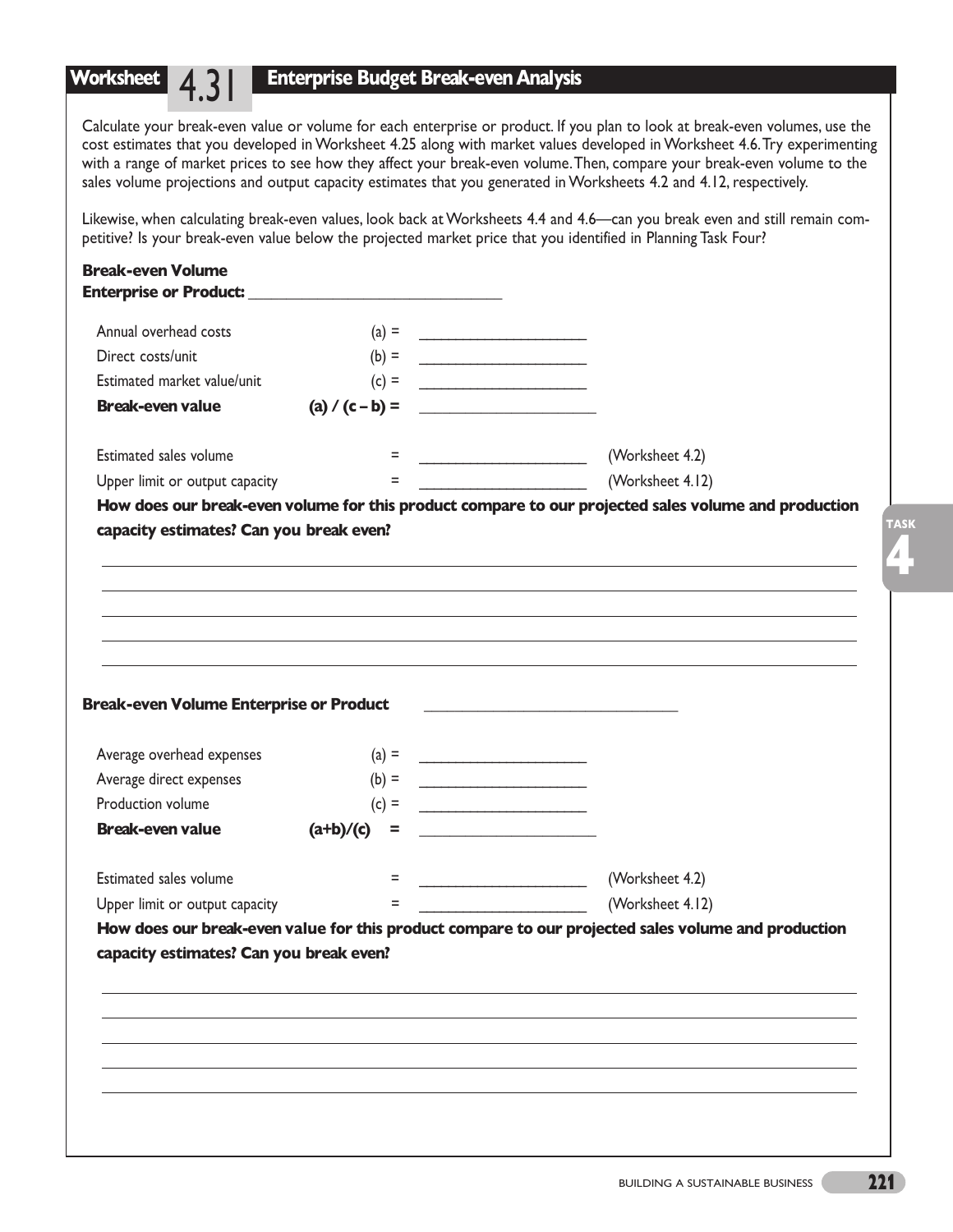**Partial Budget**

If appropriate, calculate and record the impact of each whole farm business strategy using the partial budget approach. Begin by estimating additional income (added inflows) and new expenses (additional outflows). Next, estimate any reduction in your annual expenses (reduced outflows) and income (reduced inflows) that will occur as a result of your proposed strategy or business change. Lastly, total up the positive impact of your business strategy (e) and the negative impact (f). What is the net effect on profit and cash flow? What is your return on assets?

### **Whole Farm Strategy:**

| <b>Added Inflows</b>       | <b>Profit</b> | <b>Cash Flow</b>                            | <b>Added Outflows</b>                        | <b>Profit</b> | <b>Cash Flow</b>                                                             |
|----------------------------|---------------|---------------------------------------------|----------------------------------------------|---------------|------------------------------------------------------------------------------|
|                            |               |                                             |                                              |               |                                                                              |
|                            |               |                                             |                                              |               |                                                                              |
|                            |               |                                             |                                              |               |                                                                              |
|                            |               |                                             |                                              |               |                                                                              |
|                            |               | <u> 1989 - Johann Stone, mars et al. 19</u> |                                              |               |                                                                              |
| <b>Subtotal</b>            |               |                                             | <b>Subtotal</b>                              |               |                                                                              |
| <b>Reduced Outflows</b>    |               |                                             | <b>Reduced Inflows</b>                       |               |                                                                              |
|                            |               |                                             |                                              |               |                                                                              |
|                            |               |                                             |                                              |               |                                                                              |
| <b>Subtotal</b><br>$(c) =$ |               |                                             | <b>Subtotal</b><br>$(d) =$                   |               |                                                                              |
| <b>Total</b>               |               | $(a + c) = (e)$                             | <b>Total</b><br>$(b + d) = (f)$              |               |                                                                              |
|                            |               |                                             | $(e - f) = (g)$<br><b>Net</b>                |               |                                                                              |
|                            |               |                                             | <b>Added Interest</b><br>$(h) =$             |               |                                                                              |
|                            |               |                                             | <b>Total Investment</b> (i) =                |               | <u> 1999 - Johann John Stone, mars eta bainar eta politikaria (h. 1989).</u> |
|                            |               |                                             | <b>Return on Assets</b><br>$[(g + h) / i] =$ |               |                                                                              |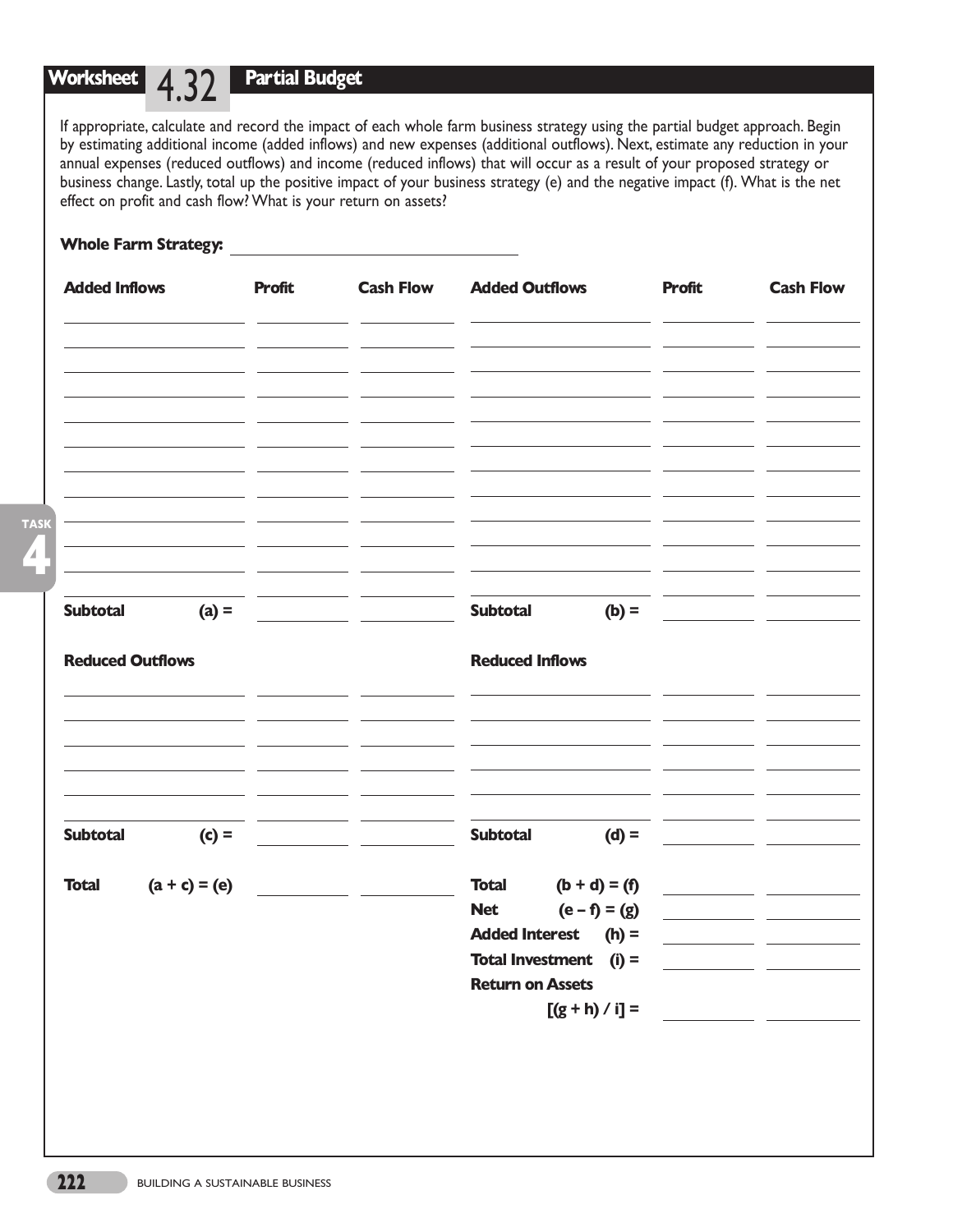## **Long-Range Projected Income Statement**

Use the space below to record average income and expenses (variable and fixed costs) for your present business (base plan) and the whole farm strategy alternative you are considering.The base plan should project the average expected future results for your current farm operation. Do this column first based on past history (Worksheet 2.10) and then build on it for each of your alternative strategies using information from your gross sales revenue projections (Worksheet 4.8) and the whole farm cost analysis (Worksheet 4.27).Then, calculate the net farm income for each alternative by subtracting total expenses from total revenue. How do your proposed alternatives compare to your present business income? Remember, when projecting the income for each strategy alternative, assume that your strategy has been fully implemented.

| <b>Revenues:</b>                            | <b>Base Plan</b> | <b>Strategy #1</b> | <b>Strategy #2</b> |
|---------------------------------------------|------------------|--------------------|--------------------|
| <b>Gross product sales</b>                  |                  |                    |                    |
|                                             |                  |                    |                    |
|                                             |                  |                    |                    |
|                                             |                  |                    |                    |
| <b>Cull breeding livestock</b>              |                  |                    |                    |
| <b>Other income</b><br><b>Total revenue</b> |                  |                    |                    |
| (a)                                         |                  |                    |                    |
| <b>Expenses:</b>                            |                  |                    | <b>TASK</b>        |
| <b>Annual variable</b>                      |                  |                    | $\mathbf{Z}$ .     |
| expenses                                    |                  |                    |                    |
|                                             |                  |                    |                    |
|                                             |                  |                    |                    |
|                                             |                  |                    |                    |
|                                             |                  |                    |                    |
|                                             |                  |                    |                    |
|                                             |                  |                    |                    |
|                                             |                  |                    |                    |
|                                             |                  |                    |                    |
|                                             |                  |                    |                    |
|                                             |                  |                    |                    |
| <b>Annual fixed</b>                         |                  |                    |                    |
| expenses                                    |                  |                    |                    |
|                                             |                  |                    |                    |
|                                             |                  |                    |                    |
|                                             |                  |                    |                    |
| Other farm expenses                         |                  |                    |                    |
| <b>Total expenses</b><br>(b)                |                  |                    |                    |
|                                             |                  |                    |                    |
| Net farm income $(a - b)$                   |                  |                    |                    |
|                                             |                  |                    |                    |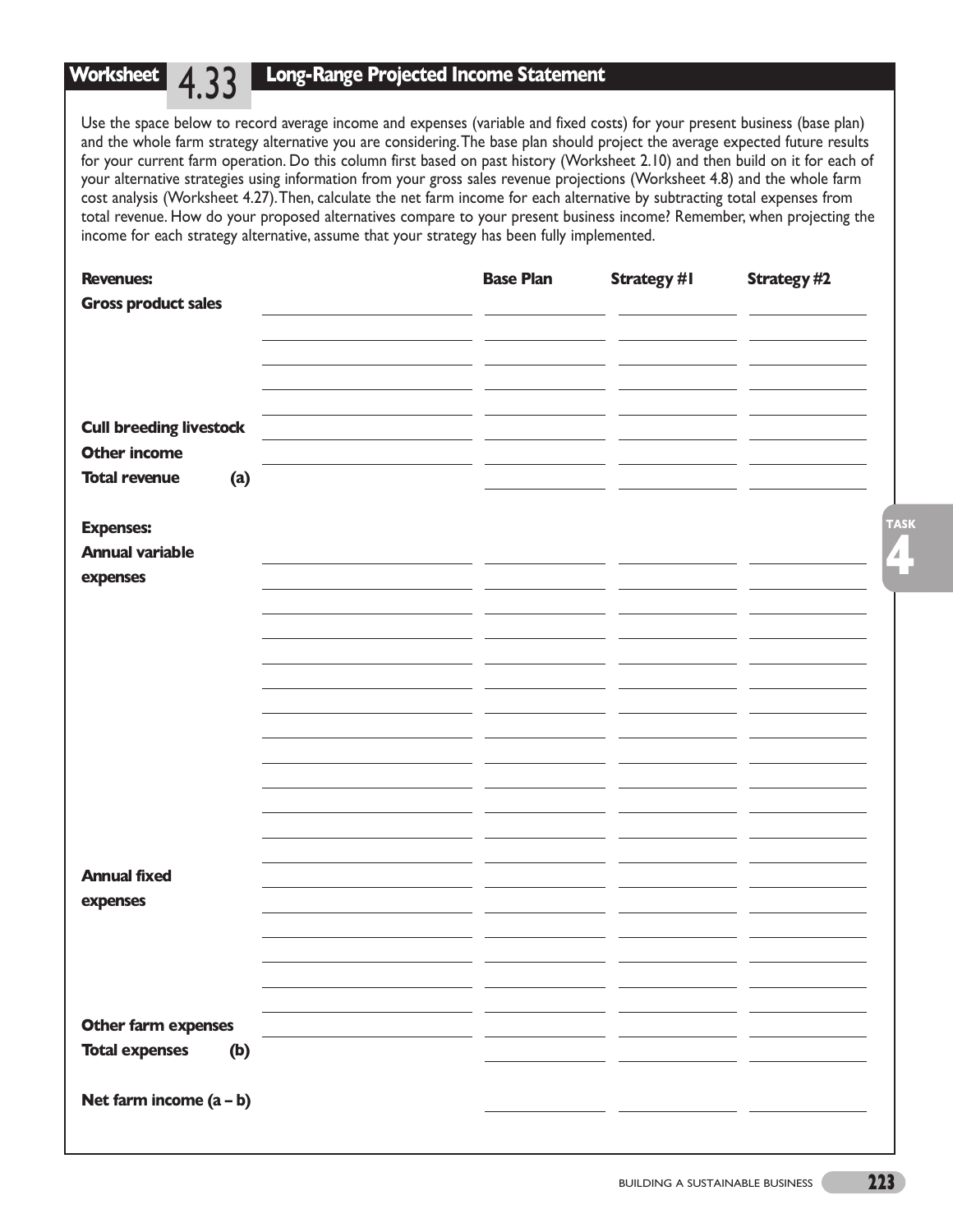**4**

**TASK**

## **Long-Range Projected Cash Flow**

Use the space below to calculate and compare your business' present cash flow and its cash flow under the alternative wholefarm strategies that you are considering. Begin by estimating total cash inflows and outflows.Then subtract outflows from inflows. If the projected net cash flow is positive, then the plan will cash flow—it will be able to make debt payments on time. On the other hand, if the net cash flow is negative, the business alternative will have trouble servicing short-term debt.

|                                                                                                                                                                                                                                              |           | <b>Base Plan</b> | <b>Strategy #1</b>                                                                                                                                                                                                                            | <b>Strategy #2</b> |
|----------------------------------------------------------------------------------------------------------------------------------------------------------------------------------------------------------------------------------------------|-----------|------------------|-----------------------------------------------------------------------------------------------------------------------------------------------------------------------------------------------------------------------------------------------|--------------------|
| <b>Projected Cash Flow:</b>                                                                                                                                                                                                                  |           |                  |                                                                                                                                                                                                                                               |                    |
| <b>Net farm income</b>                                                                                                                                                                                                                       |           |                  |                                                                                                                                                                                                                                               |                    |
| <b>Depreciation expense</b>                                                                                                                                                                                                                  |           |                  |                                                                                                                                                                                                                                               |                    |
| Interest expenses on term debt                                                                                                                                                                                                               |           |                  |                                                                                                                                                                                                                                               | <u>and</u> and     |
| <b>Nonfarm income</b>                                                                                                                                                                                                                        |           |                  | <u> 1989 - Jan Barnett, fransk politiker (d. 19</u>                                                                                                                                                                                           |                    |
| <b>Total cash inflows</b>                                                                                                                                                                                                                    | (a)       |                  | <u> 1989 - Johann John Stone, markin film yn y system yn y system yn y system yn y system yn y system yn y system</u>                                                                                                                         |                    |
| <b>Owner withdrawals</b>                                                                                                                                                                                                                     |           |                  |                                                                                                                                                                                                                                               |                    |
| Income and social security taxes                                                                                                                                                                                                             |           |                  |                                                                                                                                                                                                                                               |                    |
| Principal and interest payments on term debt                                                                                                                                                                                                 |           |                  |                                                                                                                                                                                                                                               |                    |
| Loan<br><u> 1989 - Andrea Stadt Britain, amerikan bestean ing disebut bestean ing disebut bestean ing disebut bestean ing</u>                                                                                                                |           |                  |                                                                                                                                                                                                                                               |                    |
| Loan<br><u> 1989 - Johann Stoff, amerikansk politiker (* 1908)</u>                                                                                                                                                                           |           |                  |                                                                                                                                                                                                                                               |                    |
| Loan<br><u>and the state of the state of the state of the state of the state of the state of the state of the state of the state of the state of the state of the state of the state of the state of the state of the state of the state</u> |           |                  |                                                                                                                                                                                                                                               |                    |
| Loan<br><u> 1990 - Andrea Andrew Alexandro (h. 1980).</u><br>1991 - Andrew Alexander, francuski politik (h. 1902).                                                                                                                           |           |                  |                                                                                                                                                                                                                                               |                    |
| Loan                                                                                                                                                                                                                                         |           |                  |                                                                                                                                                                                                                                               |                    |
| <u> 1989 - Johann Stoff, deutscher Stoff, der Stoff, der Stoff, der Stoff, der Stoff, der Stoff, der Stoff, der S</u><br>Loan<br><u> 1989 - Johann Stoff, amerikansk politiker (* 1908)</u>                                                  |           |                  |                                                                                                                                                                                                                                               |                    |
| <b>Total cash outflows</b>                                                                                                                                                                                                                   | (b)       |                  | <u> 1999 - Johann John Stein, mars et al. (1999), programmatischer Programmatischer Programmatischer Programmatis</u><br><u> 1989 - Johann John Stone, mars eta inperiodo eta inperiodo eta inperiodo eta inperiodo eta inperiodo eta inp</u> |                    |
| <b>Projected net cash flow</b>                                                                                                                                                                                                               | $(a - b)$ |                  |                                                                                                                                                                                                                                               |                    |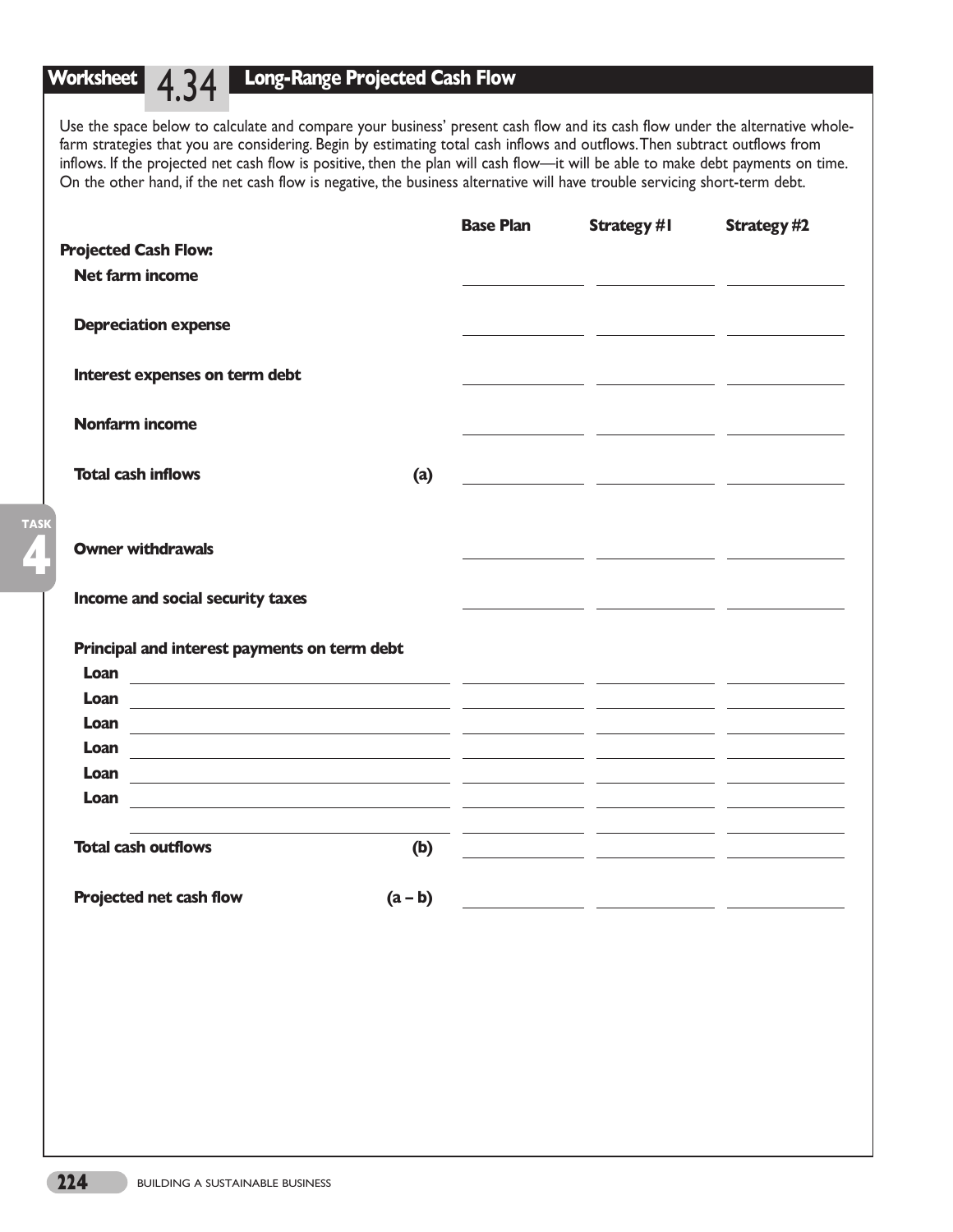## **Projected Balance Sheet**

**Worksheet** 4.35

Construct a projected balance sheet for your business base plan and for each whole farm strategy alternative you are considering. Where possible, include itemized details under each asset and liability category.Then, calculate your overall change in wealth earned from farm and nonfarm income after adjusting for living expenses and partner withdrawals.You may want to use a computer software package, such as FINPACK (available from the Center for Farm Financial Management), to collect and process the information needed for your projected balance sheet.

|                                 |                     | <b>Base Plan</b> | <b>Strategy #I</b>                                                                                                     | <b>Strategy #2</b> |
|---------------------------------|---------------------|------------------|------------------------------------------------------------------------------------------------------------------------|--------------------|
| <b>Assets</b>                   |                     |                  |                                                                                                                        |                    |
| <b>Current Farm Assets</b>      |                     |                  |                                                                                                                        |                    |
| Cash and checking balance       |                     |                  | <u> 1986 - Johann Barbara, martxa amerikan persoaan persoaan persoaan persoaan persoaan persoaan persoaan persoaa</u>  |                    |
| Prepaid expenses & supplies     |                     |                  | <u> 1989 - Johann Marie Barn, mars eta inperiodo</u>                                                                   |                    |
| Growing crops                   |                     |                  | <u> 1989 - Johann John Stone, markin film yn y sydd y gweledd y ganleithiau yn y gweledd y ganleithiau yn y gweled</u> |                    |
| Accounts receivable             |                     |                  |                                                                                                                        |                    |
| Hedging accounts                |                     |                  |                                                                                                                        |                    |
| Crops and feed                  |                     |                  |                                                                                                                        |                    |
| Crops under gov't loan          |                     |                  |                                                                                                                        |                    |
| Market livestock                |                     |                  |                                                                                                                        |                    |
| Other current assets            |                     |                  |                                                                                                                        |                    |
| Total current assets            | (a)                 |                  | <u> 1989 - John Harry John Harry Harry Harry Harry Harry Harry Harry Harry Harry Harry Harry Harry Harry Harry Har</u> |                    |
|                                 |                     |                  |                                                                                                                        |                    |
| <b>Intermediate Farm Assets</b> |                     |                  |                                                                                                                        |                    |
| <b>Breeding livestock</b>       |                     |                  |                                                                                                                        |                    |
| Machinery and equipment         |                     |                  |                                                                                                                        |                    |
| Other intermediate assets       |                     |                  |                                                                                                                        |                    |
| Total intermediate assets       | (b)                 |                  | <u> 1989 - John Harry John Harry Harry Harry Harry Harry Harry Harry Harry Harry Harry Harry Harry Harry Harry Har</u> |                    |
|                                 |                     |                  |                                                                                                                        |                    |
| Long-term Farm Assets           |                     |                  |                                                                                                                        |                    |
| Farm land                       |                     |                  |                                                                                                                        |                    |
| Buildings and improvements      |                     |                  |                                                                                                                        |                    |
| Other long-term assets          |                     |                  |                                                                                                                        |                    |
| Total long term assets          | (c)                 |                  |                                                                                                                        |                    |
| <b>Total Farm Assets</b>        | $(d) = (a + b + c)$ |                  |                                                                                                                        |                    |
|                                 |                     |                  |                                                                                                                        |                    |
| <b>Nonfarm Assets</b>           |                     |                  |                                                                                                                        |                    |
| <b>Total Assets</b>             |                     |                  |                                                                                                                        |                    |
|                                 |                     |                  |                                                                                                                        |                    |
|                                 |                     |                  |                                                                                                                        |                    |
|                                 |                     |                  |                                                                                                                        |                    |
|                                 |                     |                  |                                                                                                                        | <b>CONTINUED</b>   |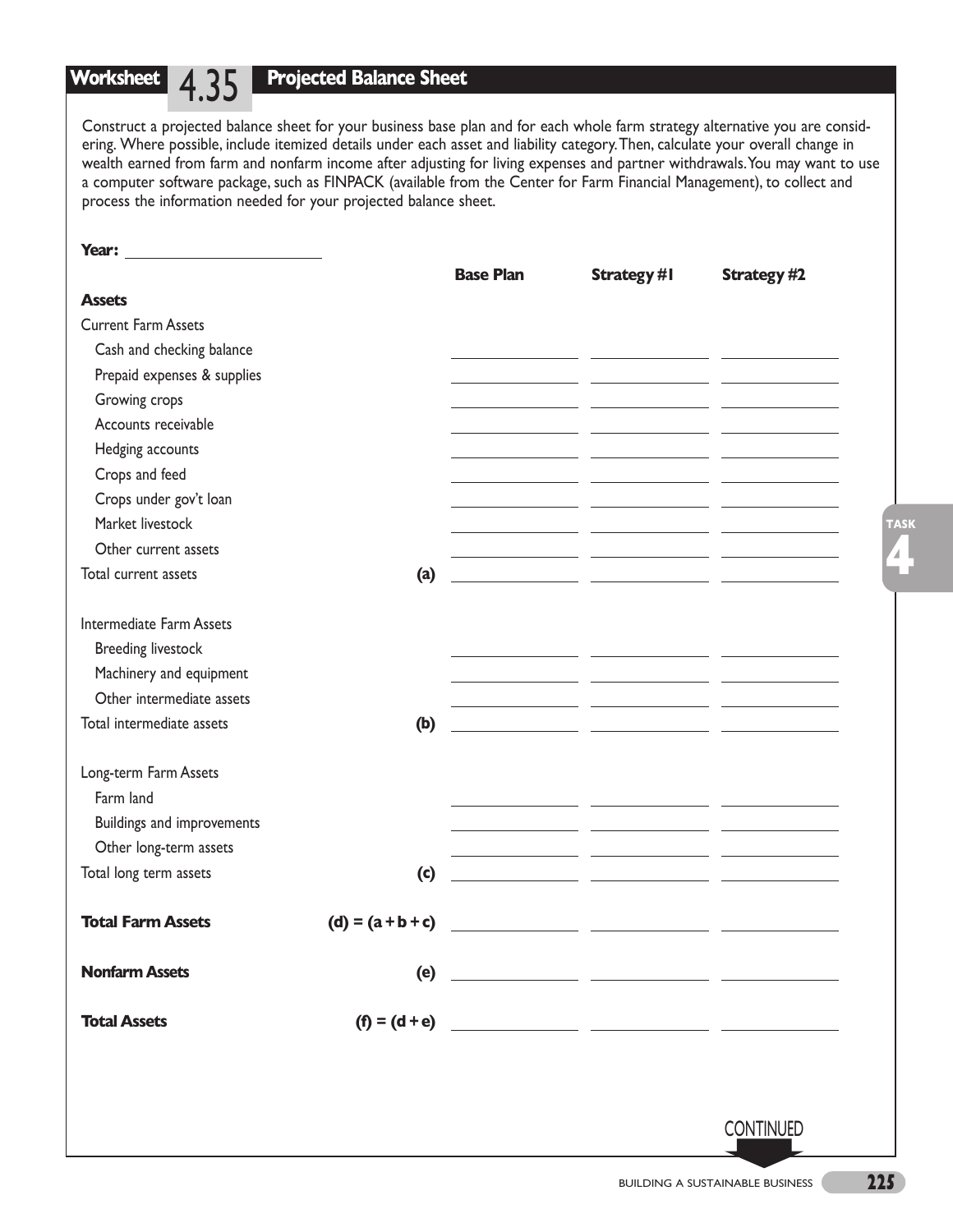| <b>Worksheet</b> |  |
|------------------|--|
|                  |  |

**4**

**TASK**

# **Worksheet** 4.35 **Projected Balance Sheet (continued)**

**CONTINUED** 

| Year:<br>the control of the control of the control of the control of the control of |                  |                                                                                                                       |                    |
|-------------------------------------------------------------------------------------|------------------|-----------------------------------------------------------------------------------------------------------------------|--------------------|
|                                                                                     | <b>Base Plan</b> | <b>Strategy #I</b>                                                                                                    | <b>Strategy #2</b> |
| <b>Liabilities</b>                                                                  |                  |                                                                                                                       |                    |
| <b>Current Farm Liabilities</b>                                                     |                  |                                                                                                                       |                    |
| Accrued interest                                                                    |                  | <u> 1999 - John Stein, mars and de la provincia de la provincia de la provincia de la provincia de la provincia d</u> |                    |
| Accounts payable & accrued expense                                                  |                  |                                                                                                                       |                    |
| Current farm loans                                                                  |                  | <u> 1989 - Johann John Stone, mars et al. (</u>                                                                       |                    |
| Principal on CCC loans                                                              |                  | <u> 1989 - John Stein, Amerikaansk politiker († 1908)</u>                                                             |                    |
| Principal due on term loans                                                         |                  | <u> 1989 - Jan James James James James James James James James James James James James James James James James J</u>  |                    |
| <b>Total Current Farm Liabilities</b>                                               |                  |                                                                                                                       |                    |
| Intermediate Farm Liabilities                                                       |                  |                                                                                                                       |                    |
| Long-term Farm Liabilities                                                          |                  |                                                                                                                       |                    |
| <b>Total Farm Liabilities</b>                                                       |                  |                                                                                                                       |                    |
| <b>Nonfarm Liabilities</b>                                                          |                  |                                                                                                                       |                    |
| <b>Total Liabilities</b>                                                            |                  |                                                                                                                       |                    |
| <b>Net Worth</b>                                                                    |                  | $(m) = (f - 1)$                                                                                                       |                    |
| <b>Earned Net Worth Change Per Year</b>                                             |                  |                                                                                                                       |                    |
| Net Farm Income (from Worksheet 4.33)                                               |                  |                                                                                                                       |                    |
| Nonfarm Income                                                                      |                  |                                                                                                                       |                    |
|                                                                                     |                  |                                                                                                                       |                    |
| Family Living/Partner Withdrawals                                                   |                  |                                                                                                                       |                    |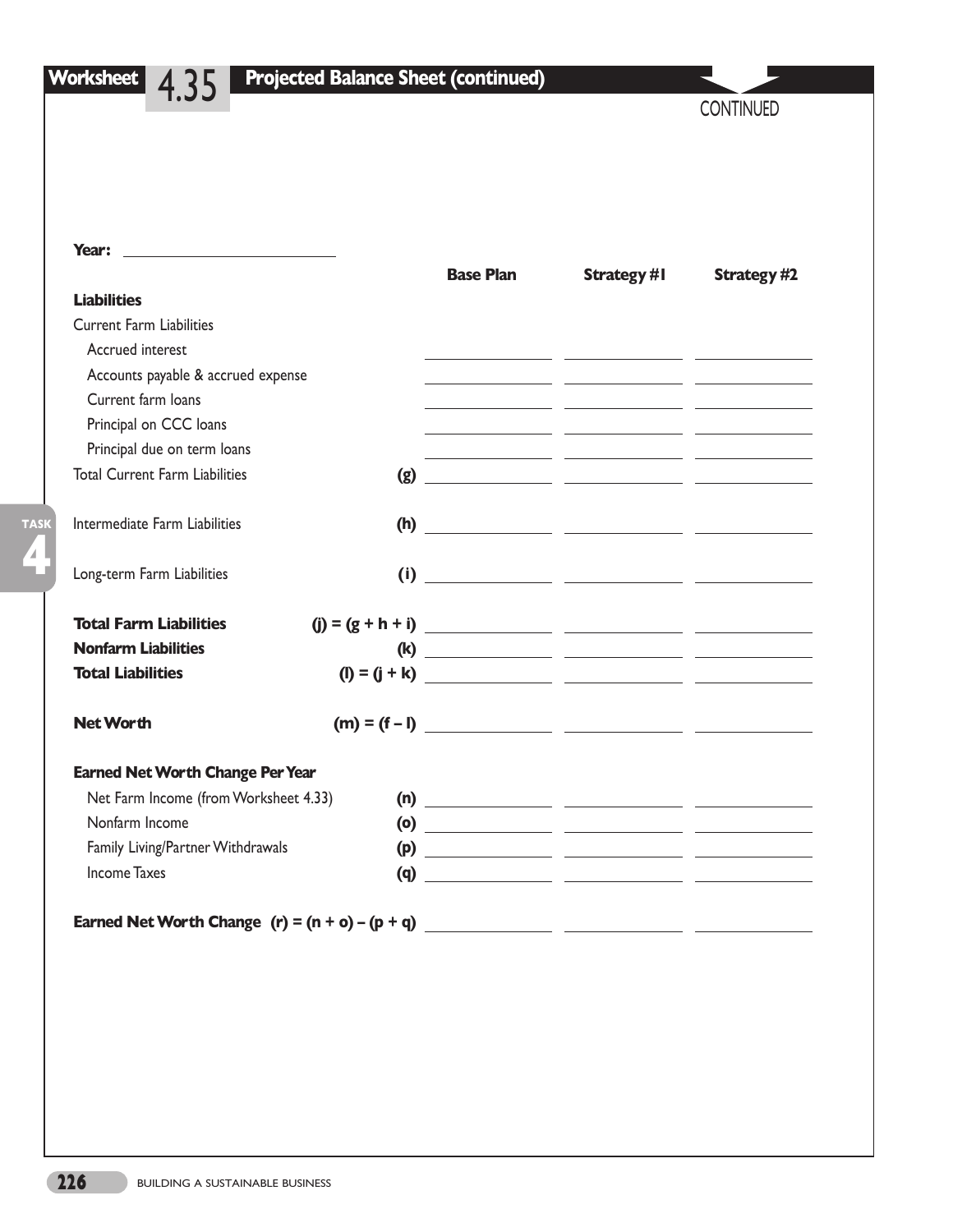**Risk Analysis**

Use the space below to record and compare the results of a five percent decrease in market prices, a five percent increase in expenses, or a two percent increase in interest rates for each whole-farm strategy alternative.You will need to use software or another sheet of paper to calculate the effect of these very real market uncertainties. How do these market and financerelated shocks affect your present business and its future under the whole-farm strategy alternatives that you are considering?

|                                                  | <b>Base Plan</b> | <b>Strategy #I</b> | <b>Strategy #2</b> |
|--------------------------------------------------|------------------|--------------------|--------------------|
| <b>Effect of a 5% decrease in prices</b>         |                  |                    |                    |
| Net farm income                                  |                  |                    |                    |
| Net cash flow                                    |                  |                    |                    |
| <b>Effect of a 5% increase in expenses</b>       |                  |                    |                    |
| Net farm income                                  |                  |                    |                    |
| Net cash flow                                    |                  |                    |                    |
| <b>Effect of a 3% increase in interest rates</b> |                  |                    |                    |
| Net farm income                                  |                  |                    | <b>TASK</b>        |
| Net cash flow                                    |                  |                    |                    |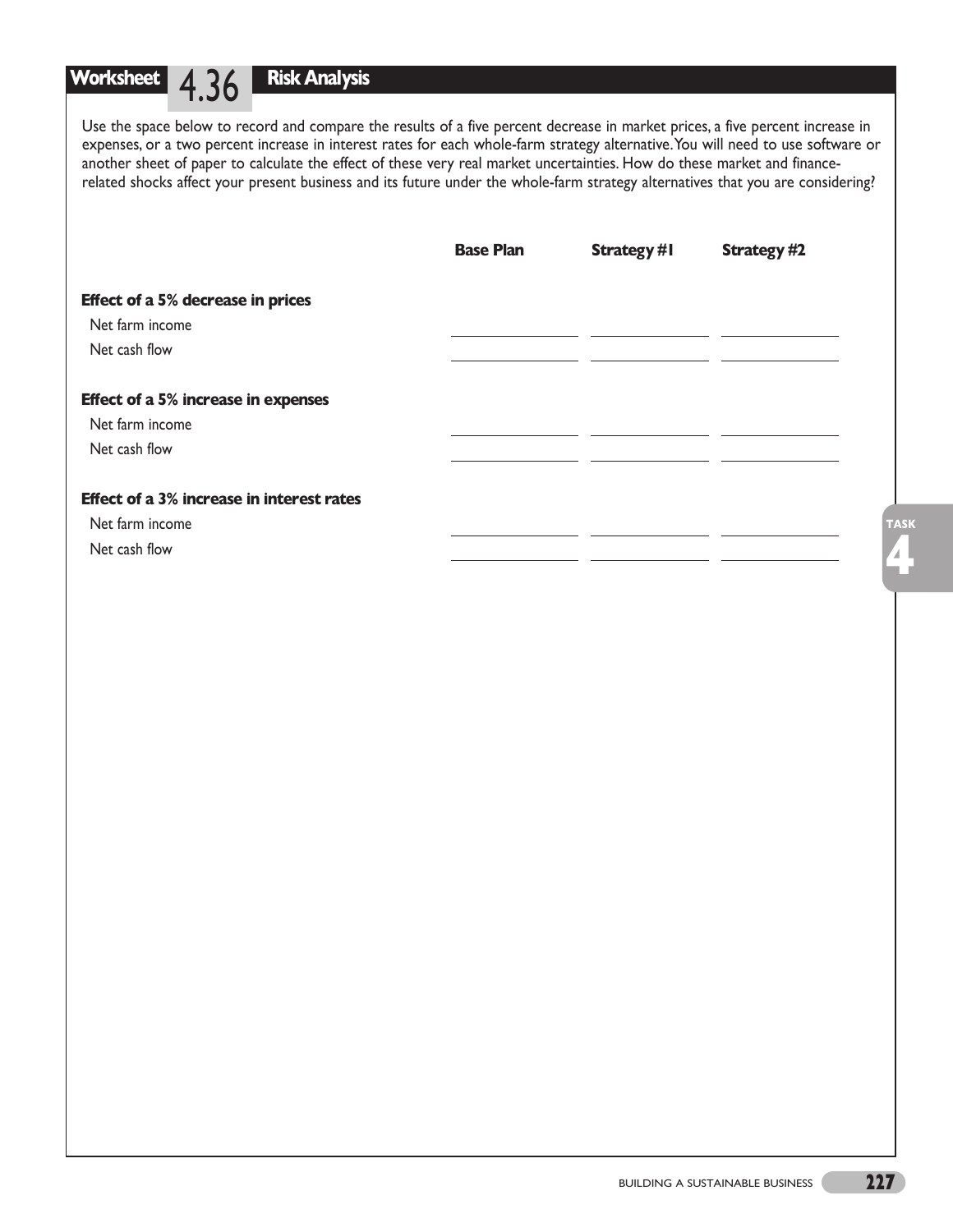## **Transitional Cash Flow**

Use the space below to project the business' first three years' cash flow. Begin by recording gross income from sales of products.Then, record other farm and nonfarm income as well as borrowed funds that will be used by the business. Record total projected income or total inflows (a) for each year. Next, record all cash outflows (b), including annual farm expenses, owner withdrawals (for family living), taxes, and debt payments. Subtract total cash outflows (b) from total cash inflows (a) to calculate net cash flow for the year.

## **Whole Farm Strategy:**

|                                  | Year I | Year 2 | Year 3 |
|----------------------------------|--------|--------|--------|
| <b>Projected Cash Inflows:</b>   |        |        |        |
| Gross product sales              |        |        |        |
|                                  |        |        |        |
|                                  |        |        |        |
|                                  |        |        |        |
|                                  |        |        |        |
|                                  |        |        |        |
| Other income                     |        |        |        |
|                                  |        |        |        |
|                                  |        |        |        |
| Nonfarm income                   |        |        |        |
| Capital sales                    |        |        |        |
| New borrowings                   |        |        |        |
|                                  |        |        |        |
| <b>Total Cash inflows</b> (a)    |        |        |        |
|                                  |        |        |        |
| <b>Projected Cash outflows:</b>  |        |        |        |
| Farm expenses                    |        |        |        |
| (excluding interest)             |        |        |        |
|                                  |        |        |        |
|                                  |        |        |        |
|                                  |        |        |        |
| Owner withdrawals                |        |        |        |
| Income and social security taxes |        |        |        |
| Capital purchases                |        |        |        |
| Debt payments                    |        |        |        |
|                                  |        |        |        |
|                                  |        |        |        |
|                                  |        |        |        |
| Total cash outflows (b)          |        |        |        |
| Net cash flow $(a - b)$          |        |        |        |
|                                  |        |        |        |
| <b>Cumulative net cash flow</b>  |        |        |        |
|                                  |        |        |        |
|                                  |        |        |        |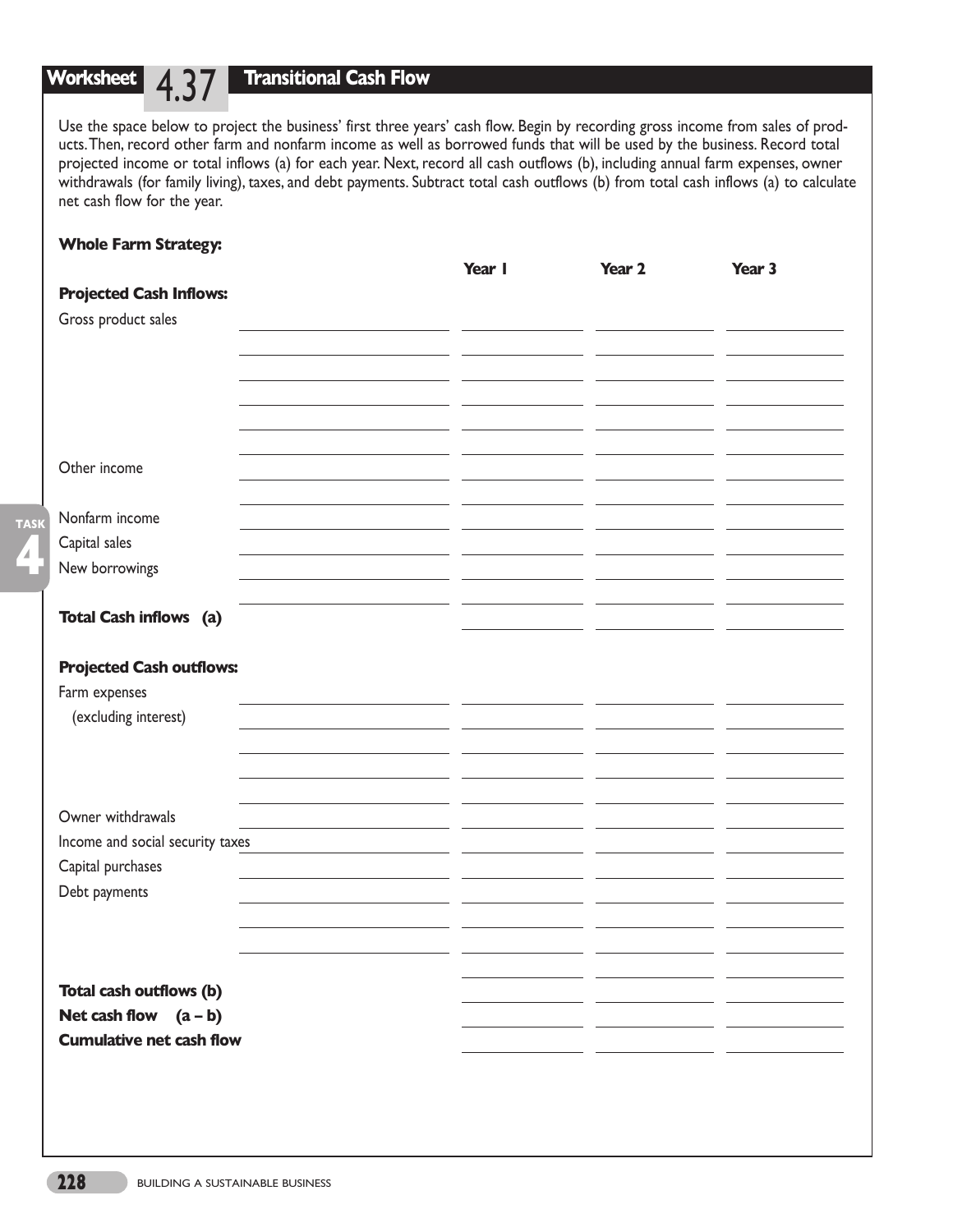## **Scoring and Deciding on a Final Business Strategy**

**Worksheet** 4.38

Use each of the strategy tests (described in Figure 96) to assess your whole farm business alternatives. Give each strategy a subjective score, from one to five (five being the highest), for each test. Once each strategy is scored, sum the scores across all tests.The strategy with the highest score is apparently the best for the farm and your planning team. If more than one strategy ranks similarly, then spend more time researching and evaluating the remaining strategies before making a final decision about which direction to take your business.

| <b>Proposed Strategy:</b>                               | <b>Base Plan</b>         | Strategy #I                                                                                                          | <b>Strategy #2</b> |
|---------------------------------------------------------|--------------------------|----------------------------------------------------------------------------------------------------------------------|--------------------|
|                                                         |                          | $\sim$ $\sim$ $\sim$                                                                                                 |                    |
| <b>Strategy Tests</b><br>$(high = 5, low = 1)$          |                          |                                                                                                                      |                    |
| <b>Vision Consistency</b>                               |                          |                                                                                                                      |                    |
| <b>Goodness of Fit</b>                                  |                          | <u> The Communication of the Communication</u>                                                                       |                    |
| <b>Building for Future</b>                              |                          | <u> 1989 - Johann John Stein, fransk kampens og forskellige og forskellige og forskellige og forskellige og fors</u> |                    |
| <b>Performance</b>                                      |                          |                                                                                                                      |                    |
| <b>Importance</b>                                       | $\overline{\phantom{a}}$ |                                                                                                                      |                    |
| <b>Feasibility</b>                                      |                          | <u> 1989 - Jan James James Sandarík (b. 1989)</u>                                                                    |                    |
| <b>Resources</b>                                        |                          |                                                                                                                      |                    |
| <b>Confidence</b>                                       |                          |                                                                                                                      |                    |
| <b>Total Score</b>                                      | $\sim$ $\sim$            |                                                                                                                      |                    |
| Which whole farm or enterprise strategy will we pursue? |                          |                                                                                                                      |                    |
|                                                         |                          |                                                                                                                      |                    |
|                                                         |                          |                                                                                                                      |                    |
|                                                         |                          |                                                                                                                      |                    |
|                                                         |                          |                                                                                                                      |                    |
|                                                         |                          |                                                                                                                      |                    |
|                                                         |                          |                                                                                                                      |                    |
|                                                         |                          |                                                                                                                      |                    |
|                                                         |                          |                                                                                                                      |                    |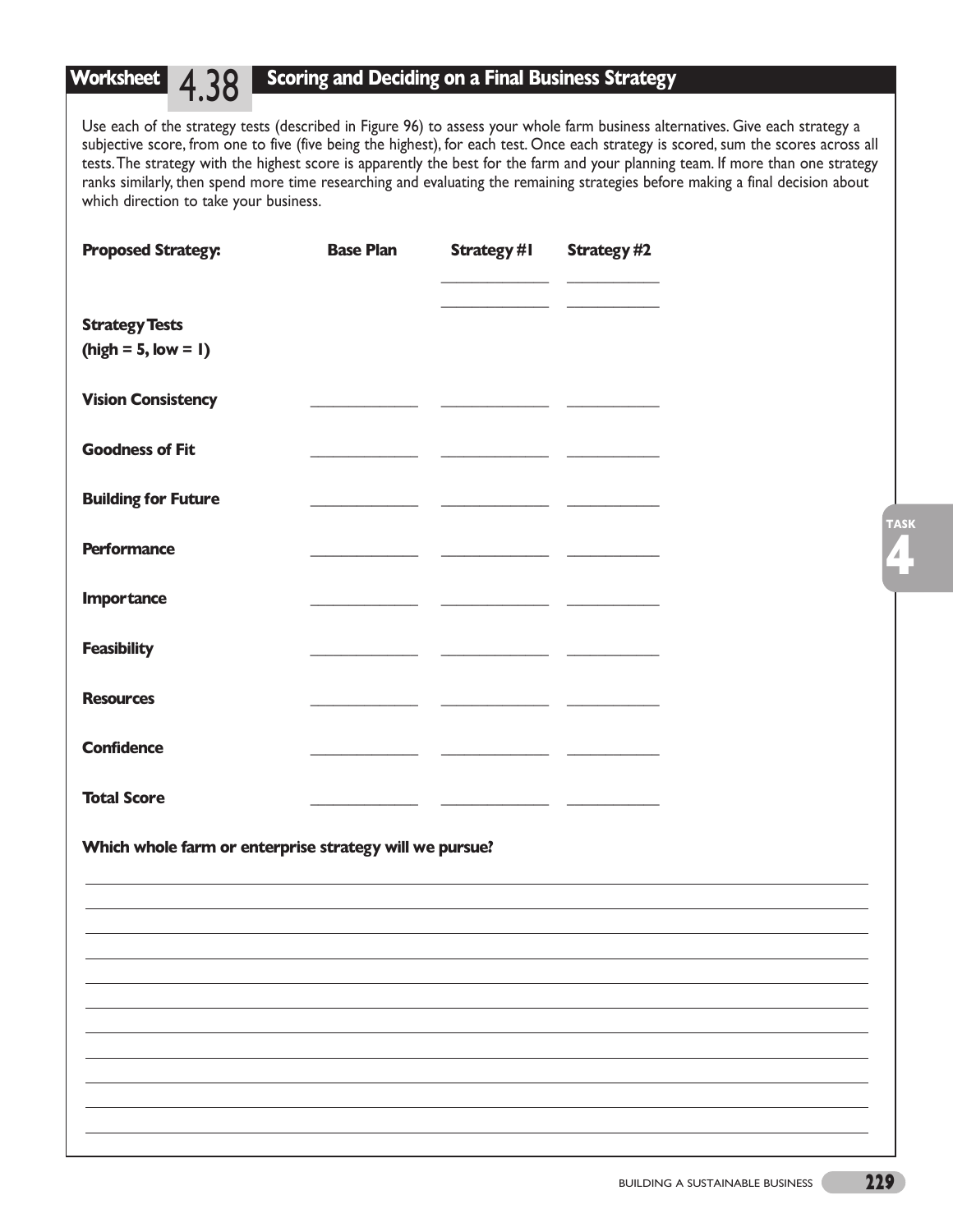# **Worksheet** 4.39 **Contingency Statement**

| Describe future challenges and risks for the business. Think about what internal circumstances or external events might positively and negatively affect the business and how the business would respond to each. |
|-------------------------------------------------------------------------------------------------------------------------------------------------------------------------------------------------------------------|
|                                                                                                                                                                                                                   |
|                                                                                                                                                                                                                   |
|                                                                                                                                                                                                                   |
|                                                                                                                                                                                                                   |
|                                                                                                                                                                                                                   |
|                                                                                                                                                                                                                   |
|                                                                                                                                                                                                                   |
|                                                                                                                                                                                                                   |
|                                                                                                                                                                                                                   |
|                                                                                                                                                                                                                   |
|                                                                                                                                                                                                                   |
|                                                                                                                                                                                                                   |
|                                                                                                                                                                                                                   |
|                                                                                                                                                                                                                   |
|                                                                                                                                                                                                                   |
|                                                                                                                                                                                                                   |
|                                                                                                                                                                                                                   |
|                                                                                                                                                                                                                   |
|                                                                                                                                                                                                                   |
|                                                                                                                                                                                                                   |
|                                                                                                                                                                                                                   |
|                                                                                                                                                                                                                   |
|                                                                                                                                                                                                                   |
|                                                                                                                                                                                                                   |
|                                                                                                                                                                                                                   |
|                                                                                                                                                                                                                   |
|                                                                                                                                                                                                                   |
|                                                                                                                                                                                                                   |
|                                                                                                                                                                                                                   |
|                                                                                                                                                                                                                   |
|                                                                                                                                                                                                                   |
|                                                                                                                                                                                                                   |
|                                                                                                                                                                                                                   |
|                                                                                                                                                                                                                   |
|                                                                                                                                                                                                                   |
|                                                                                                                                                                                                                   |
|                                                                                                                                                                                                                   |
|                                                                                                                                                                                                                   |
|                                                                                                                                                                                                                   |